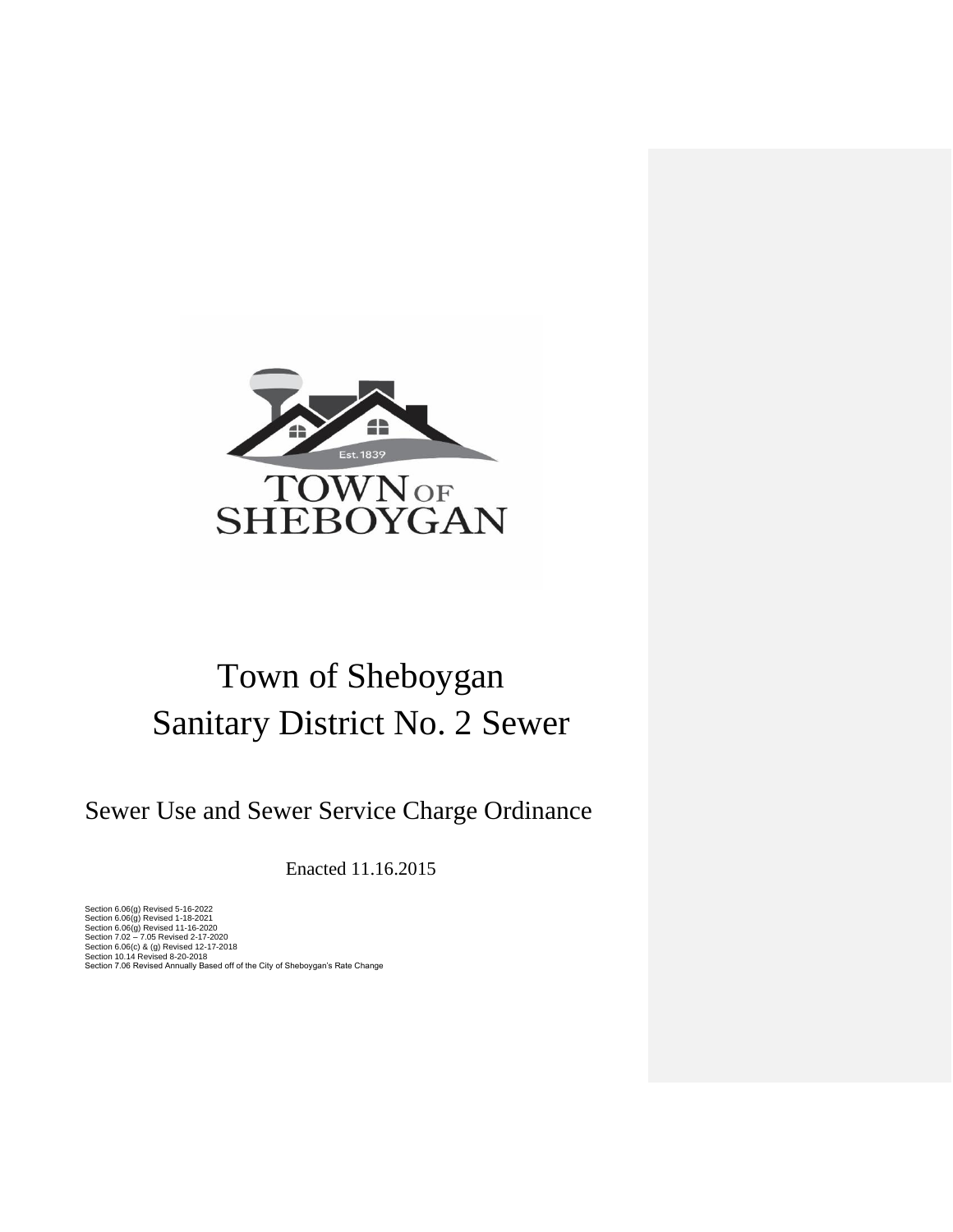# **NOTICE**

Please take notice that the Commissioners of the Town of Sheboygan Sanitary District No. 2, Sheboygan County, Wisconsin, have adopted a code of ordinances titled Sewer Use and Sewer Service Charge Ordinance, ordinance number 10192015, enacted November 16, 2015. The ordinance contains the following sections:

- Section 1 Title
- Section 2 Definitions
- Section 3 Public Sewers Required
- Section 4 Prohibited Practices
- Section 5 Industrial Pretreatment Program
- Section 6 Categories of Users
- Section 7 Sewer Service Charges
- Section 8 Billing Practice
- Section 9 Right of Entry, Safety, and Identification<br>Section 10 Sewer Construction and Connections
- Section 10 Sewer Construction and Connections<br>Section 11 Miscellaneous
- **Miscellaneous**
- Section 12 Violations, Abatement Procedures and Penalties
- Section 13 Validity
- Section 14 Records, Audit and Notification
- Section 15 Effective Date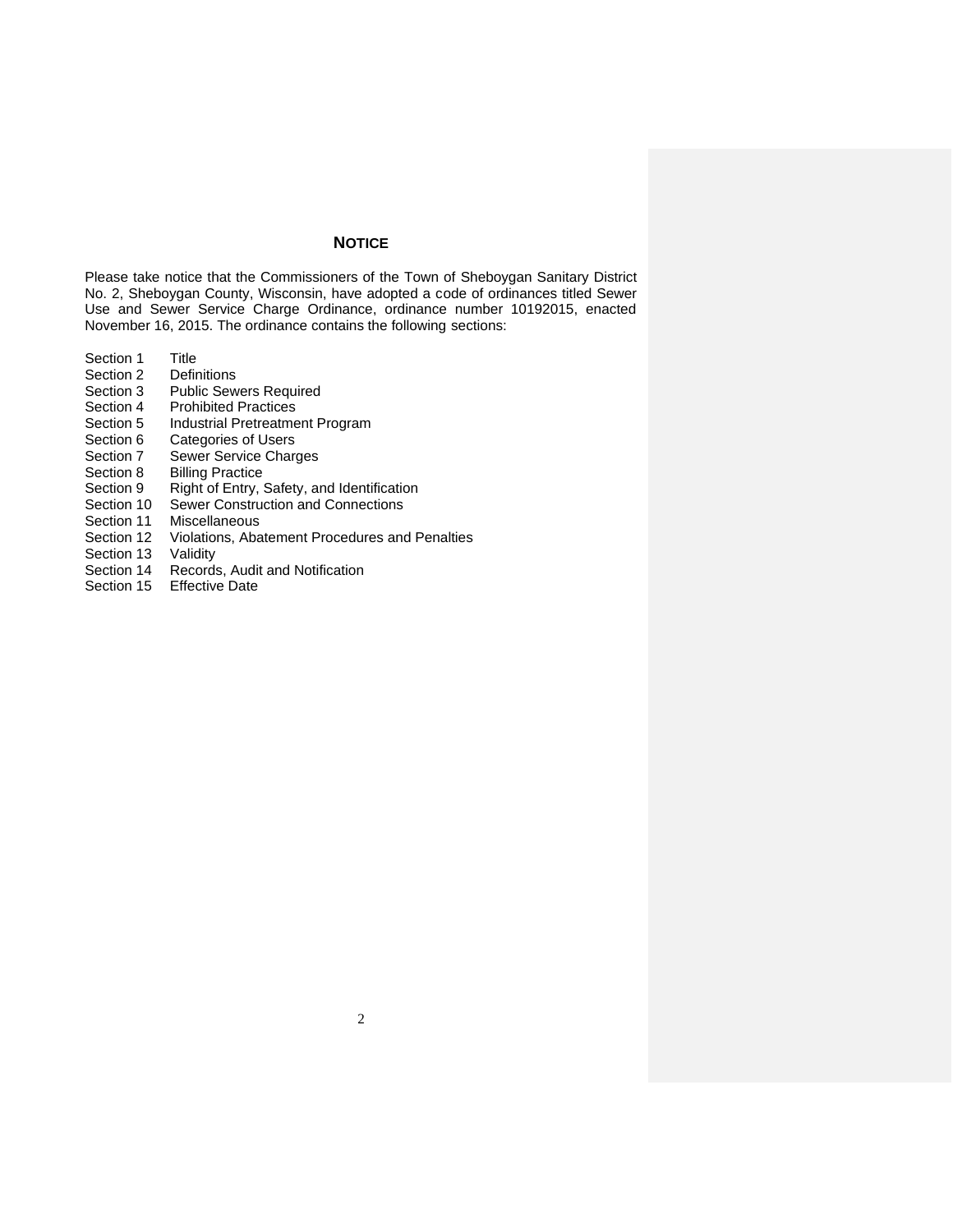# **Section 1 Title**

1.01 Title; Sewer Use and Sewer Service Charge Ordinance.

An ordinance regulating the use of public and private sewers and drains, the installation and connection of building sewers, the discharge of waters and wastes into the public sewer system, and providing penalties for violations thereof; and levying and collection of sewer service charges, in the Town of Sheboygan Sanitary District No. 2, County of Sheboygan, State of Wisconsin.

1.02 Preamble.

A. Provision has been made in the design, construction and operation of such facilities to accommodate certain types and quantities of industrial wastes in excess of, and in addition to, normal sewage.

B. It is the obligation of the producers of industrial wastes to defray the costof extraordinary services rendered by the Town of Sheboygan Sanitary District No. 2 in an equitable manner and, insofar as it is practicable, in proportion to benefits derived.

C. The Town of Sheboygan Sanitary District No. 2 has contracted with the City of Sheboygan to treat its sewage and the Town of Sheboygan Sanitary District No. 2 has agreed to establish and adopt necessary rules and regulations or ordinances at least in conformity with City ordinances.

D. Proper protection and operation of the collection and treatment facilities may require either the exclusion, pre-treatment, or controlled discharge at point of origin of certain types or quantities of industrial wastes.

| Formatted: Justified, Tab stops: 2.5", Left |
|---------------------------------------------|
| Formatted: Justified                        |

**Formatted:** Justified

**Formatted:** Justified

**Formatted:** Justified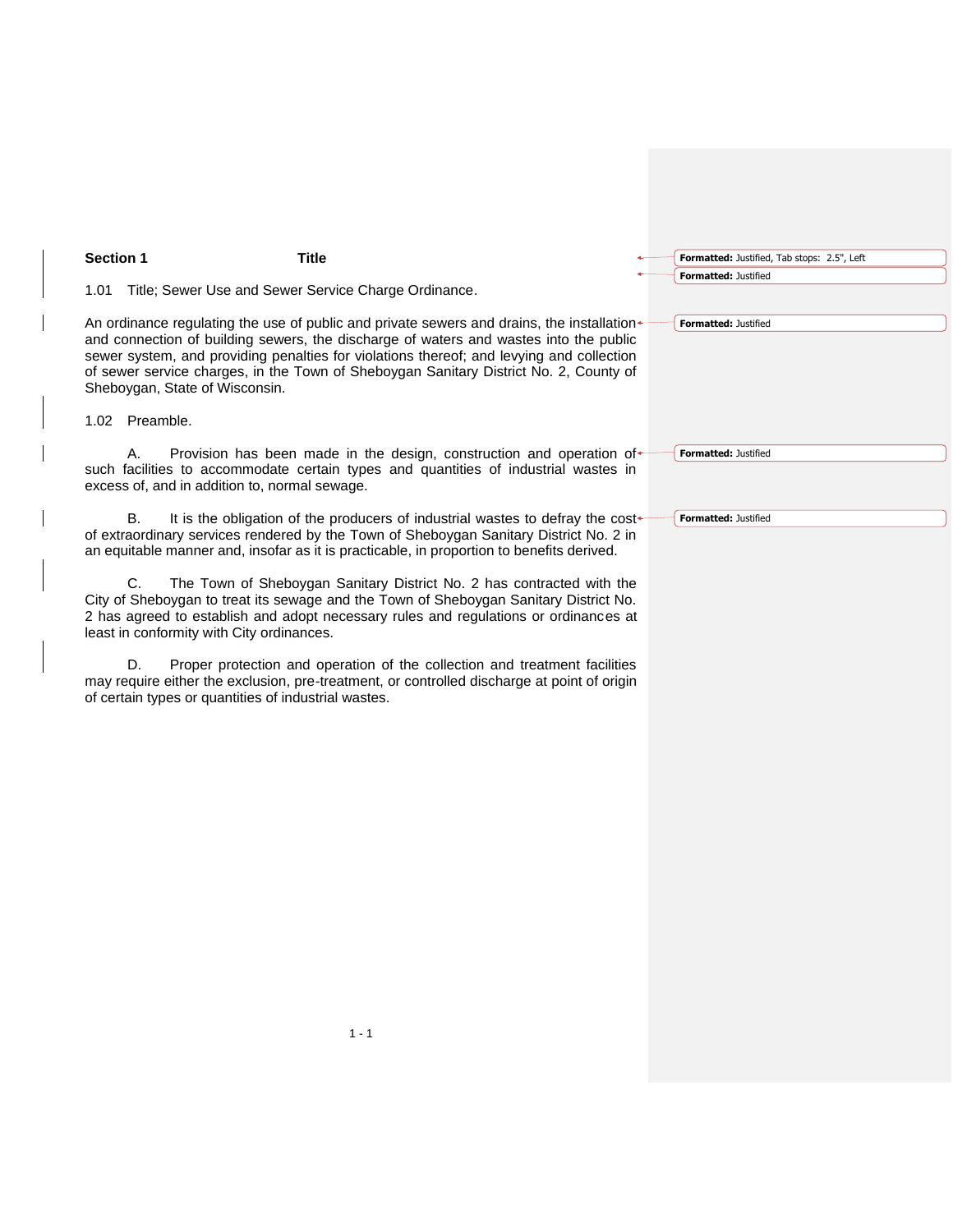### **Section 2 Definitions**

2.01 BOD.

BOD (denoting biochemical oxygen demand) means the quantity of oxygen utilized in the biochemical oxidation of organic matter in five days at 20 degrees Celsius, expressed as milligrams per liter (mg/l). Quantitative determination of BOD shall be made in accordance with Chapters NR 218 and NR 219, Wisconsin Administrative Code.

2.02 Building Drain.

Building drain shall mean that part of the lowest horizontal piping of a drainage system which receives the discharge from soil, waste, and other drainage pipes inside the walls of the building and conveys it to the building sewer, beginning five (5) feet (1.5 meters) outside the inner face of the building wall.

2.03 Building Sewer.

Building sewer shall mean the extension from the building drain to the public sewer or other place of disposal (also called house connection).

2.04 Category A Users (Single Unit Residential, Commercial, Schools).

Category A sewer users are lots, parcels, buildings or premises consisting of single unit residential, commercial, and schools having a connection to the Town of Sheboygan Sanitary District No. 2 wastewater collection system that discharge normal domestic strength wastewater and that have individually metered water service connections to the Town of Sheboygan Sanitary District No. 3 (Water) utility.

2.05 Category B Users (Multiple Unit Residential, Nursing Homes, Assisted Living and Other Uses).

Category B sewer users are multiple unit residential, nursing homes, assisted living or other use buildings or premises having a connection to the Town of Sheboygan Sanitary District No. 2 wastewater collection system that discharge normal domestic strength wastewater that have water service from the Town of Sheboygan Sanitary District No. 3 (Water) utility, but, do not have individually metered water service.

2.06 Category C Users (Residential Units Without Metered Water Service Including Town of Sheboygan Falls and Bains, Inc. Manufactured Home Park).

Category C sewer users are residential units, lots, parcels, buildings or premises having a connection to the Town of Sheboygan Sanitary District No. 2 wastewater collection system that discharge normal domestic strength wastewater that do not have metered water service from the Town of Sheboygan Sanitary District No. 3 (Water) utility.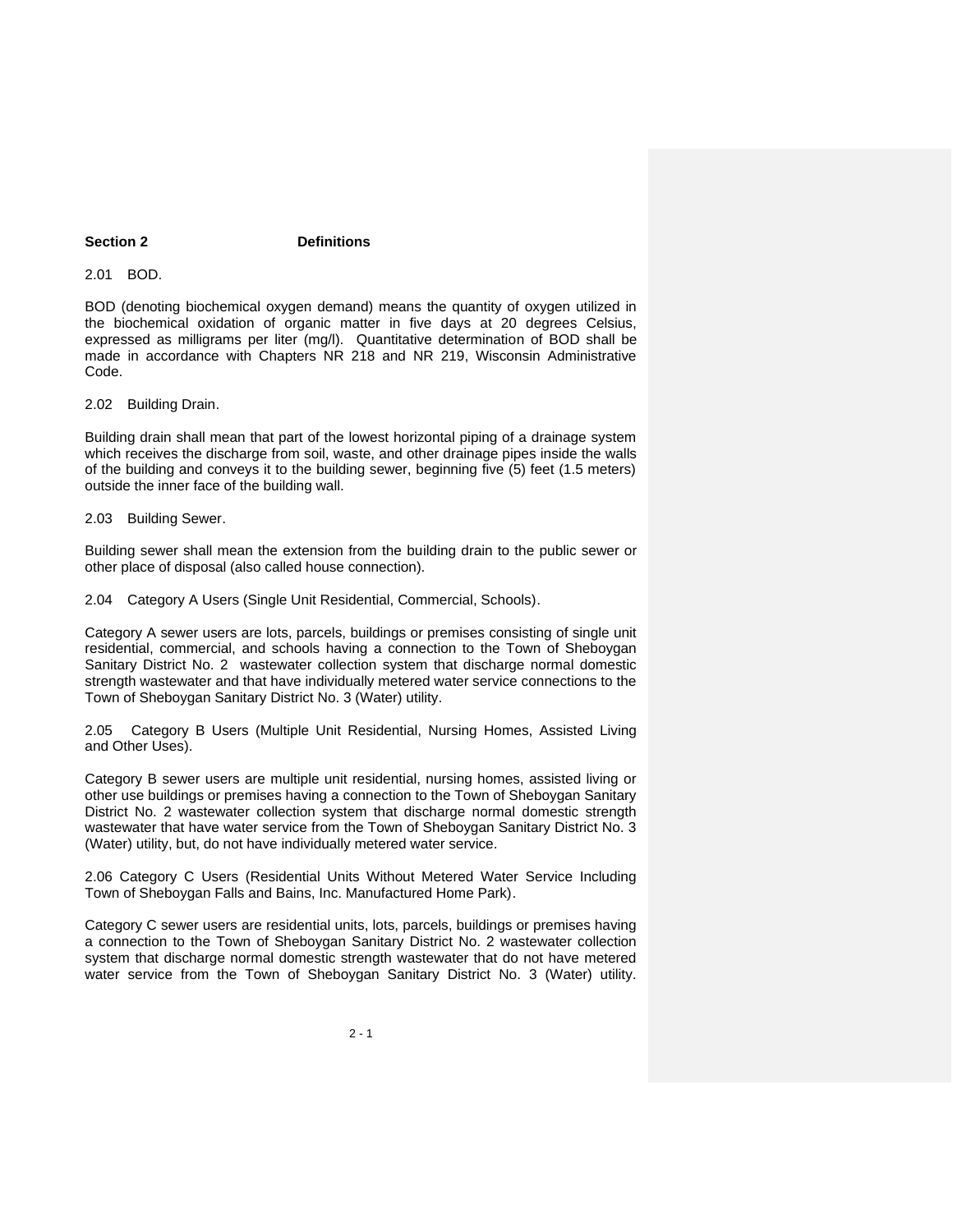Category C users include properties located in the Town of Sheboygan Falls that have been annexed to the Town of Sheboygan Sanitary District No. 2 including the Bains, Inc. manufactured home park.

#### 2.07 Category D Users (Industrial).

Category D users are lots, parcels, buildings or premises having a connection to the Town of Sheboygan Sanitary District No. 2 wastewater collection system that discharge BOD, suspended solids, or phosphorus concentrations in excess of the limits for normal domestic strength wastewater. "Category D" is defined as wastewater having concentrations of biochemical oxygen demand (BOD) no greater than 165 mg/l, suspended solids no greater than 214 mg/l, and total phosphorous no greater than 4.2 mg/l. Users whose wastewater exceeds the concentrations for any one of these parameters shall be in Category D.

2.08 Category E Users (Properties Located Within City of Sheboygan).

Category E sewer users are lots, parcels, buildings or premises located within the municipal boundaries of the City of Sheboygan having a connection to the Town of Sheboygan Sanitary District No. 2 wastewater collection system that discharge normal domestic strength wastewater.

2.09 Chlorine Requirement.

Chlorine Requirement shall mean the amount of chlorine, in milligrams per liter (mg/l), which must be added to sewage to produce residual chlorine as specified in the Wisconsin Pollutant Discharge Elimination System (WPDES) permit.

2.10 City.

City shall mean the City of Sheboygan.

2.11 City Approving Authority.

City approving authority means designated officials of the City.

2.12 City Wastewater Collection Facilities.

City wastewater collection facilities (or City wastewater collection system) shall mean the City sewer systems, structures, and equipment required to collect and carry away wastewater, which are owned, operated, and maintained by the City.

2.13 Combined Sewer.

Combined sewer shall mean a sewer intended to receive both wastewater and stormwater or surface water.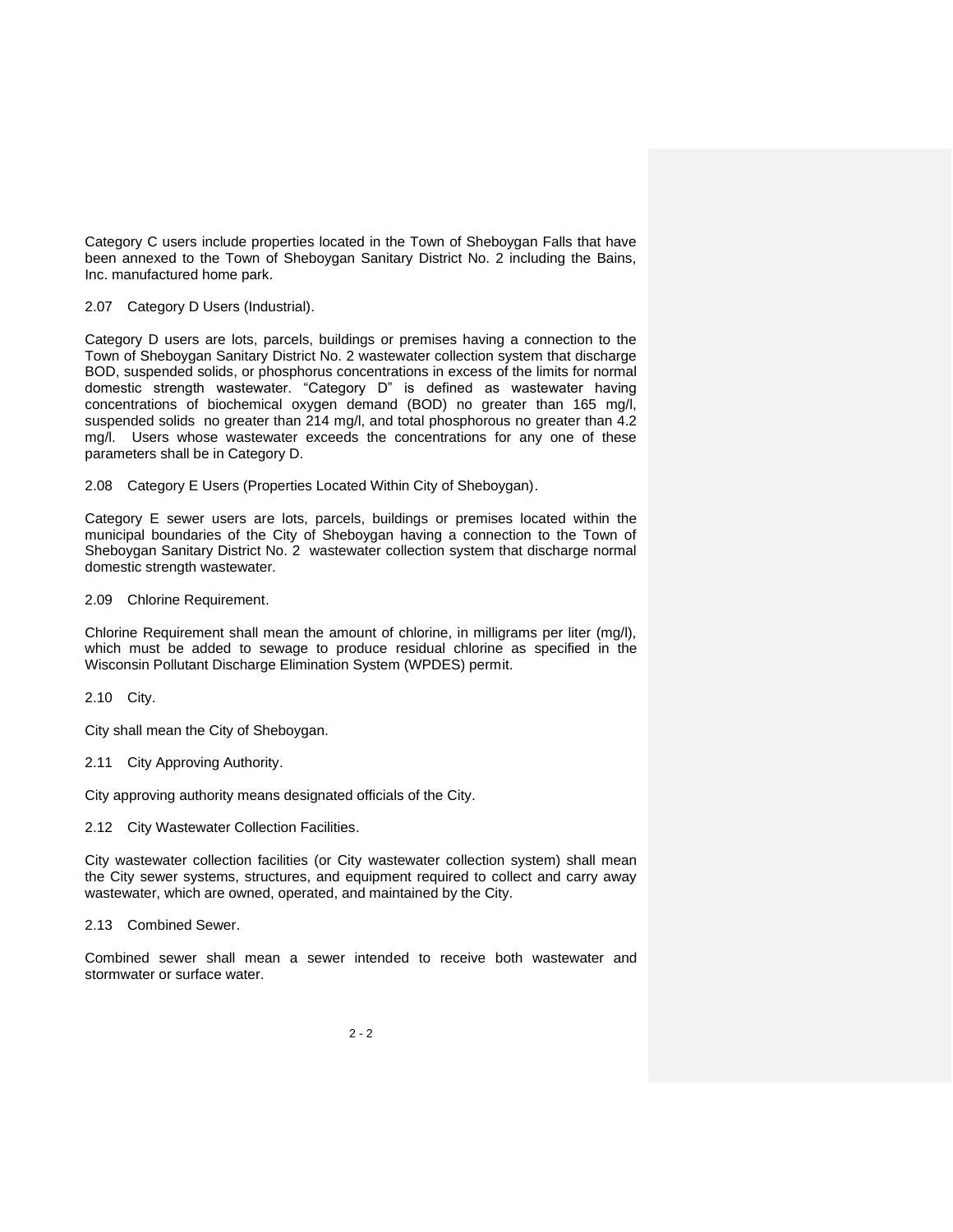#### 2.14 Compatible Pollutants.

Compatible pollutants shall mean BOD, suspended solids, phosphorus, pH, or fecal coliform bacteria, plus additional pollutants identified in the WPDES permit for the City's wastewater treatment facility receiving the pollutants, if the facility was designed to treat such additional pollutants, and, in fact, does remove such pollutants to a substantial degree.

2.15 District.

District shall mean the Town of Sheboygan Sanitary District No. 2.

#### 2.16 District Approving Authority.

District approving authority shall mean the President, Director of Public Works or other authorized representatives of the District.

#### 2.17 District Commission.

District Commission is the sovereign governing body of the District.

2.18 District Wastewater Collection Facilities.

District wastewater collection facilities (or District wastewater collection system) shall mean the District's sewer system, structures, equipment, and processes required to collect and carry away wastewater, which are owned, operated, and maintained by the District.

2.19 Easement.

Easement shall mean an acquired legal right for the specified use of land owned by others.

2.20 Floatable Oil.

Floatable oil is oil, fat, or grease in a physical state such that it will separate by gravity from wastewater by treatment in an approved pretreatment facility. Wastewater shall be considered free of floatable oil if it is properly pretreated and the wastewater does not interfere with the collection system.

2.21 Garbage.

Garbage shall mean the residue from the preparation, cooking, and dispensing of food, and from the handling, storage, and sale of food products and produce.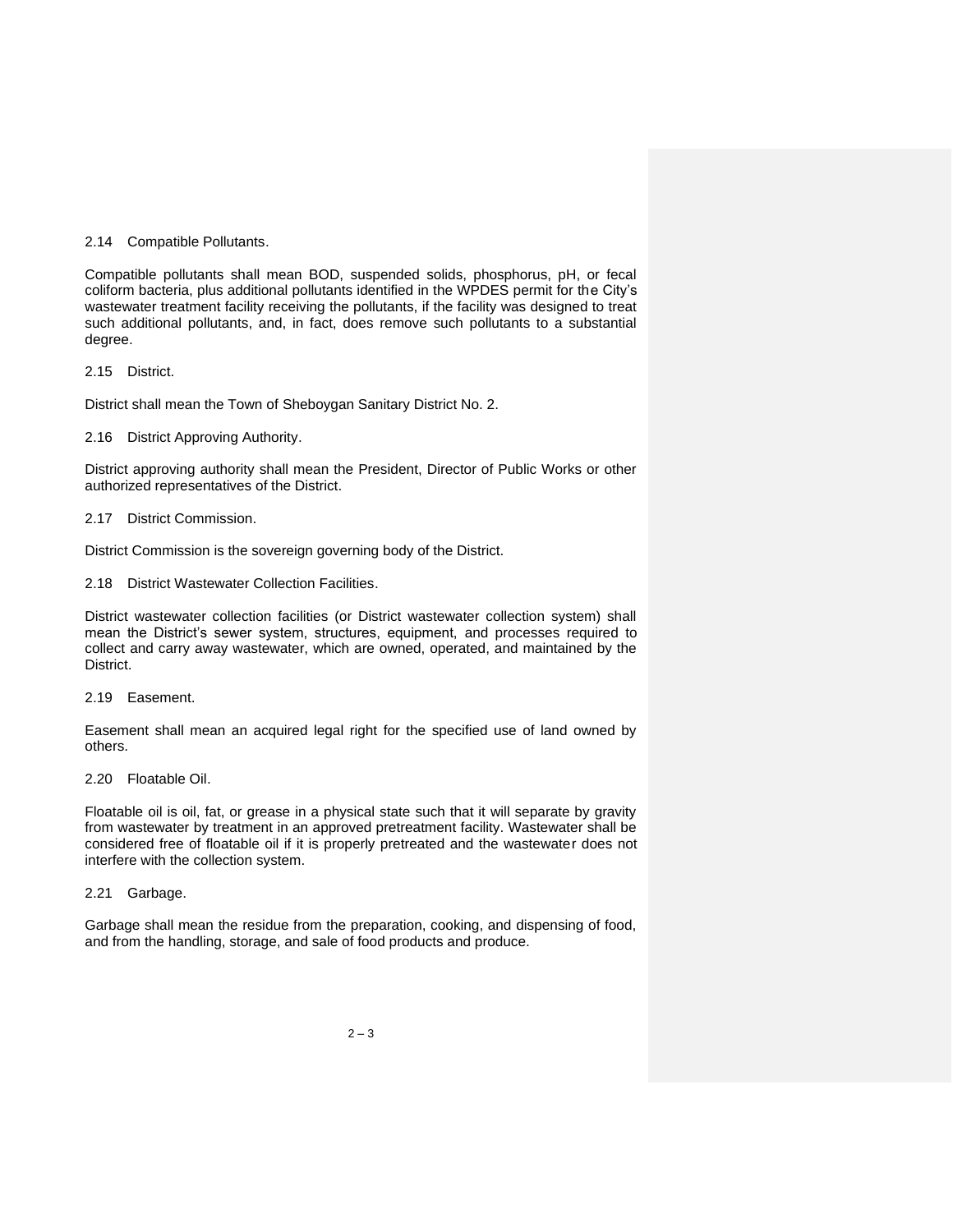#### 2.22 Ground Garbage.

Ground garbage shall mean the residue from the preparation, cooking, and dispensing of food that has been shredded to such a degree that all particles will be carried freely in suspension under the flow conditions normally prevailing in public sewers with no particle greater than one-half (1/2) inch in any dimension.

2.23 Incompatible Pollutants.

Incompatible pollutants shall mean wastewater with pollutants that will adversely affect or disrupt the operation and maintenance of the wastewater collection facilities or the quality of wastewater treatment if discharged to a wastewater treatment facility.

2.24 Industrial Waste.

Industrial waste means the wastewater from industrial process, trade or business as distinct from sanitary sewage.

2.25 Major contributing industry means an industry that:

A. Has a process flow of 25,000 gallons (3,342 cubic feet) or more per average workday;

B. Has a process flow greater than five percent of the flow carried by the wastewater collection and treatment facilities receiving the waste;

C. Has a material in its discharge included on a list of toxic pollutants issued under W.S.A., State Statute 147.07(1); or

D. Has a significant impact, either singularly or in combination with other contributing industries, on the wastewater treatment facility or the quality of its effluent.

2.26 Municipal Approving Authority.

Municipal Approving Authority shall mean the duly authorized representatives of the municipality.

2.27 Municipal Wastewater Collection Facilities or Municipal Wastewater Collection System.

Municipal wastewater collection facilities or municipal wastewater collection system shall mean the municipal sewer systems, structures, equipment and processes required to collect and carry away wastewater. These municipal wastewater collection facilities are owned, operated and maintained by the municipalities and extend to the effluent point of each of the municipal metering stations.

 $2 - 4$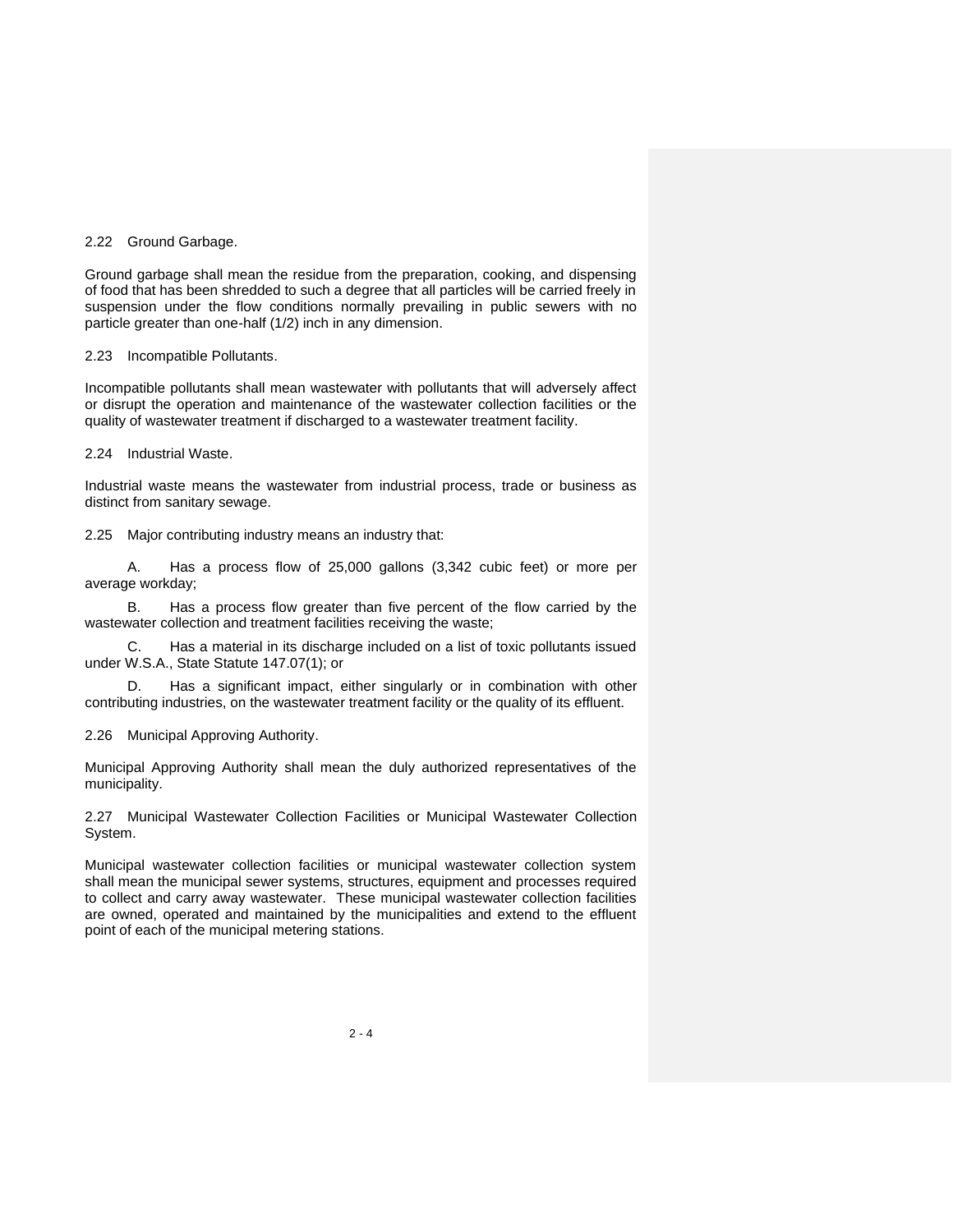#### 2.28 Municipality.

Municipality shall mean the communities and sanitary districts that are served by the City interceptor sewers or City wastewater treatment plant.

2.29 Natural Outlet.

Natural outlet shall mean any outlet, including storm sewers and combined sewer overflow, into a watercourse, pond, ditch, lake, or other body of surface water or groundwater.

2.30 Normal Domestic Strength Wastewater.

Normal domestic strength wastewater shall mean wastewater with concentrations of BOD no greater than 165 mg/l, suspended solids no greater than 214 mg/l, and total phosphorus no greater than 4.2 mg/l.

2.31 Operation and Maintenance Costs.

Operation and maintenance costs include all costs associated with the operation and maintenance of the wastewater collection and treatment facilities, as well as the costs associated with periodic equipment replacement necessary for maintaining capacity and performance of wastewater collection and treatment facilities.

2.32 Parts per Million.

Parts per million shall be a weight-to-weight ratio; the parts per million value multiplied by the factor 8.34 shall be equivalent to pounds per million gallons of water.

2.33 Person.

Person shall mean any and all persons, including any individual, firm, company, municipal or private corporation, association, society, institution, enterprise, governmental agency, or other entity.

2.34 pH.

pH shall mean the logarithm of the reciprocal of the hydrogen-concentration. The concentration is the weight of hydrogen-ions, in grams, per liter of solution. Neutral water, for example, has a pH value of 7 and a hydrogen-ion concentration of 10<sup>-7</sup>.

2.35 Phosphorus.

Phosphorus shall mean total phosphorus and is expressed in mg/l of P (phosphorus).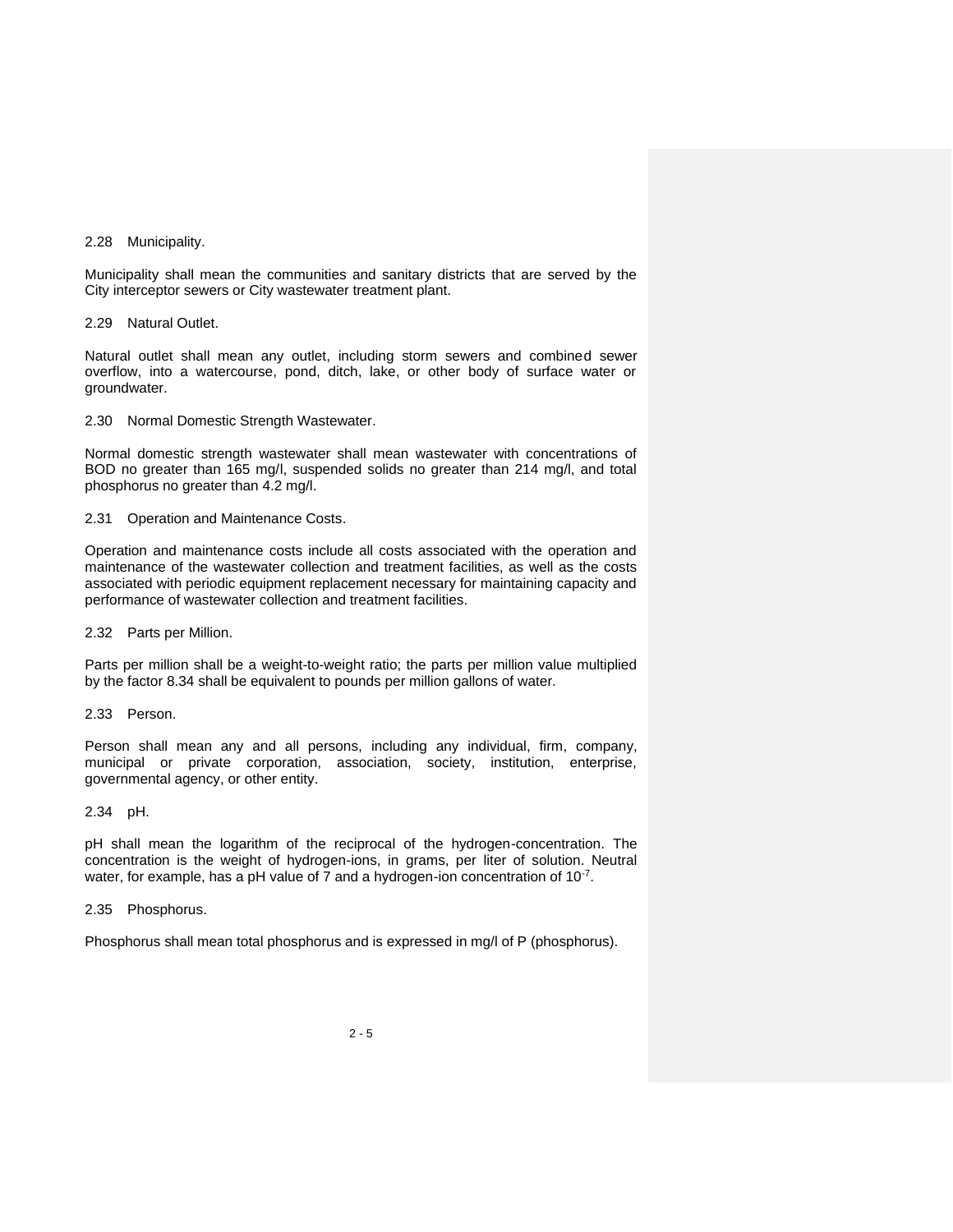#### 2.36 Public Sewer.

Public sewer shall mean any publicly owned sewer, storm drain, sanitary sewer, or combined sewer.

2.37 Replacement Costs.

Replacement costs shall mean expenditures for obtaining and installing equipment, accessories, or appurtenances which are necessary during the useful life of the wastewater collection and treatment facilities to maintain the capacity and performance for which such facilities were designed and constructed. Operation and maintenance expenses include replacement costs.

2.38 Sanitary Sewage.

Sanitary sewage shall mean a combination of liquid and water-carried wastes discharged from toilets and/or sanitary plumbing facilities.

2.39 Sanitary Sewer.

Sanitary sewer shall mean a sewer that carries liquid and water-carried wastes from residences, commercial buildings, industrial plants, and institutions, together with minor quantities of ground, storm, and surface waters that are not admitted intentionally.

2.40 Sewage.

Sewage means the spent water of a community; the preferred term is "wastewater" as defined in this section.

2.41 Sewer.

Sewer shall mean a pipe or conduit that carries wastewater or drainage water.

2.42 Sewer Service Charge.

Sewer service charge means a service charge levied on users of the wastewater collection and treatment facilities for payment of capital-related expenses, as well as operating and maintenance costs of the facilities. (The term "user charge", which covers operation and maintenance and replacement costs, is a part of the sewer service charge.)

2.43 "Shall" is mandatory; "May" is permissible.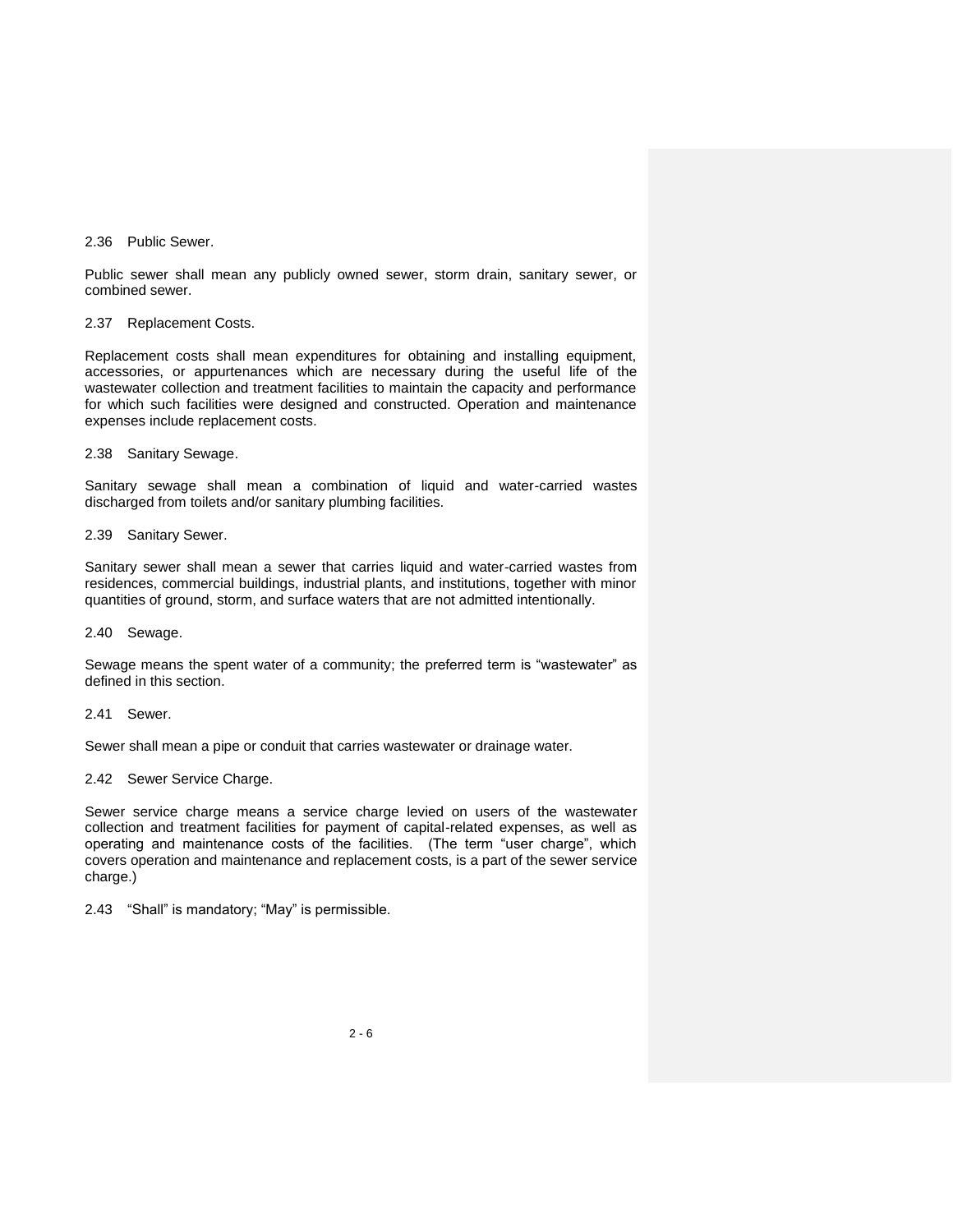### 2.44 Slug.

Slug shall mean any discharge of water or wastewater which, in concentration of any given constituent or in quantity of flow, exceeds for any period of duration longer than fifteen (15) minutes, more than five (5) times the average twenty-four  $(24)$  hour concentration of flows during normal operation, and shall adversely affect the system and performance of the wastewater treatment works.

#### 2.45 Standard Methods.

Standard methods shall mean the examination and analytical procedures set forth in the most recent edition of "Standard Methods for the Examination of Water, Sewage and Industrial Wastes" published jointly by the American Public Health Association, the American Water Works Association, and the Federation of Sewage and Industrial Wastes Association.

#### 2.46 Storm Sewer or Drain.

Storm sewer or drain shall mean a drain or sewer for conveying water, groundwater, subsurface water, or unpolluted water from any source.

#### 2.47 Stormwater Runoff.

Stormwater runoff shall mean that portion of the rainfall that is drained into the sewers.

#### 2.48 Suspended Solids.

Suspended solids means solids that either float on the surface of or are in suspension in water, wastewater or other liquids and that are removable by laboratory filtering, as prescribed in Standard Methods for Examination of Water and Wastewater, and that are referred to as non-filterable residue.

#### 2.49 Unit Charge Equivalent (UCE).

Unit charge equivalent (UCE) shall be the average amount of wastewater discharged by a single-family living unit. One UCE is assumed to equal 210 gallons per day computed at 3 average per capita unit at 70 gallons per capita day with pollutant concentrations of BOD no greater than 165 mg/l, suspended solids no greater than 214 mg/l, and total phosphorus no greater than 4.2 mg/l.

#### 2.50 Unpolluted Water.

Unpolluted water is water of quality equal to or better than the effluent criteria in effect, or water that would not cause violation of receiving water quality standards and would not be benefitted by discharge to the sanitary sewers and wastewater treatment facilities provided.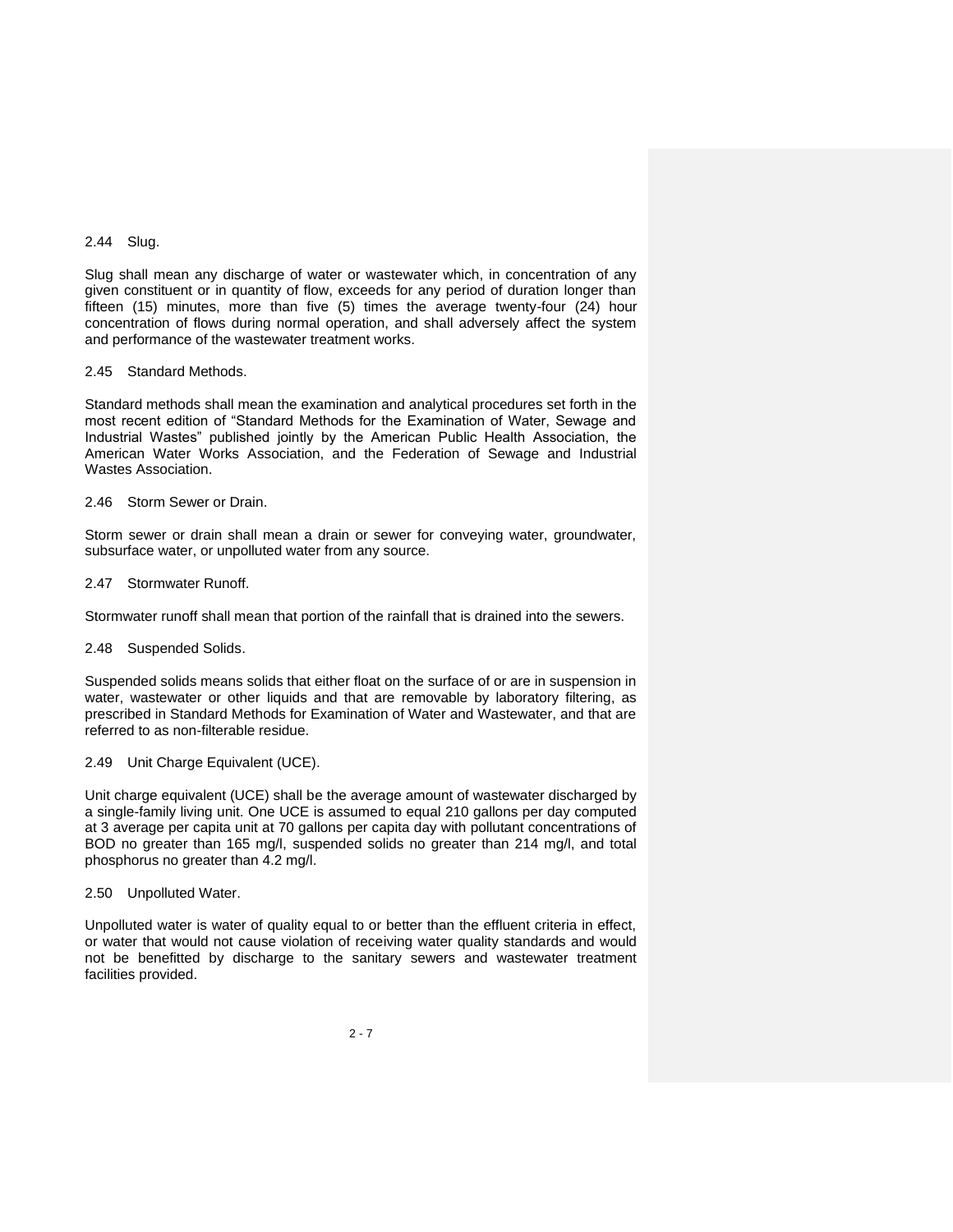#### 2.51 User Charge.

User charge means a charge levied on users of the wastewater collection and treatment facilities for payment of operation and maintenance costs of such facilities.

2.52 Wastewater.

Wastewater shall mean the spent water of a community. From the standpoint of source, it may be a combination of the liquid and water-carried wastes from residences, commercial buildings, industrial plants, and institutions, together with any groundwater, surface water, and storm water that may be present.

2.53 Wastewater Collection Facilities.

Wastewater collection facilities (or wastewater collection system) shall mean the City and District wastewater collection facilities.

#### 2.54 Wastewater Treatment Facility.

Wastewater treatment facility shall mean an arrangement of devices and structures for treating wastewater, industrial wastes, and sludge. Sometimes used as synonymous with waste treatment.

2.55 Watercourse.

Watercourse shall mean a natural or artificial channel for the passage of water, either continuously or intermittently.

#### 2.56 Wisconsin Pollutant Discharge Elimination System (WPDES) Permit.

Wisconsin pollutant discharge elimination system (WPDES) permit is a document issued by the Wisconsin State Department of Natural Resources which established effluent limitations and monitoring requirements for the City's wastewater treatment facility. WPDES Permit No. WI-0025411 and modifications thereof pertain to the City's wastewater treatment facility.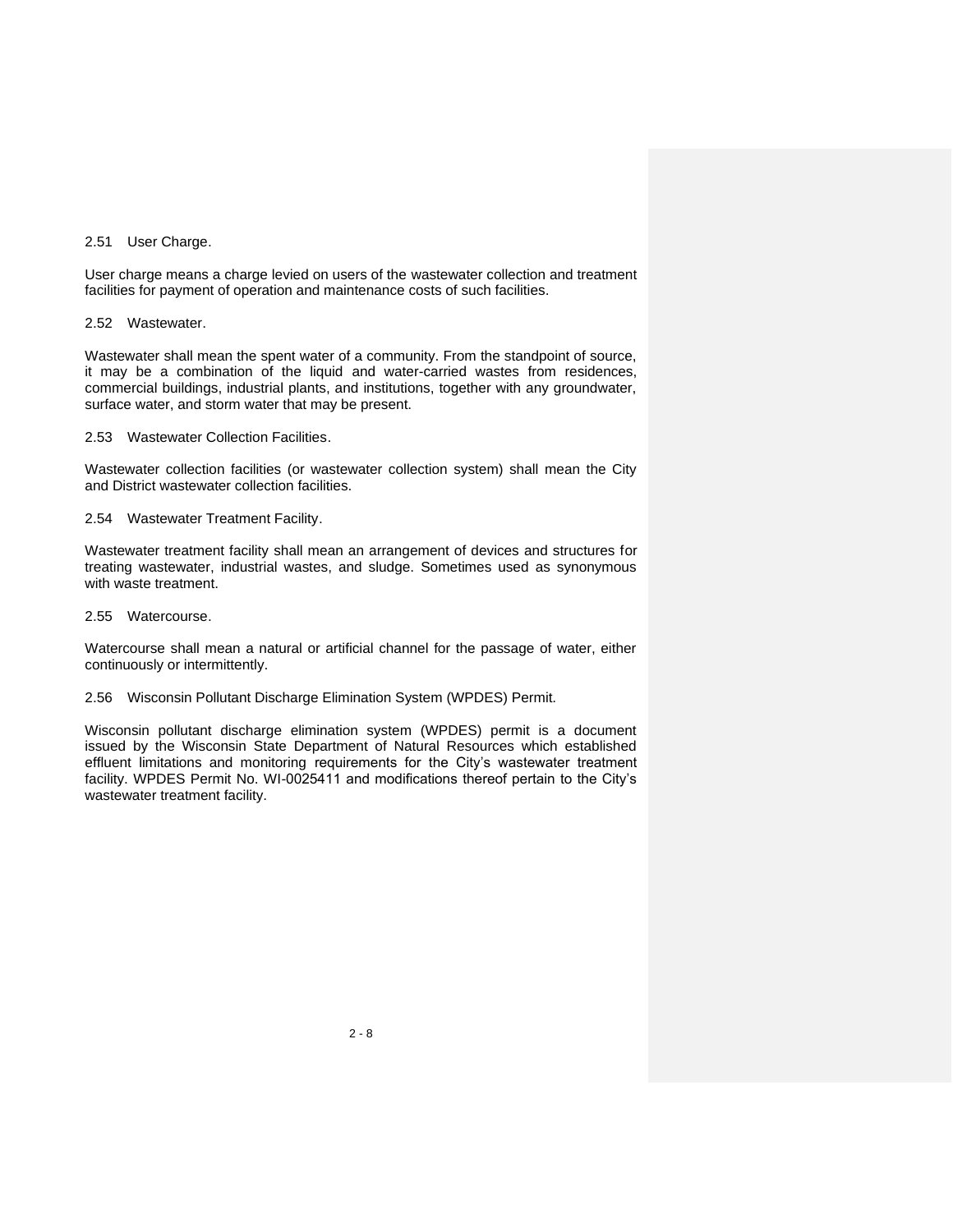# **Section 3 Public Sewers Required**

3.01 Use of Public Sewer Required.

A. Connection.

The owner of all houses, buildings, or properties used for human occupancy, recreation, or other purposes, situated within the District and abutting on any street, alley, right-of-way or easement in which there is now located or may in the future be located a public sanitary sewer of the District, or is accessible through an easement to any such sewer is hereby required at the owner's expense to install suitable toilet facilities and to connect any facilities discharging sanitary sewage and/or industrial wastes to the proper public sewer. The connection shall be made directly to the proper public sewer in accordance with the provisions of this ordinance, within ninety (90) days after the date of the official notice to connect.

B. Health Standard.

This ordinance ordains that the failure to connect or deliver wastewater to the sewer system is contrary to the minimum health standards of said District and fails to assure preservation of public health, comfort, and safety of said District.

3.02 Disposition of Old Septic Tanks.

See Section 10.13 of this Ordinance.

3.03 Failure to Connect – Health Hazard.

This ordinance ordains that the failure to connect to the sewer system is contrary to the minimum health standards of said District and fails to assure the preservation of public health, comfort and purposes of the District.

#### 3.04 Failure to Connect.

Upon the failure of the owner to connect and in addition to any other penalties demanded by the District, the District, at its option, may impose a penalty for the period that the violation continues after ten (10) days written notice to the owner failing to make connection to the sewer system for an amount equal to one hundred fifty (150%) percent of the minimum quarterly charge for sewer service payable quarterly for the period in which the failure to connect continues, and upon failure to make such payment, said charge shall be a lien upon the property, and taxed and collected pursuant to Sections 66.0821 and 66.0809 of the Wisconsin Statutes.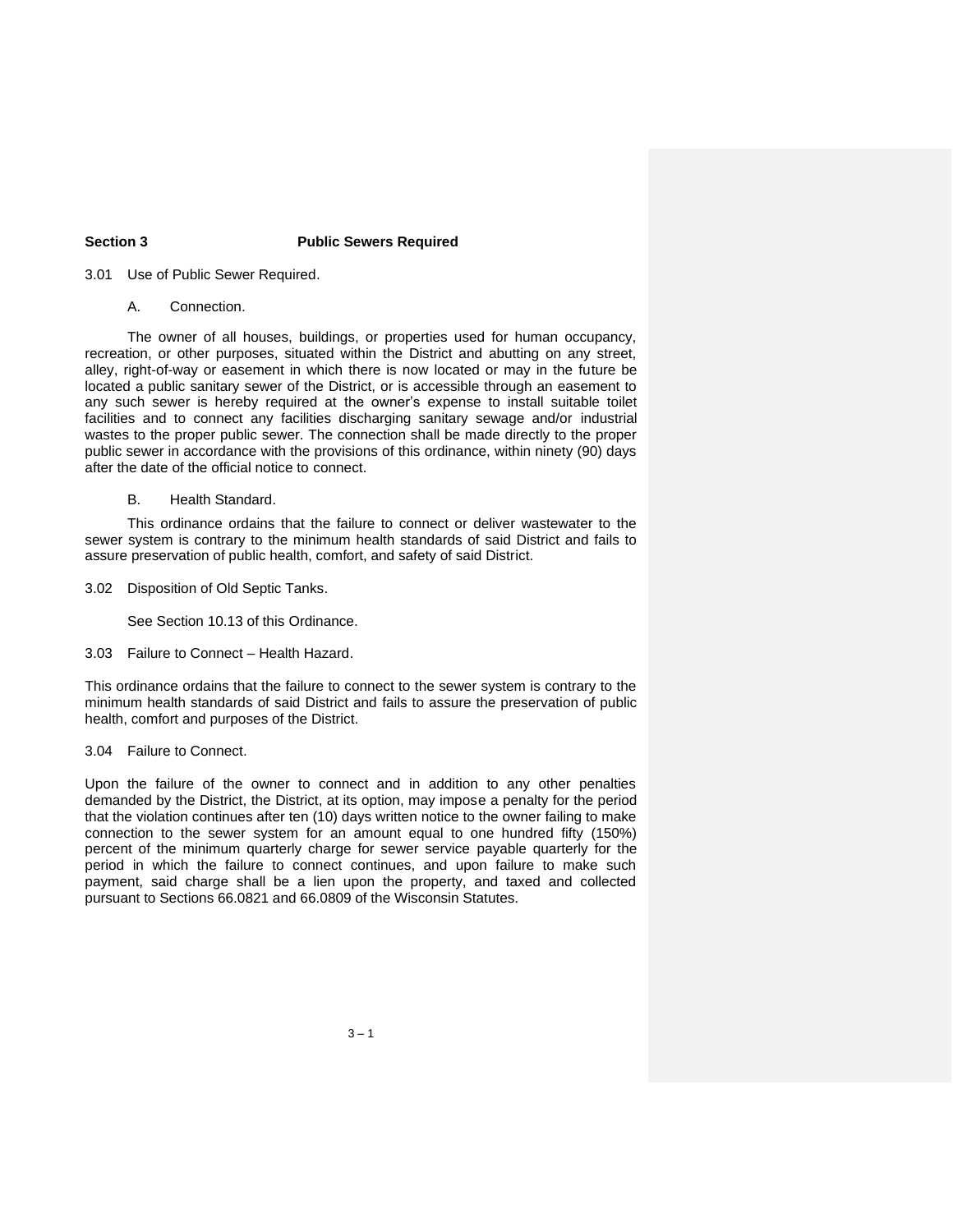3.05 New Connections.

New connections to the District sanitary sewer system will be allowed only if there is available capacity in all of the downstream wastewater collection and treatment facilities.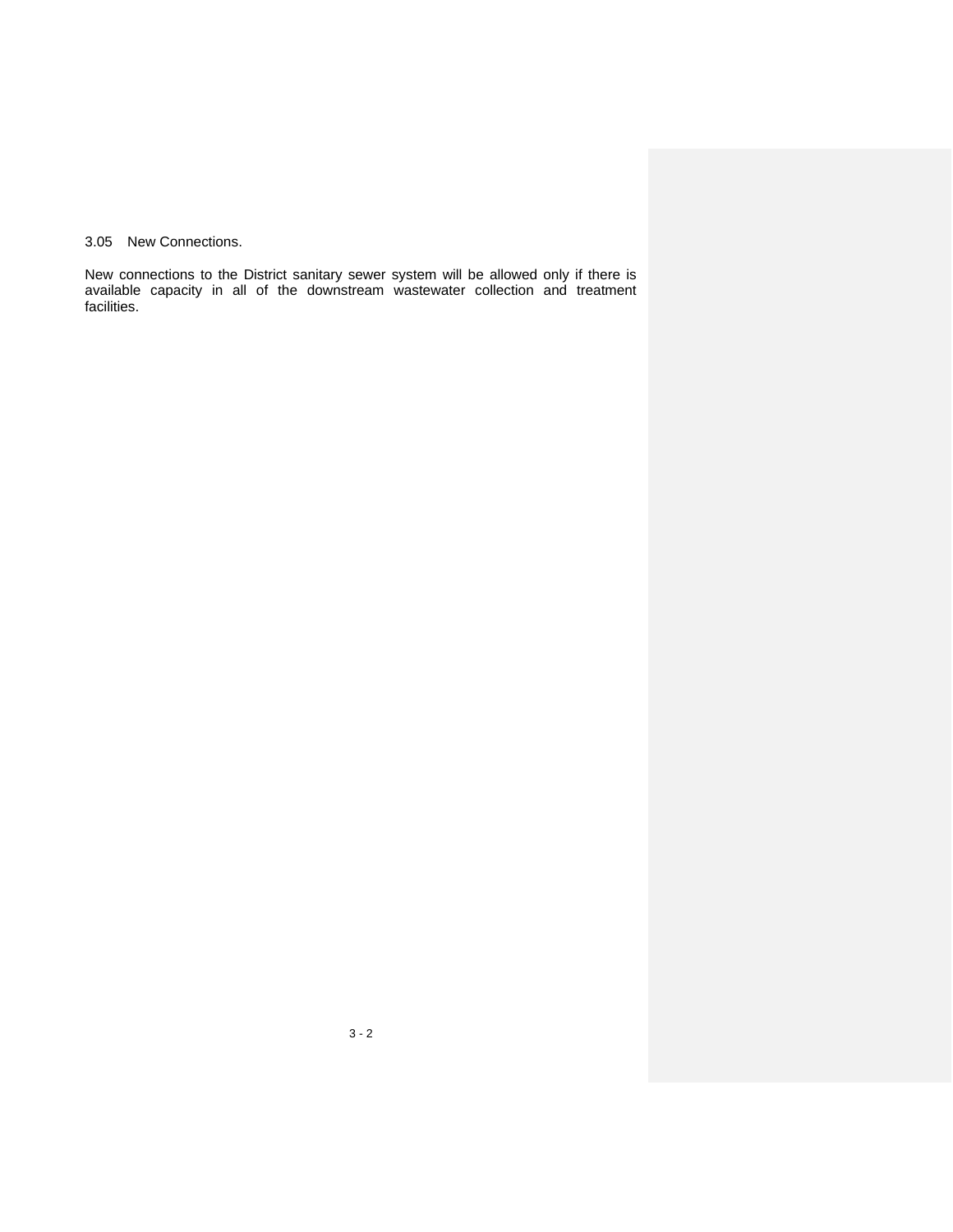# **Section 4 Prohibitive Practices**

4.01 Disposal Into Lake or Streams Prohibited.

Every owner of property within the District from which domestic or industrial sewage or waste is being discharged through a sewer or otherwise into any lake or stream shall make such sewer installations and connections with the District sewer system so as to cause the sewage or waste to flow into the District sewer system.

4.02 Disposal Onto Public Ways and Gutters Prohibited.

No person shall permit any drain or sewer from a dwelling house, barn, stable, garage, shop or other building upon the premises owned or occupied by him to discharge into any open sewer or gutter or upon or over any public street, sidewalk or alley.

4.03 Unlawful Connections to Building Sewer; Disconnection Required Upon Notice.

A. No person shall make connection of roof downspouts, exterior foundation drains, areaway drains or other sources of surface runoff or groundwater to a building sewer or building drain which is connected directly or indirectly to a sanitary sewer.

All downspouts or groundwater drains connected directly or indirectly to a sanitary sewer shall be disconnected.

C. Any violation of this section shall subject the violator to a forfeiture of not less than \$10.00 or more than \$100.00, together with the costs of prosecution, and, in default of payment thereof, to imprisonment in the County jail until such costs and forfeiture are paid, but not to exceed 60 days. Each day of violation or noncompliance shall constitute a separate offense.

4.04 Unauthorized Work.

No unauthorized person shall uncover, make any connections with or opening into, use, alter or disturb the sanitary sewer or appurtenances thereof without first obtaining a written permit from the District.

4.05 Liability for Cost of Installation and Connection.

All costs and expense incident to the installation and connection of the building sewer shall be borne by the person. Such person shall indemnify the District from any loss or damage that may directly or indirectly be occasioned by the installation of the building sewer.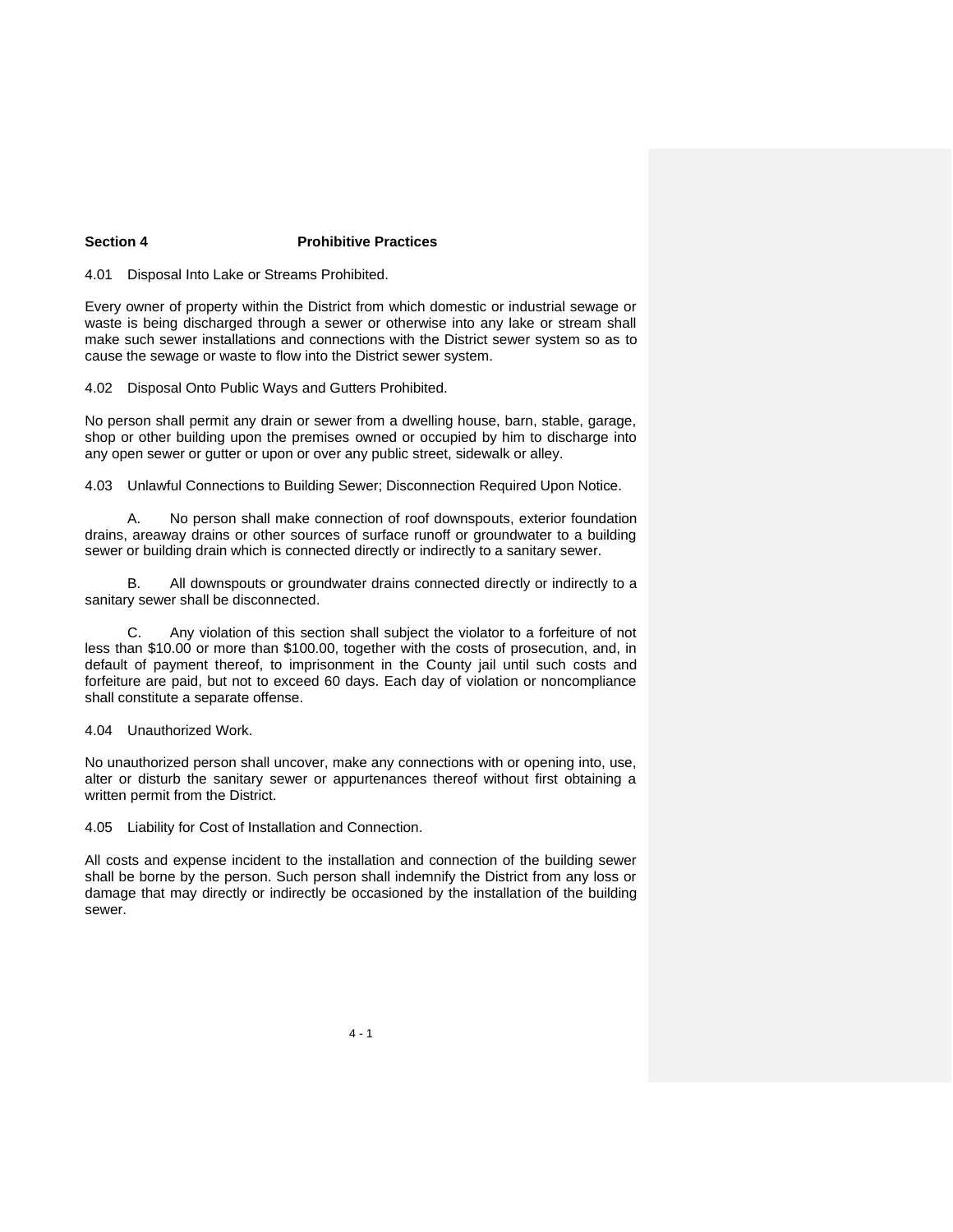#### 4.06 Use of old building sewers.

Old building sewers may be used in connection with new buildings only when they are found, on examination and test by the District plumbing inspector, to meet all requirements of this ordinance.

4.07 Materials and methods for construction.

The size, slope, alignment, materials of construction of a building sewer and the methods to be used in excavating, placing of pipe, jointing, testing and backfilling the trench shall all conform to the requirements of the building and plumbing codes or other applicable rules and regulations of the District. In the absence of code provisions or in amplification thereof, the materials and procedures set forth in appropriate specifications of the ASTM and WPCF Manual of Practice No. 9 shall apply.

4.08 Grade.

Whenever possible, the building sewer shall be brought to the building at an elevation below the basement floor. In all buildings in which any building drain is too low to permit gravity flow to the public sewer, sanitary sewage carried by such building drain shall be lifted by an approved means and discharged to the building sewer.

4.09 Inspection Prior to Connection to Public Sewer.

The applicant for the building sewer permit shall notify the plumbing inspector when the building sewer is ready for inspection and connection to the public sewer. The connection shall be made under the supervision of the District plumbing inspector.

#### 4.10 Standards for Connection.

The connection of the building sewer into the sanitary sewer shall conform to the requirements of the building and plumbing codes or other applicable rules and regulations of the District or the procedures set forth in appropriate specifications of the ASTM and WPCF Manual of Practice No. 9. All such connections shall be made gastight and watertight. Any deviation from the prescribed procedures and materials must be approved by the District approving authority before installation.

4.11 Protection of Excavations; Restoration of Property.

A. All excavations for the building sewer installation shall be adequately guarded with barricades and lights so as to protect the public from hazard.

B. Streets, sidewalks, parkways and other public property disturbed in the course of the work shall be restored in a manner satisfactory to the District approving authority.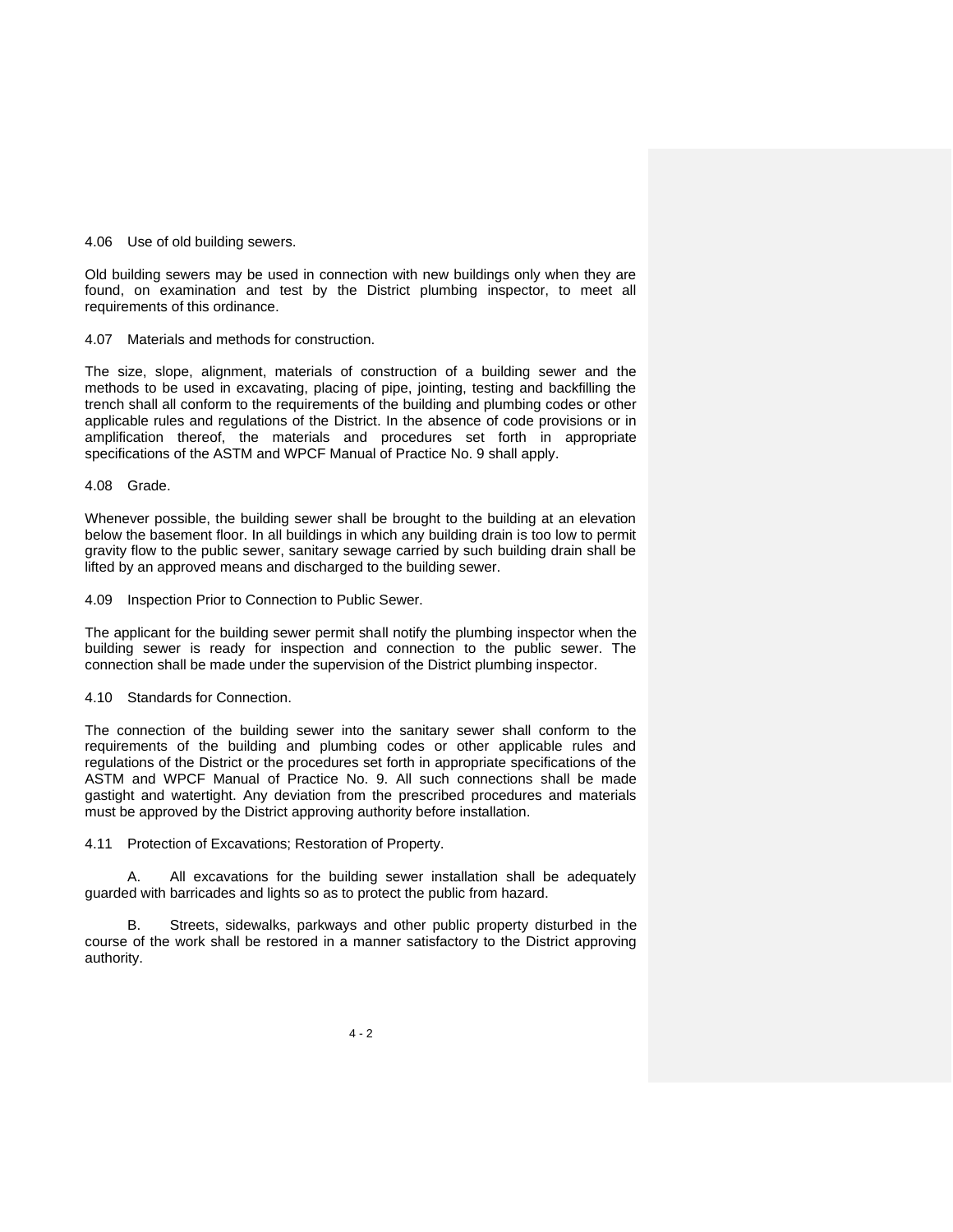#### 4.12 Sanitary Sewers.

A. Limitations on discharges. No person shall discharge or cause to be discharged any unpolluted waters such as stormwater, groundwater, roof runoff, subsurface drainage or cooling water to any sanitary sewer. Stormwater runoff from limited areas, which may be polluted at times, may be discharged to the sanitary sewers by permission of the District approving authority.

B. Inspections for illegal connections. District personnel, the plumbing inspector or other designated representatives will make inspections throughout the District of all stormwater and clear water drain connections to sanitary sewers and illegal downspout connections. Violations will be reported to the Director of Public Works.

## 4.13 Discharges To Storm Sewers Restricted.

Stormwater, other than that exempted under Section 4.12, and all other unpolluted drainage shall be discharged to such sewers as are specifically designated as combined sewers or storm sewers or to a natural outlet approved by the District approving authority and other regulatory bodies. Unpolluted industrial cooling waters or process waters may be discharged, on approval of the District approving authority, to a storm sewer, combined sewer or natural outlet.

4.14 Prohibitions and Limitations on Discharges.

A. Except as provided in subsection B. of this Section, no person shall discharge or cause to be discharged any of the following described waters or wastes to any public sewer:

1. Any gasoline, benzene, naphtha, fuel oil, or other flammable or explosive liquid, solid or gas.

2. Any waters or wastes containing toxic or poisonous solids, liquids or gases in sufficient quantity, either singly or by interaction with other wastes, to injure or interfere with any waste treatment or sludge disposal process, constitute a hazard to humans or animals, or create a public nuisance in the receiving waters of the wastewater treatment facility.

3. Any waters or wastes having a pH lower than 5.0 or having any other corrosive property capable of causing damage or hazard to structures, equipment and personnel of the wastewater collection and treatment facilities.

4. Any waters or wastes having a pH in excess of 12.0.

5. Solid or viscous substances in quantities or of such size capable of causing obstruction to the flow in public sewers or other interference with the proper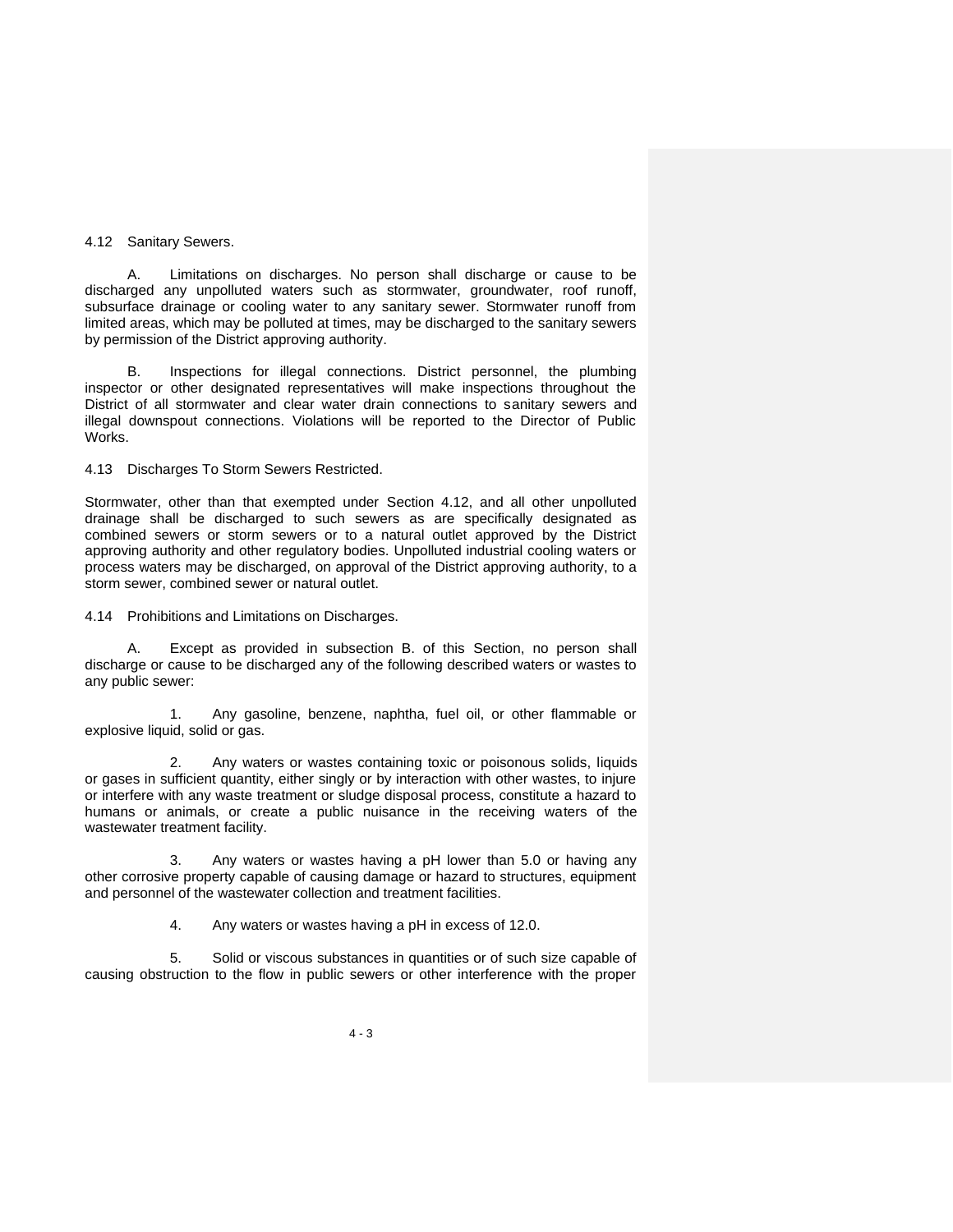operation of the wastewater collection and treatment facilities, such as but not limited to ashes, cinders, sand, mud, straw, shavings, metal, glass, rags, feathers, tar, plastics, wood, unground garbage, whole blood, paunch manure, hair and fleshings, entrails, and paper dishes, cups, milk containers, etc., either whole or ground by garbage grinders.

B. The following described substances, materials, waters or wastes shall be limited in discharges to municipal sanitary sewer systems to concentrations or quantities which will not harm either the sanitary sewers, wastewater treatment process or equipment; will not have an adverse effect on the receiving stream; or will not otherwise endanger lives, limb, public property or constitute a nuisance. The District approving authority may set limitations lower than the limitations established in this subsection if, in his opinion, more severe limitations are necessary to meet the objectives of this section. In forming his opinion as to the acceptability, the District approving authority will give consideration to such factors as the quantity of subject waste in relation to flows and velocities in the sewers, materials of construction of the sanitary sewers, the wastewater treatment process employed, capacity to handle the waste at the wastewater treatment facility, and other pertinent factors. The limitations or restrictions on materials or characteristics of wastes or wastewaters discharged to the sanitary sewers which shall not be violated without approval of the District approving authority are as follows:

Wastewater having a temperature higher than 150 degrees Fahrenheit (65 degrees Celsius).

2. Wastewater containing more than 200 mg/l of total oil and grease, including, but not limited to, petroleum oil, non-biodegradable cutting oils or products of mineral oil origin.

grease.

3. Wastewater from industrial plants containing floatable oils, fat or

4. Any garbage that has not been properly shredded. Garbage grinders may be connected to sanitary sewers from homes, hotels, institutions, restaurants, hospitals, catering establishments or similar places where garbage originates from the preparation of food in kitchens for the purpose of consumption on the premises or when served by caterers.

5. Any waters or wastes containing iron, chromium, copper, zinc, and other toxic and nonconventional pollutants to such degree that any such material received in the composite wastewater in concentrations that exceed levels specified by federal, state or local authorities.

6. Any waters or wastes containing odor-producing substances exceeding limits which may be established by the District approving authority.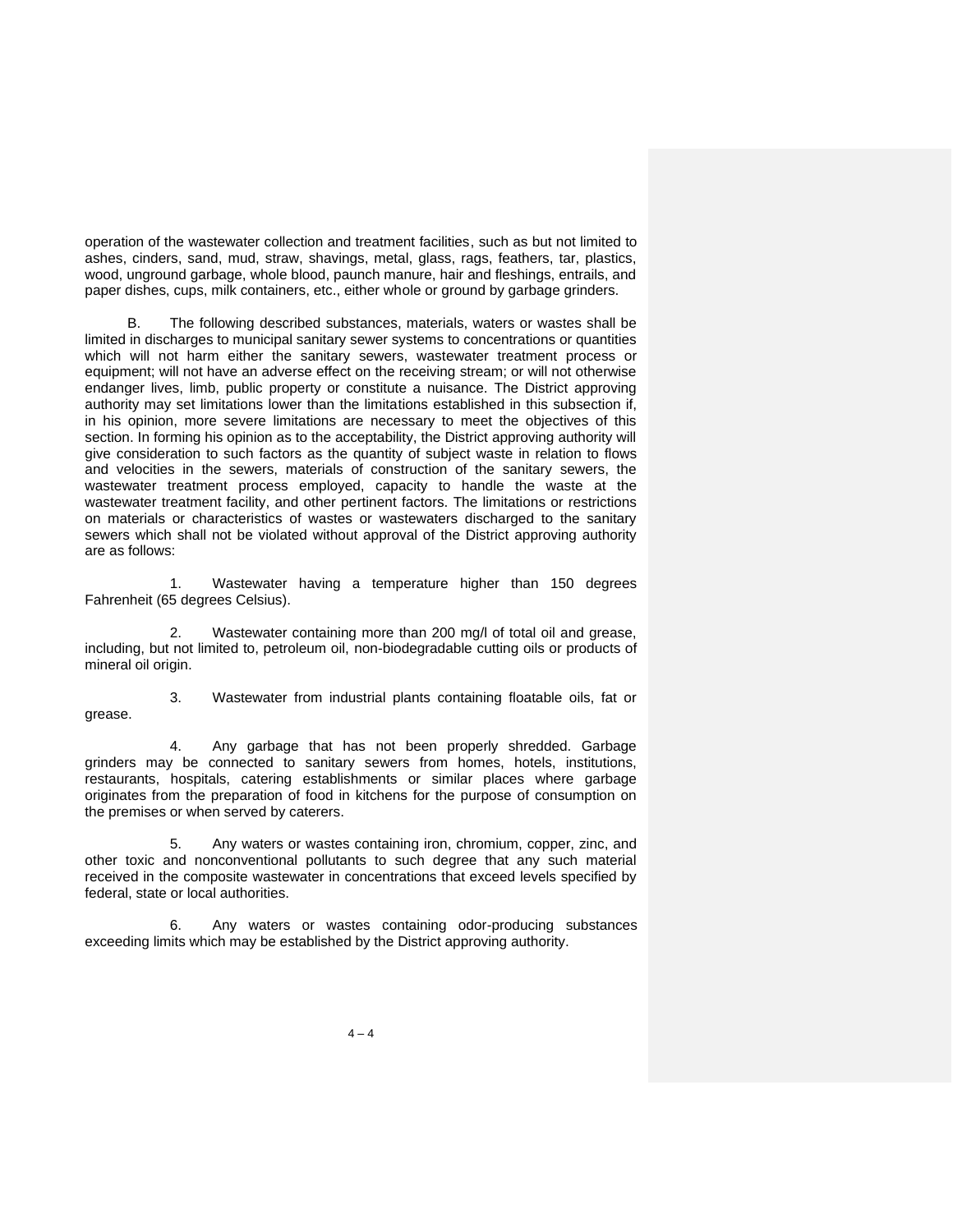7. Any radioactive wastes or isotopes of such half-life or concentration as may exceed limits established by the District approving authority in compliance with applicable state or federal regulations.

8. Any waters or wastes containing substances which are not amenable to treatment or reduction by the wastewater treatment processes employed or are amenable to treatment only to such degree that the wastewater treatment facility effluent cannot meet the requirements of other agencies having jurisdiction over discharge to the receiving waters.

9. Any waters or wastes which, by interaction with other waters or wastes in the sanitary sewer system, release obnoxious gases, form suspended solids which interfere with the collection system or create a condition deleterious to structures and treatment processes.

10. Materials which exert or cause:

(a) Unusual BOD, chemical oxygen demand, or chlorine requirements in such quantities as to constitute a significant load on the wastewater treatment facility.

(b) Unusual volume of flow or concentration of wastes constituting slugs, as defined in this article.

(c) Unusual concentrations of inert suspended solids, such as, but not limited to fuller's earth, lime slurries and lime residues, or of dissolved solids, such as but not limited to sodium sulfate.

(d) Excessive discoloration, such as but not limited to dye wastes and vegetable tanning solutions.

(e) Incompatible pollutants in excess of the allowed limits as determined by city, state and federal rules and regulations in reference to pretreatment standards developed by the Environmental Protection Agency, 40 CFR 403.

C. The District shall comply with all the appropriate requirements of the City of Sheboygan's WPDES Permit No. WI-0025411 and of all modifications thereof. No discharge shall be allowed into the sanitary sewer that is in violation of the requirements of the WPDES permit and the modifications thereof.

4.15 Submission of Data Relative to Quantity and Characteristics of Industrial Wastes; Extension of Time.

A. Each person who discharges industrial wastes to a public sewer shall prepare and file with the City of Sheboygan and the District approving authority a report that shall include pertinent data relating to the quantity and characteristics of the wastes discharged to the wastewater collection and treatment facilities. This data shall be provided at a time specified by the City or District approving authority.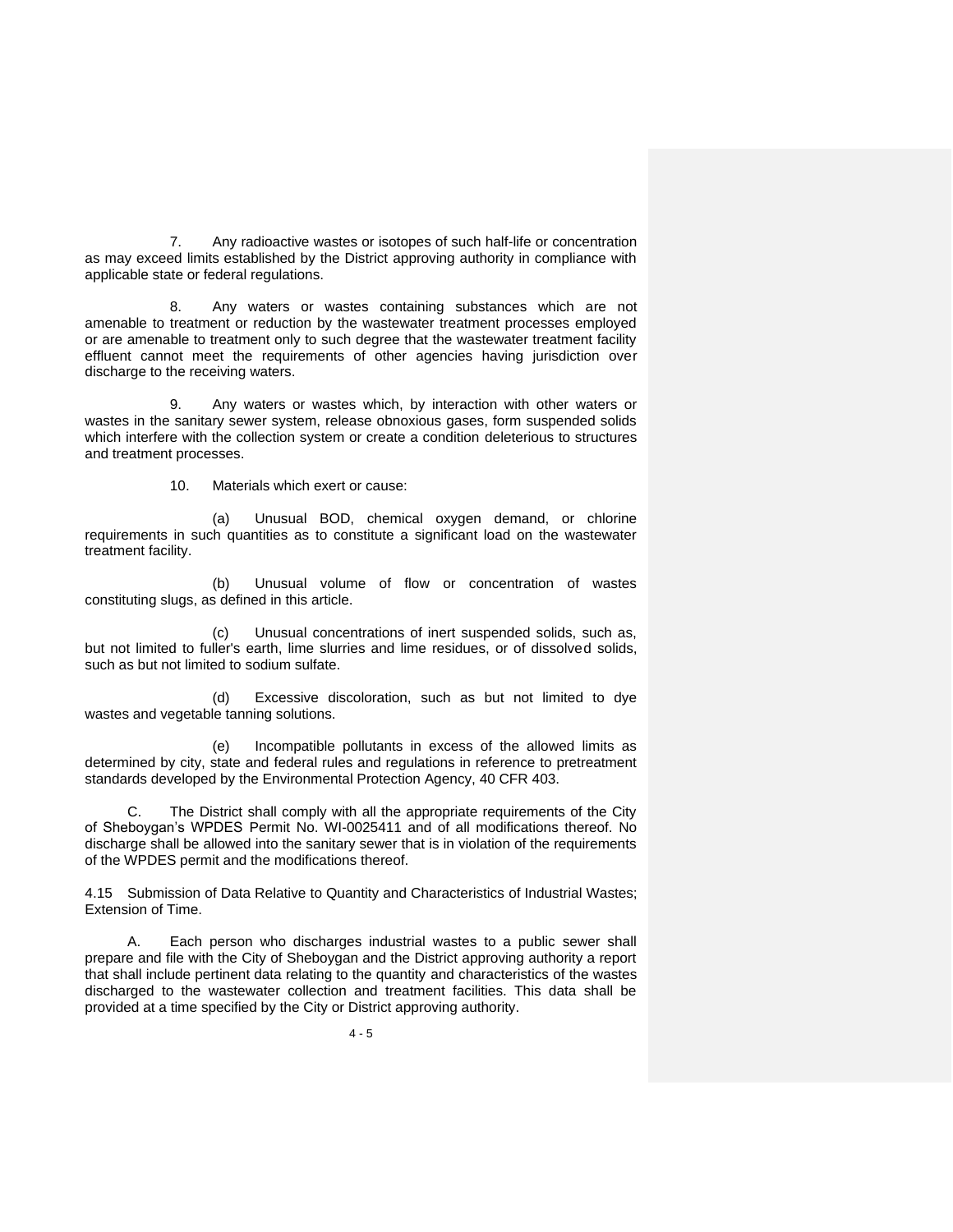B. Similarly, each person desiring to make a new connection to a public sewer for the purpose of discharging industrial wastes shall prepare and file with the City and the District approving authority a report that shall include actual or predicted data relating to the quantity and characteristics of the waste to be discharged.

C. When it can be demonstrated that circumstances exist which would create an unreasonable burden on the person to comply with the time schedule imposed by this section, a request for extension of time may be presented to the City and District approving authority for consideration.

4.16 Conditions for Handling Discharges of Above Normal Strength.

If any waters or wastes are discharged or are proposed to be discharged to the public sewers, which waters or wastes contain substances or possess the characteristics enumerated in section 4.14, and which, in the judgment of the City or District approving authority, have a deleterious effect upon the sewer works, processes, equipment or receiving waters or which otherwise create a hazard to life or health or constitute a public nuisance, the City or District approving authority may:

A. Reject the wastes;

B. Require pretreatment to an acceptable condition for discharge to the public sewers;

C. Require control over the quantities and rates of discharge; and

D. Require payment to cover the added cost of handling and treating the wastes not covered by existing taxes or sewer charges under section 4.24.

4.17 Control Manholes.

A. Required. Each person discharging industrial wastes into a sanitary sewer shall construct and maintain one or more control manholes or access points to facilitate observation, measurement and sampling of his wastes, including domestic sewage.

B. Location and construction. Control manholes or access facilities shall be located and built in a manner acceptable to the City and District approving authority. If measuring devices are to be permanently installed, they shall be of a type acceptable to the City and District approving authority.

C. Responsibility for installation and maintenance. Control manholes, access facilities and related equipment shall be installed by the person discharging the waste, at his expense, and shall be maintained by him so as to be in safe condition, accessible

 $4 - 6$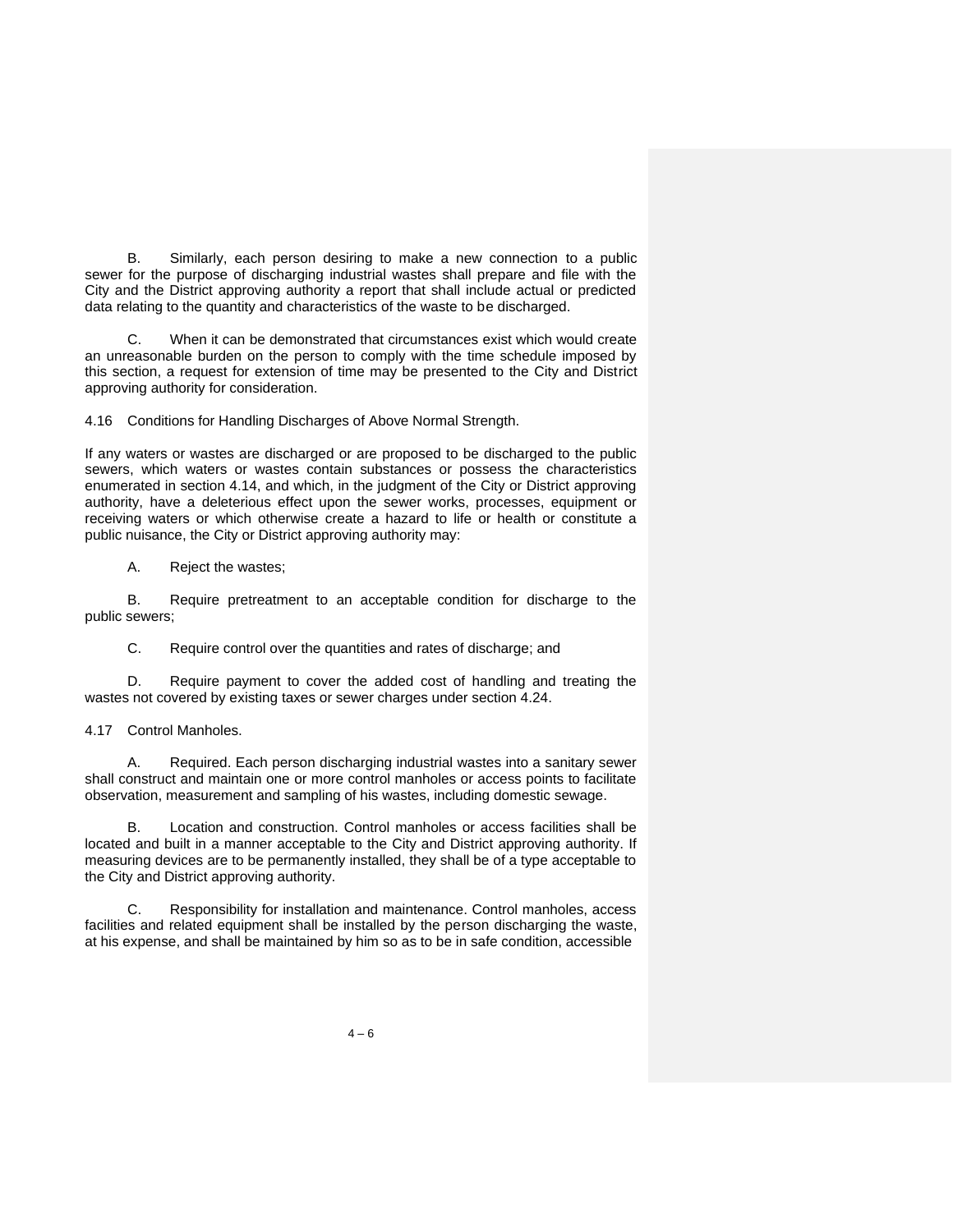and in proper operating condition at all times. Plans for installation of the control manholes or access facilities and related equipment shall be approved by the City and the District approving authority prior to the beginning of construction.

4.18 Waste sampling.

A. Collection of samples. Industrial wastes discharged into the public sewers shall be subject to periodic inspection and a determination of character and concentration of the wastes. The determination shall be made for the industry every four years, beginning in 1986. Additional sampling and analyses shall be required for significant changes in the industry's operation. The sampling may be accomplished either manually or by the use of mechanical equipment acceptable to the City and District approving authority. Every care shall be exercised in the collection of samples to ensure their preservation in a state comparable to that at the time the sample was taken.

B. Responsibility for sampling facilities. Installation, operation and maintenance of the sampling facilities shall be the responsibility of the person discharging the waste and shall be subject to the approval of the superintendent of the wastewater treatment plant and the District's DPW. Access to sampling locations shall be granted to the superintendent of the wastewater treatment plant and the District's DPW or their authorized representatives at all times.

C. Analysis of samples. Samples shall be analyzed for BOD, total suspended solids, total phosphorus, and all potential contaminants. Results from all analyses shall be submitted to the wastewater treatment plant superintendent and the District DPW.

#### 4.19 Preliminary Treatment.

Where required, in the opinion of the City or the District approving authority, to modify or eliminate wastes that are harmful to the structures, processes or operation of the wastewater treatment works, the person shall provide at his expense such preliminary treatment or processing facilities as may be determined necessary to render his wastes acceptable for admission to the sanitary sewers.

4.20 Submission of Information Prior to Commencement of Construction of Pretreatment Facilities.

Plans, specifications and any other pertinent information relating to proposed flow equalization, pretreatment or processing facilities shall be submitted for review of the City and District approving authority prior to the start of construction if the effluent from such facilities is to be discharged into the public sewers.

 $4 - 7$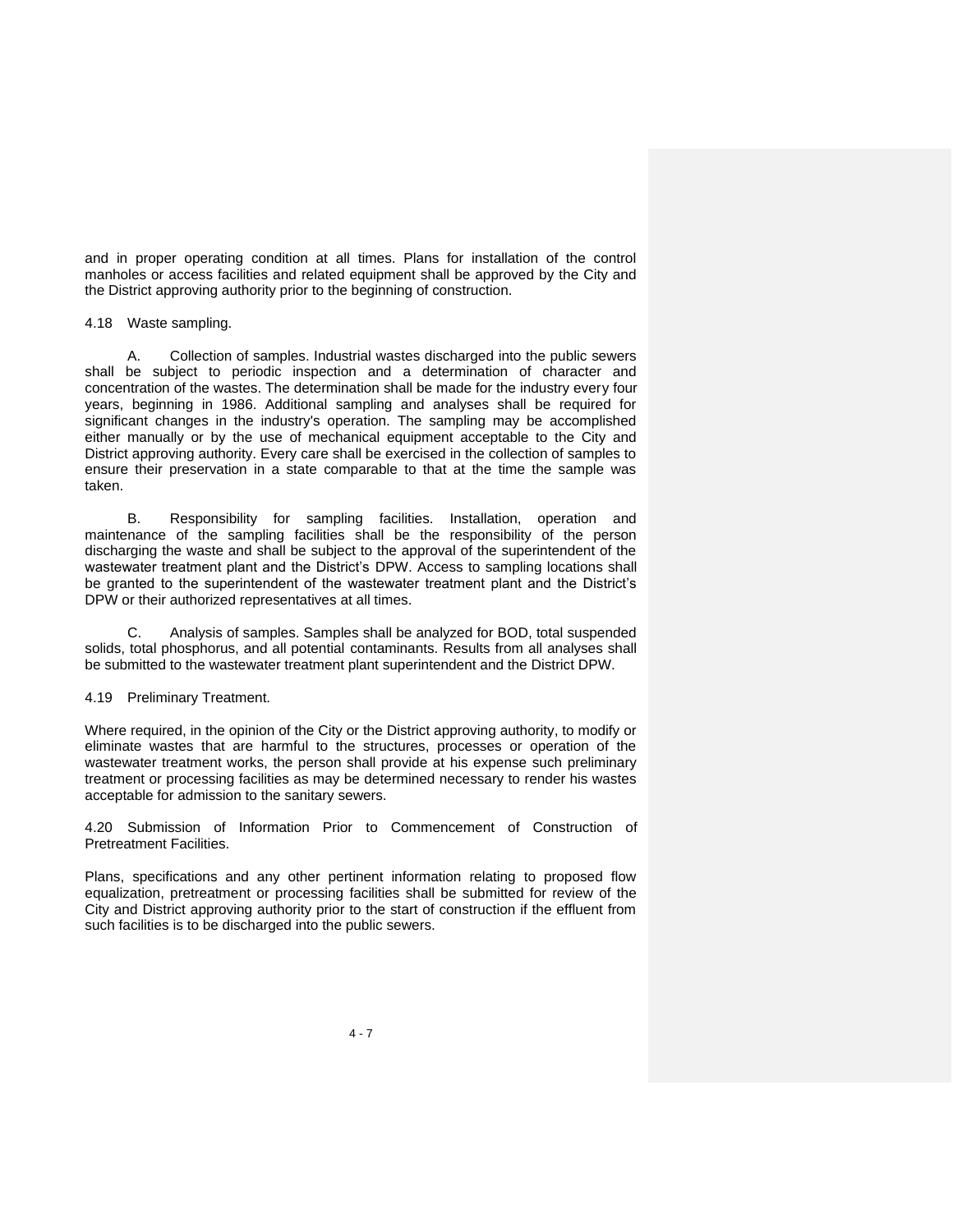#### 4.21 Grease and Sand Interceptors.

Grease, oil and sand interceptors shall be provided when, in the opinion of the City or District approving authority, that they are necessary for the proper handling of liquid wastes containing floatable grease in excessive amounts, as specified in subsection 4.14 B. 3., or any flammable wastes, sand or other harmful ingredients, except that such interceptors shall not be required for private living quarters or dwelling units. All interceptors shall be of a type and capacity approved by the City and District approving authority and shall be located so as to be readily and easily accessible for cleaning and inspection. In maintaining these interceptors, the owner shall be responsible for the proper removal and disposal by appropriate means of the captured material and shall maintain records of the dates and means of disposal which are subject to review by the City and District approving authority. Disposal of the collected materials performed by the owner's personnel or licensed waste disposal firms must be in accordance with acceptable Department of Natural Resources (DNR) practice.

#### 4.22 Analyses.

A. Standards for determinations. All measurements, tests and analyses of the characteristics of waters and wastes to which reference is made in this ordinance shall be determined in accordance with Chapter NR 219, Wisconsin Administrative Code. Sampling methods, location, time, duration and frequencies are to be determined on an individual basis subject to approval by the City approving authority.

B. Basis for charges. Determination of the character and concentration of the industrial wastes shall be made by the person discharging them or his agent, as designated and required by the City approving authority. The City approving authority may also make its own analyses on the wastes, and these determinations shall be binding as a basis for sewer service charges and industrial cost recovery charges.

#### 4.23 Right of Entry.

A. The City and the District approving authority or other duly authorized employees of the City or the District bearing proper credentials and identification shall be permitted to enter all properties for the purpose of inspection, observation or testing, all in accordance with this ordinance and Wis. Stat. § 66.0119. The City or District approving authority or other duly authorized employee of the City or District shall have no authority to inquire into any process beyond that point having a direct bearing on the kind and source of discharge to the sewers or waterways or wastewater treatment facilities.

B. While performing the necessary work on private premises referred to in subsection A. of this section, the duly authorized City or District employees shall observe all safety rules applicable to the premises established by the person.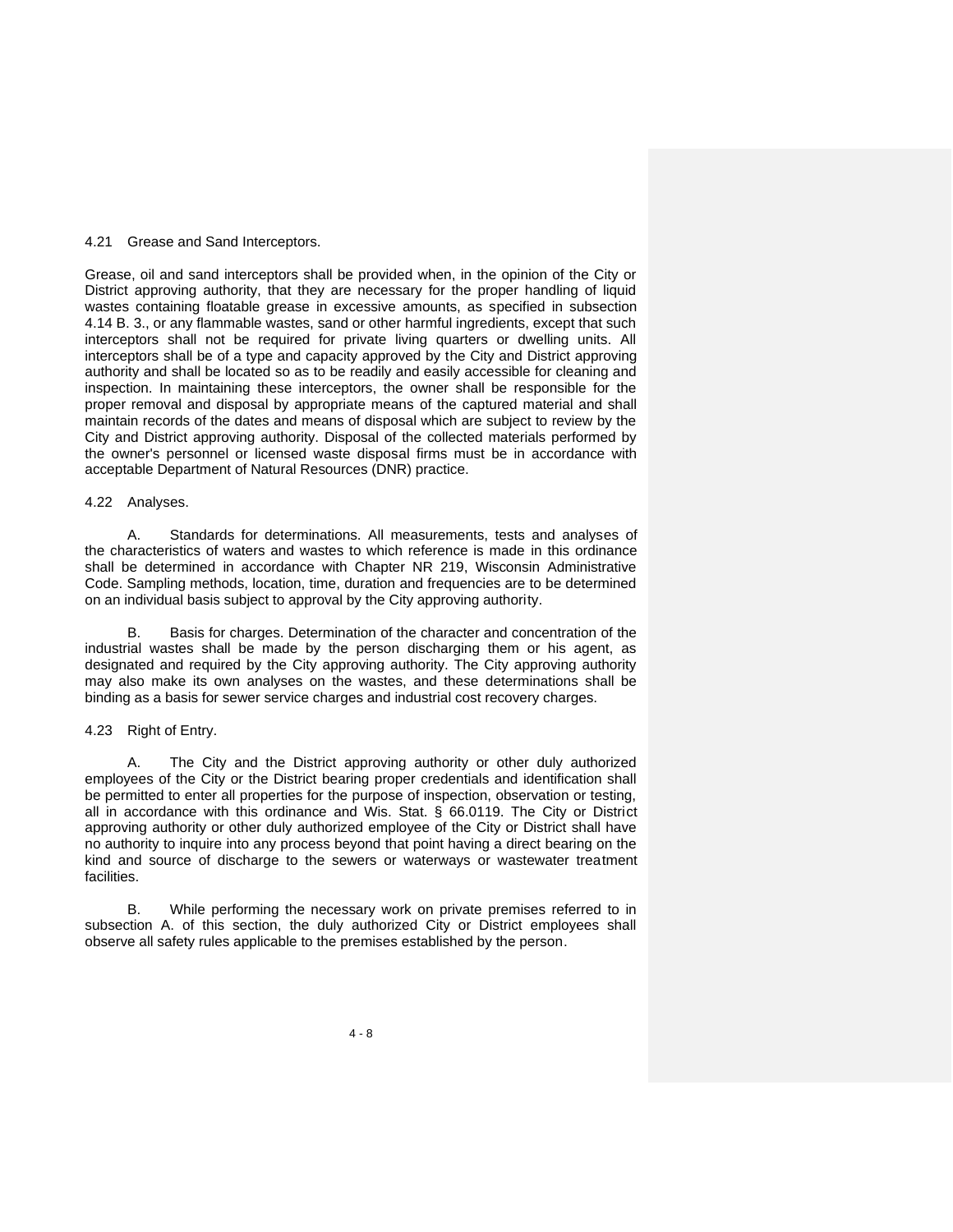C. The City or District approving authority or other duly authorized employees of the City or the District bearing proper credentials and identification shall be permitted to enter all private properties through which the City or District holds a duly negotiated easement for the purposes of but not limited to inspection, observation, measurement, sampling, repair and maintenance of any portion of the sewer works lying within such easement, all subject to the terms, if any, of such duly negotiated easement.

#### 4.24 Special Arrangements.

No statement contained in this ordinance shall be construed as prohibiting any special agreement between the City and/or the District approving authority and any person whereby an industrial waste of unusual strength or character may be admitted to the wastewater collection and treatment facilities, either before or after pretreatment, provided that there is no impairment of the functioning of the wastewater collection and treatment facilities because of the admission of such wastes and no extra costs are incurred by the City or the District without reimbursement by the person, provided that all rates and provisions set forth in this ordinance are recognized and adhered to.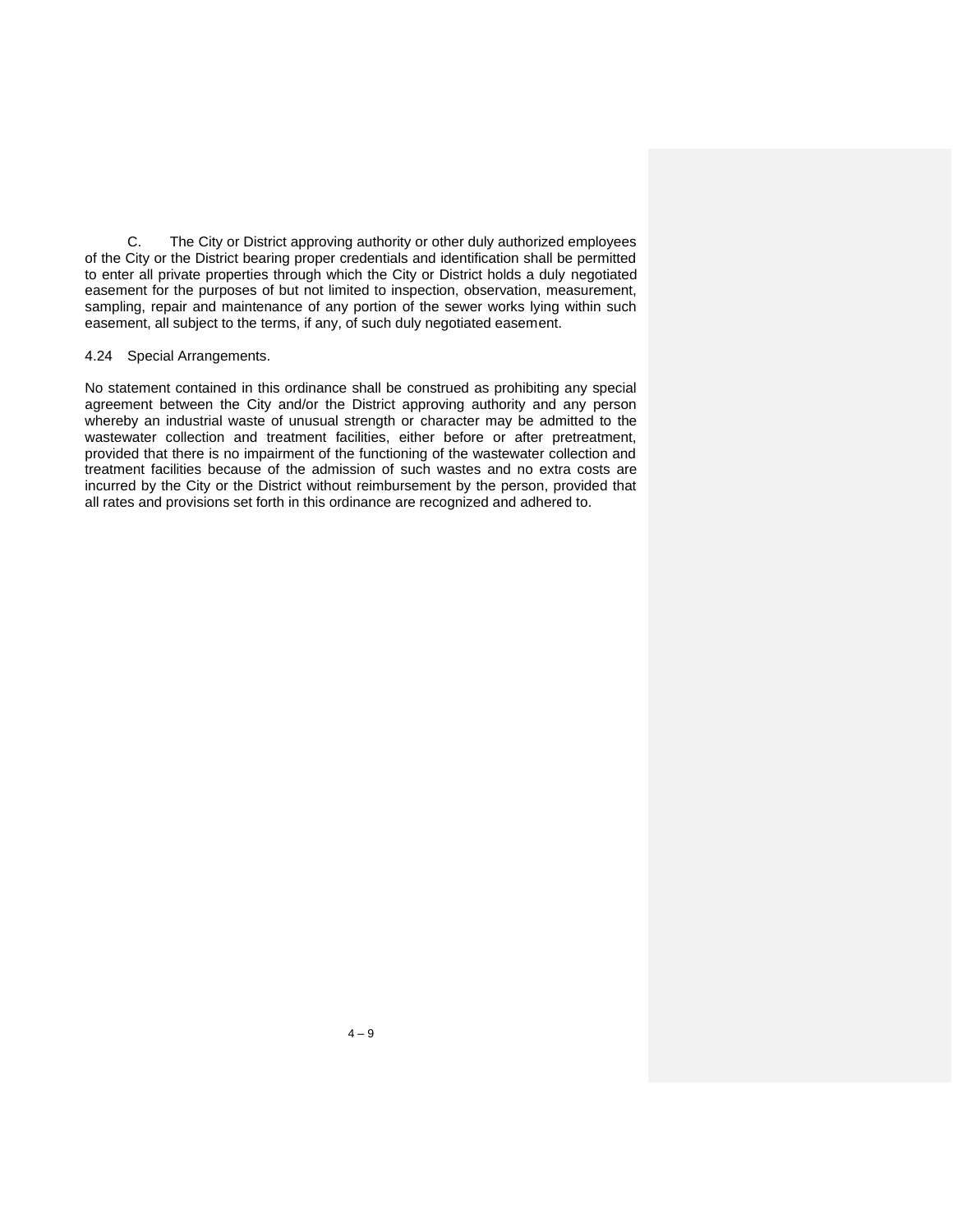# **Section 5 Industrial Pretreatment Program**

5.01 City of Sheboygan Industrial Pretreatment Program Ordinances Adopted.

Provisions of the City of Sheboygan, Wisconsin, Municipal Code, Chapter 122 entitled Utilities, defining and describing regulations for the use and discharge of wastewater to the City of Sheboygan publicly owned treatment works (POTW), exclusive of any provisions relating to fees and penalties, are hereby adopted by reference and made a part of this Ordinance as if fully set forth herein. Any act required to be performed or prohibited by the City Code incorporated herein by reference is required or prohibited by this Ordinance. Any future amendments, revisions or modifications of the City Code incorporated herein, including repeal and re-enactment, are intended to be made a part of this Ordinance in order to secure uniform regulation and operation of the POTW. The following specific City of Sheboygan Municipal Code provisions are hereby adopted and enacted by reference:

| 122.255. | А. | Article VI, Division 1., entitled "Generally," Sections 122-226 to       |
|----------|----|--------------------------------------------------------------------------|
| 122-510. | В. | Article VII, Division 1., entitled "Generally," Sections 122-466 to      |
| 122-550. | C. | Article VII, Division 2., entitled "Administration," Sections 122-511 to |
| 580.     | D. | Article VII, Division 3., entitled "Fees," Sections 122-551 to 122-      |
| 122-600. | Е. | Article VII, Division 4., entitled "Reporting," Sections 122-581 to      |

5.02 Control Authority.

The control authority of the POTW as designated by the City of Sheboygan is hereby authorized by the Town of Sheboygan Sanitary District No. 2 to administer, implement, and enforce the provisions of the Industrial Pretreatment Program as adopted and enacted by this Ordinance.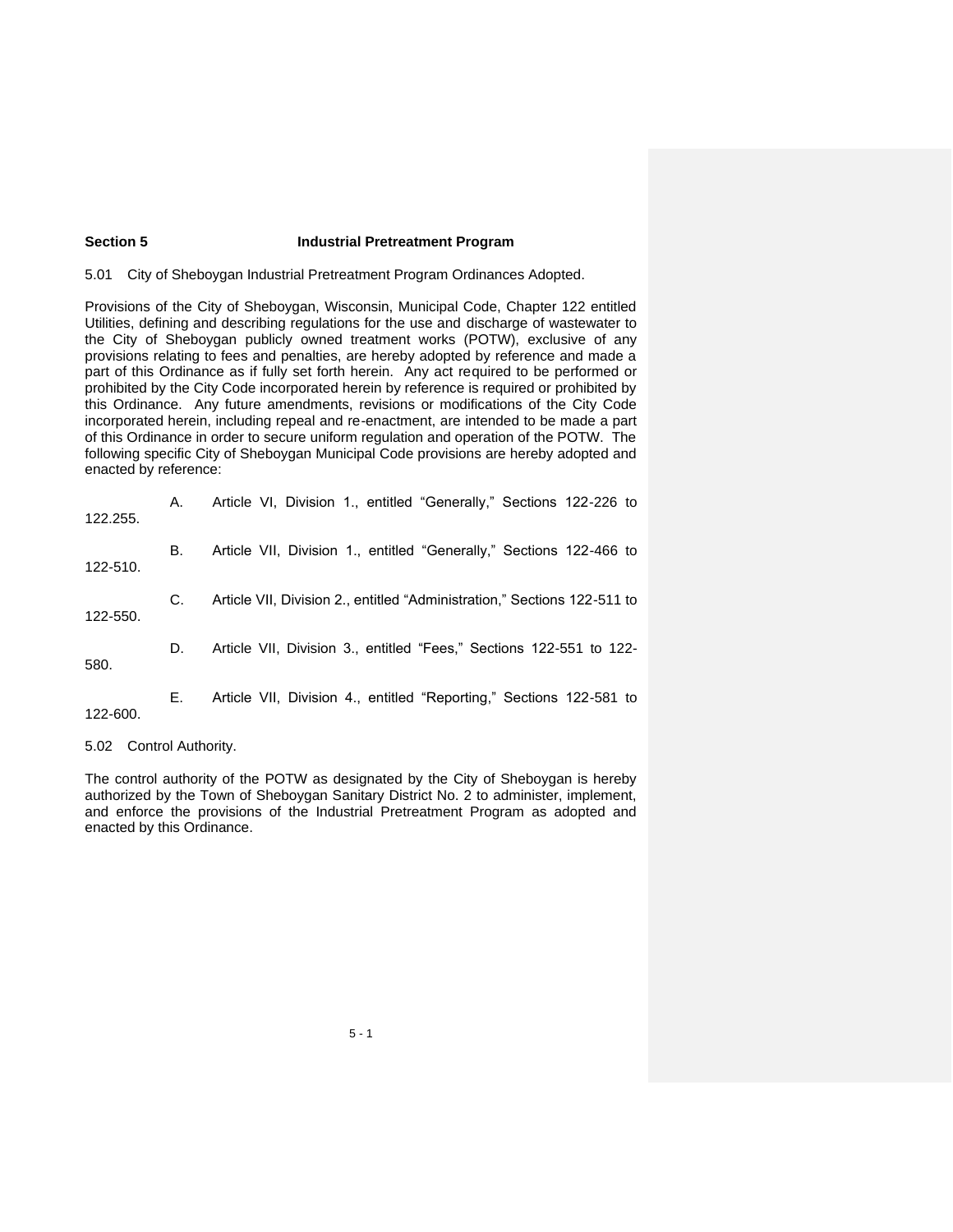# **Section 6 Categories of Users**

6.01 Category A Users (Single Unit Residential, Commercial, Schools).

Category A sewer users are lots, parcels, buildings or premises consisting of single unit residential, commercial, and schools having a connection to the Town of Sheboygan Sanitary District No. 2 wastewater collection system that discharge normal domestic strength wastewater and that have individually metered water service connections to the Town of Sheboygan Sanitary District No. 3 (Water) utility.

6.02 Category B Users (Multiple Unit Residential, Nursing Homes, Assisted Living and Other Uses).

Category B sewer users are multiple unit residential, nursing homes, assisted living or other use buildings or premises having a connection to the Town of Sheboygan Sanitary District No. 2 wastewater collection system that discharge normal domestic strength wastewater that have water service from the Town of Sheboygan Sanitary District No. 3 (Water) utility, but, do not have individually metered water service.

6.03 Category C Users (Residential Units Without Metered Water Service Including Town of Sheboygan Falls and Bains, Inc. Manufactured Home Park).

Category C sewer users are residential units, lots, parcels, buildings or premises having a connection to the Town of Sheboygan Sanitary District No. 2 wastewater collection system that discharge normal domestic strength wastewater that do not have metered water service from the Town of Sheboygan Sanitary District No. 3 (Water) utility. Category C users include properties located in the Town of Sheboygan Falls that have been annexed to the Town of Sheboygan Sanitary District No. 2 including the Bains, Inc. manufactured home park.

6.04 Category D Users (Industrial).

Category D users are lots, parcels, buildings or premises having a connection to the Town of Sheboygan Sanitary District No. 2 wastewater collection system that discharge BOD, suspended solids, or phosphorus concentrations in excess of the limits for normal domestic strength wastewater. "Category D" is defined as wastewater having concentrations of biochemical oxygen demand greater than 147 mg/l, suspended solids greater than 201 mg/l, and phosphorous greater than 4.2 mg/l. Users whose wastewater exceeds the concentrations for any one of these parameters shall be in Category D.

6.05 Category E Users (Properties Located Within City of Sheboygan).

Category E sewer users are lots, parcels, buildings or premises located within the municipal boundaries of the City of Sheboygan having a connection to the Town of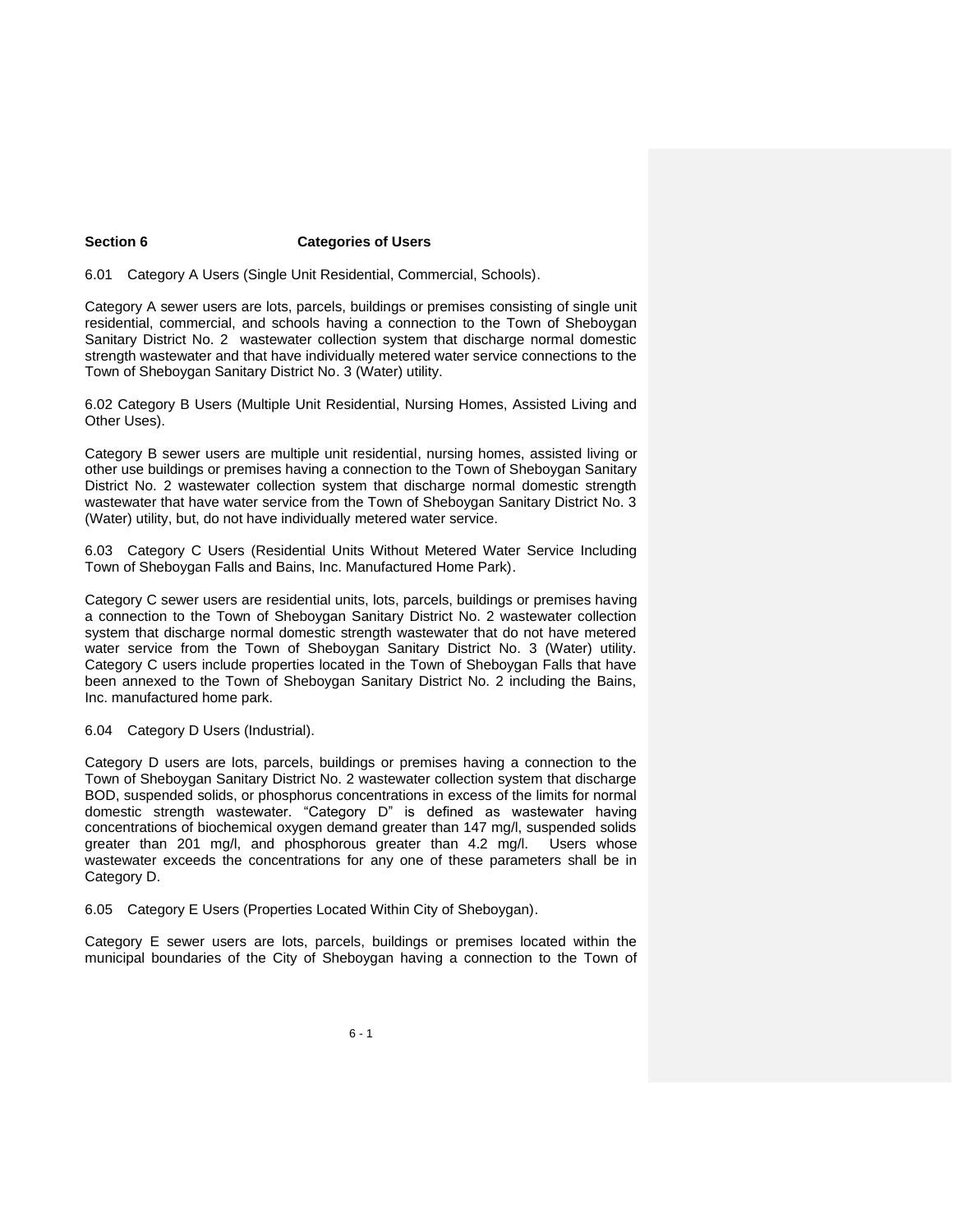Sheboygan Sanitary District No. 2 wastewater collection system that discharge normal domestic strength wastewater.

#### 6.06 UCE Formulas

The following formulas shall be used by the District to determine the UCE rating of sewer users. The formulas can be amended by the District Commission. Every sewer user shall be assigned at least one unit. A sewer user's UCE rating, as calculated by the formulas, shall be rounded up to the nearest half unit. Classification

| (a) |               | Single Resident                                   | One unit                                                                                                                                                                                                                    |
|-----|---------------|---------------------------------------------------|-----------------------------------------------------------------------------------------------------------------------------------------------------------------------------------------------------------------------------|
| (b) | <b>Duplex</b> |                                                   | Two units                                                                                                                                                                                                                   |
| (c) |               | Multi-dwelling Apartments<br>and condominiums     | One unit for the first dwelling unit in a building,<br>plus one-half (1/2) unit for each additional<br>dwelling unit within a single building with a<br>maximum of not more than five (5) additional<br>units per building. |
| (d) |               | <b>General Business</b>                           | One unit per 25 employees                                                                                                                                                                                                   |
| (e) |               | <b>Shopping Center</b>                            | One unit per 4,000 sq. ft. of floor space                                                                                                                                                                                   |
| (f) |               | <b>Super Market</b>                               | One unit per 4,000 sq. ft. of floor space                                                                                                                                                                                   |
| (g) | Hotel/Motel   |                                                   | 4 Rooms = 1 Unit (\$500.00/Room;                                                                                                                                                                                            |
|     |               |                                                   | \$2,000.00 per Unit)                                                                                                                                                                                                        |
| (h) |               | Bowling Alley with Bar                            | 0.50 units per alley                                                                                                                                                                                                        |
| (i) |               | Service Station or Garage                         | One unit                                                                                                                                                                                                                    |
| (j) |               | <b>Country Club</b>                               | One unit per 25 members                                                                                                                                                                                                     |
| (k) | School        |                                                   |                                                                                                                                                                                                                             |
|     | 1.            | <b>With Meals Served</b>                          | One unit per 15 students                                                                                                                                                                                                    |
|     | 2.            | With Meals & Showers                              | One unit per 12 students                                                                                                                                                                                                    |
| (1) | Churches      |                                                   | One unit                                                                                                                                                                                                                    |
| (m) | Tavern        |                                                   | Units = $Capacity$                                                                                                                                                                                                          |
|     |               |                                                   | 40                                                                                                                                                                                                                          |
| (n) |               | <b>Restaurants</b>                                |                                                                                                                                                                                                                             |
|     | 1.            | <b>Standard Restaurant</b>                        | Units = Seating Capacity<br>13                                                                                                                                                                                              |
|     | 2.            | Drive-in or Short Order                           | Units = $S$ eating Capacity<br>45                                                                                                                                                                                           |
|     | 3.            | Restaurant with One Bar                           | Units = Seating Capacity<br>10                                                                                                                                                                                              |
|     | 4.            | Restaurant with Two Bars Units = Seating Capacity | 8                                                                                                                                                                                                                           |
|     | 5.            |                                                   | Restaurant with Three Bars Units = Seating Capacity<br>7                                                                                                                                                                    |
|     |               |                                                   |                                                                                                                                                                                                                             |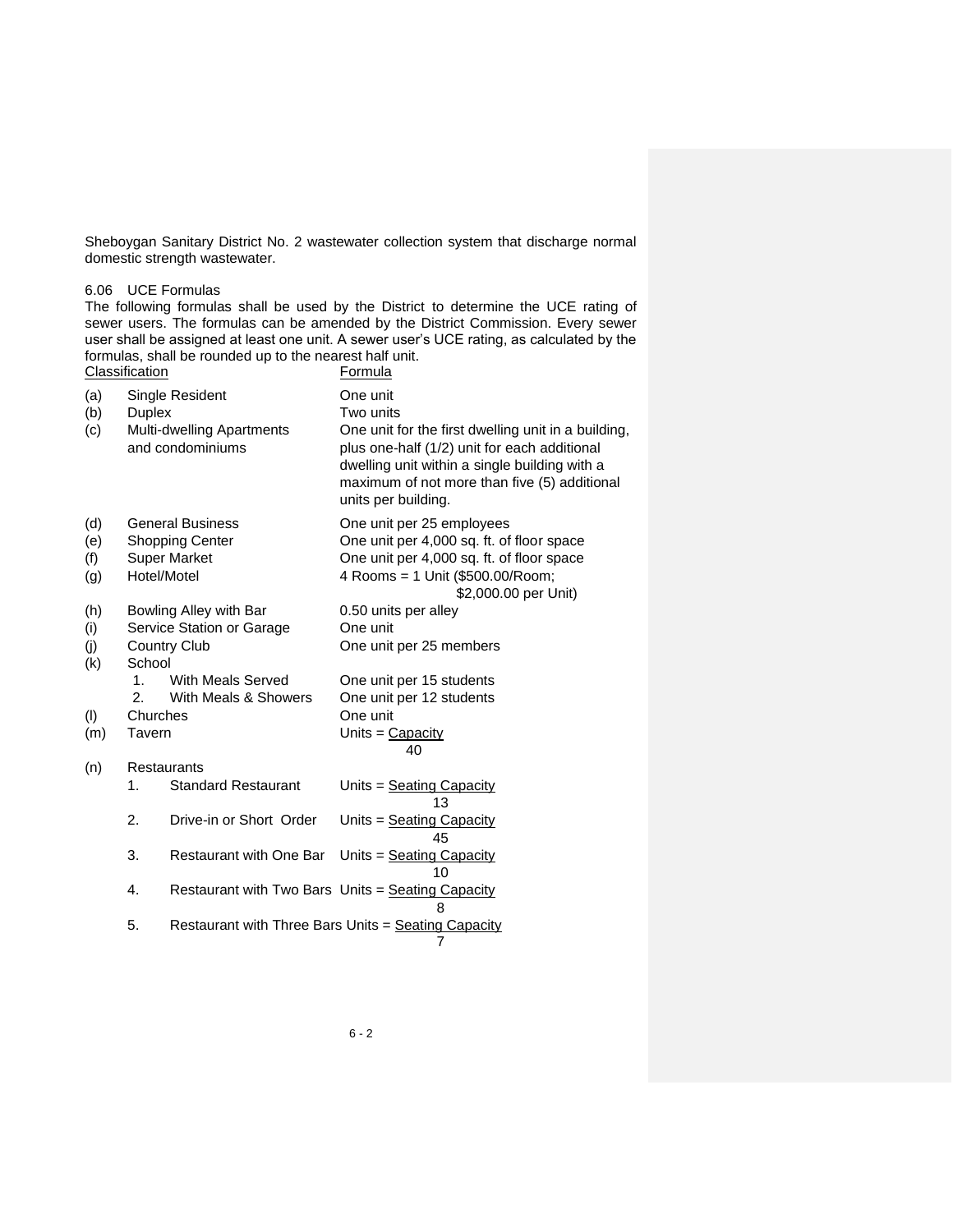- (o) Other Cases To be determined by District Commissioners
- (p) Additions and Land Use Changes to Existing Connected Properties.

In the event the land use of an existing residence or structure which has previously been assigned a UCE rating by the Commission is changed without expanding or enlarging the footprint of the existing residence or structure and the new land use does not in the discretion of the Commission or its engineers materially change the quantity or quality of the wastewater to be discharged from the property then no additional UCE will be assigned. In the event a land use change is likely to result in a material change in the quantity or quality of wastewater to be discharged or is accompanied by the construction of an additional structure or a material expansion of an existing structure, then an additional UCE rating will be calculated pursuant to the UCE formulas set forth above and an additional connection fee may be assessed.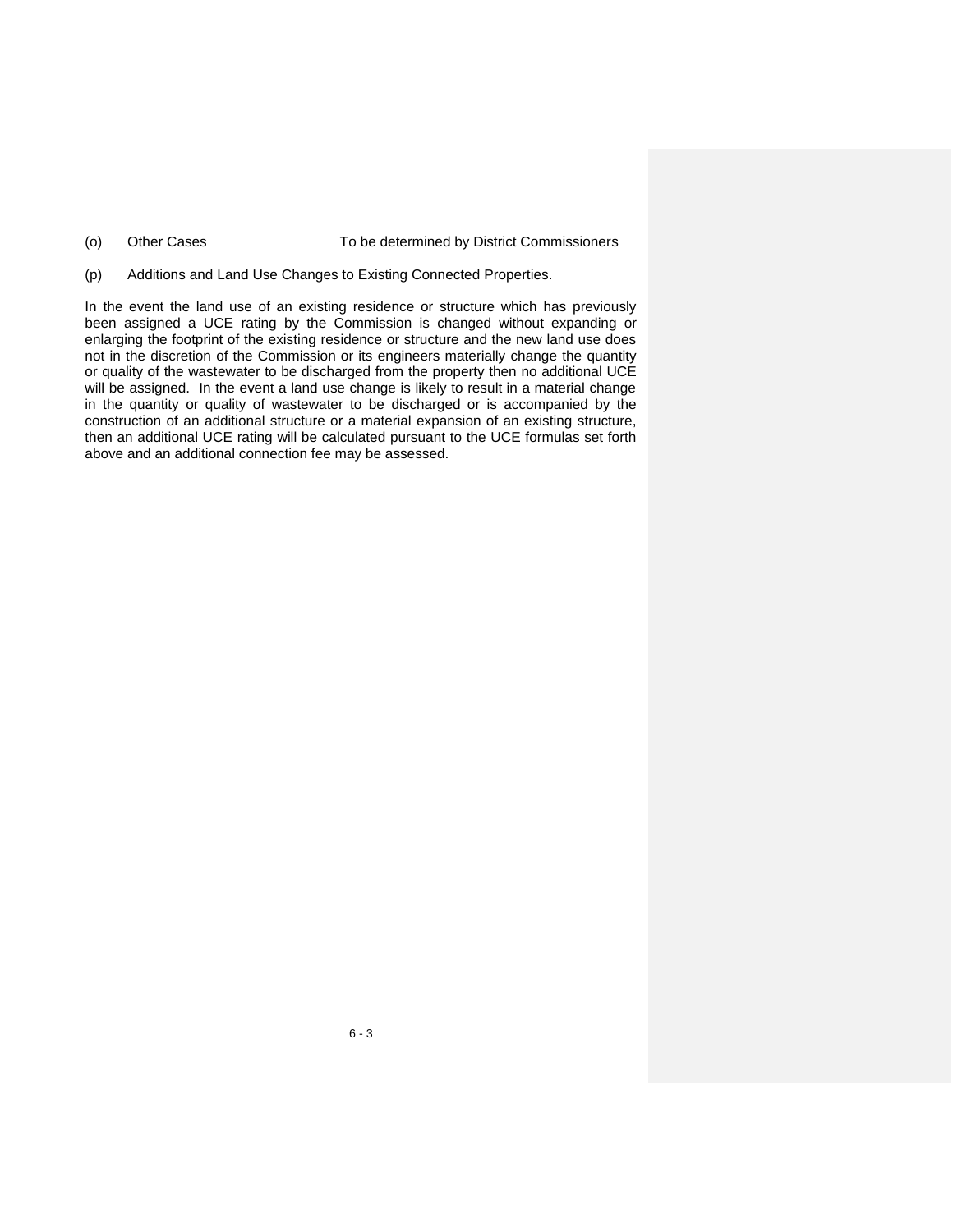#### **Section 7 Sewer Service Charges**

#### 7.01 Basis of Charges.

A. Service charge for wastewater treatment for metered customers.

There is levied and assessed upon each lot, parcel of land, building or premises having a connection with the wastewater collection system a wastewater treatment service charge based in part on a fixed charge and in part on the quantity (volume) of water used, as measured. The fixed charge is calculated by dividing the District operating budget without estimated revenues from any real property tax levied by the District, connection fees, and without estimated expenses for City of Sheboygan treatment charges, by the number of District sanitary sewer connections. The fixed charge may be adjusted by the Commission as it deems necessary to provide for adequate cash flow to operate the wastewater collection system. The volume charge is calculated by multiplying the measured water usage of each customer by the per gallon wastewater treatment charge assessed to the District by the City of Sheboygan. The per gallon charge is calculated by dividing the annual estimated cost of service allocated to the District by the City of Sheboygan to operate the Sheboygan Regional Wastewater Treatment Plant (WWTP) by the number of gallons of wastewater, as estimated by the City of Sheboygan, to be transmitted to the WWTP by the District.

B. Service charge for wastewater treatment for unmetered customers.

There is levied and assessed upon each lot, parcel of land, building or premises having a connection with the wastewater collection system not metered or served by the Town of Sheboygan Sanitary District No. 3 (Water) utility a wastewater treatment service charge based in part on a fixed charge, as described in paragraph A, and in part a volume charge based on a three year residential average of all homes served by such water utility.

#### C. Deduct meters.

If a user feels that a significant amount of metered water does not reach the sanitary sewer system due to lawn or garden watering, etc., they may, at their own expense, with the approval of the DPW, install a second meter or an additional metered service that would monitor this flow. Charges for sewer use would be made based on the difference between the two meter readings, if only a second meter is installed, and on actual water metered for sewer use if an additional metered service is installed. Requests for a second meter or metered service must be made in writing to the District.

#### D. Surcharge Calculations.

The Category D sewer service surcharges for volume, BOD, suspended solids and phosphorus shall be computed in accordance with the formula adopted in City of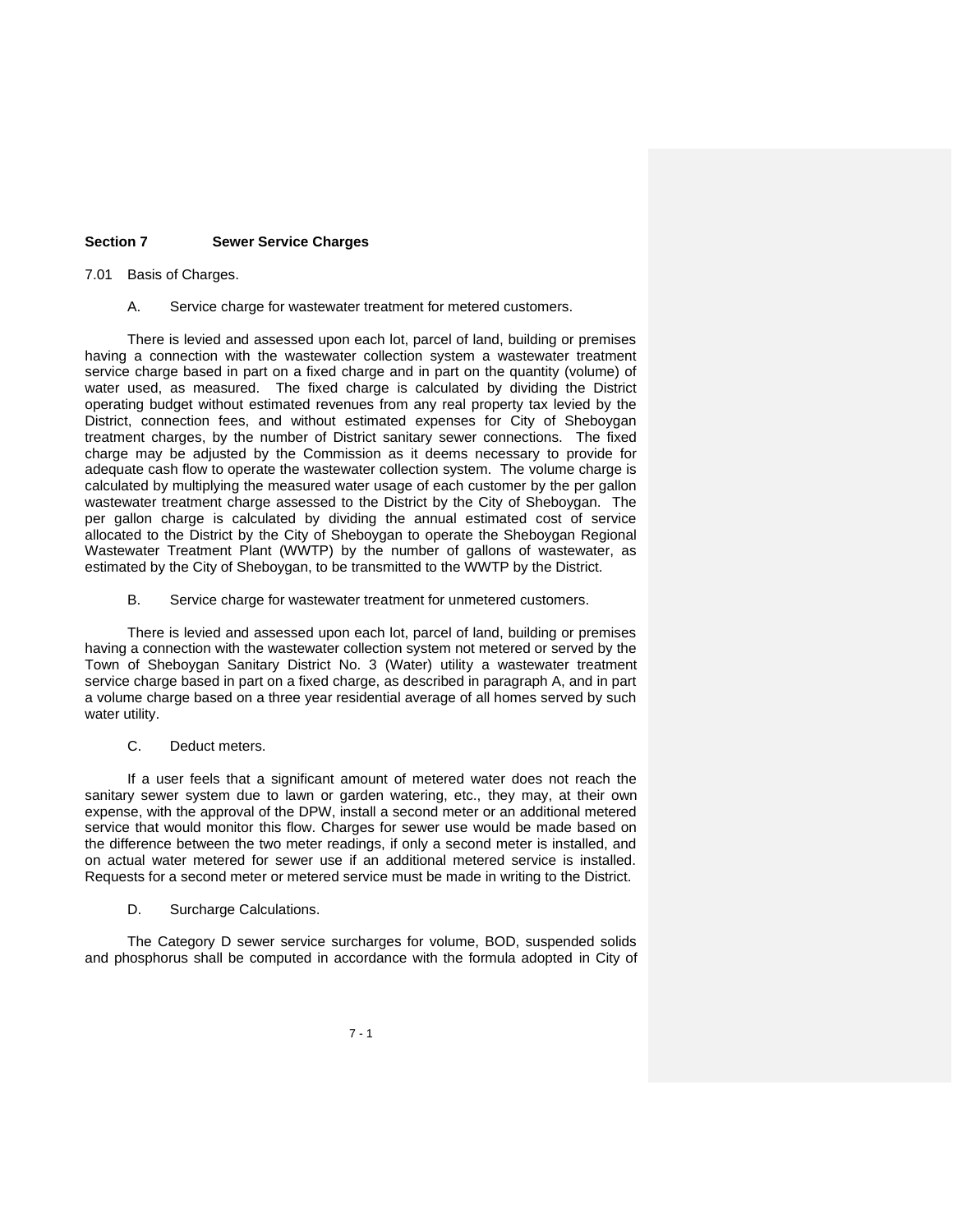Sheboygan municipal code section 122-403(b)(3) which is adopted and incorporated herein by reference.

7.02 Category A Sewer Service Charge (Metered Residential).

The sewer service charge for Category A sewer users is as follows:

- A. Fixed charge of \$27.00 per quarter per connection.
- B. Volume charge of \$0.001300 per gallon.

7.03 Category B Sewer Service Charge (Metered Multi-Family Residential).

The sewer service charge for Category B sewer users is as follows:

A. Fixed charge of \$27.00 per quarter per connection.

B. Volume charge of \$0.0025 per gallon of metered water usage divided by the number of dwellings or units contained in each building.

7.04 Category C Sewer Service Charge Non-Metered).

The sewer service charge for Category C sewer users is as follows:

A. Fixed charge of \$27.00 per quarter per connection.

B. Volume charge of \$0.0013 per gallon multiplied by the three-year residential average metered water usage of all homes served by the Town of Sheboygan Sanitary District No. 3 (Water) utility.

7.05 Category D Sewer Service Charge (Industrial).

The sewer service charge for Category D sewer users is as follows:

A. Fixed charge of \$27.00 per quarter.

B. Volume charge of \$0.0025 per gallon.

C. Surcharge at rates periodically established by the City of Sheboygan, which are currently as follows, total per pound:

- 1. BOD greater than 165 mg/l, charge of \$0.2186.
- 2. Suspended solids greater than 214/mg/l, charge of \$0.1680.
- 3. Phosphorus greater than 4.2 mg/l, charge of \$4.7384.

Section 7.02 – 7.05 Revised Annually; Reference Town of Sheboygan Sanitary District No. 2 (Sewer) – Rate Structure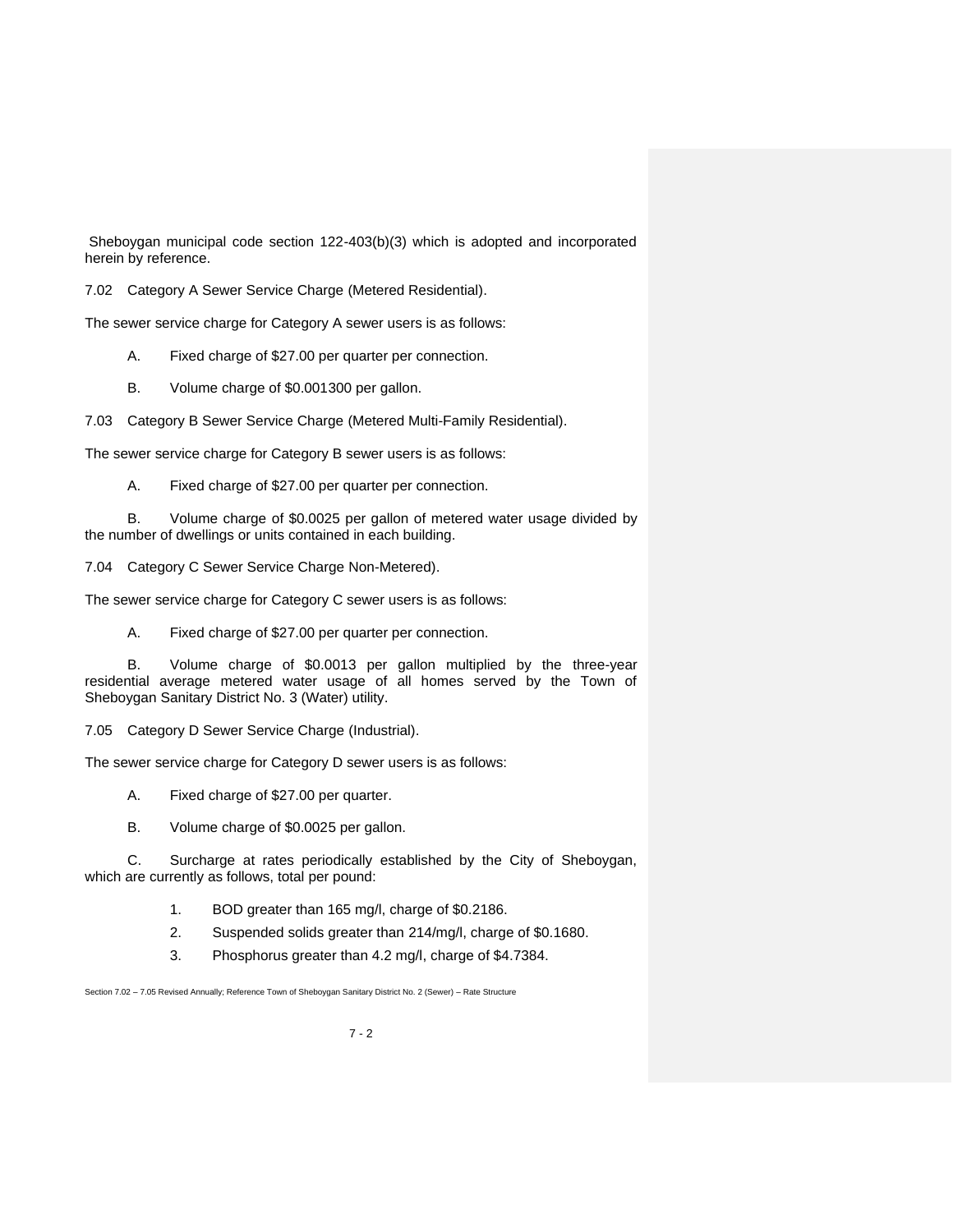7.06 Category E Sewer Service Charge.<sup>1</sup>

The sewer service charge for Category E sewer users is as follows:

- A. Fixed charge of \$46.00 per quarter.
- B. Volume charge of  $$2.1600 \times 25 (100 Cu. Ft.) = $54.00 per quarter.$

Total Cost Per Quarter \$100.00/UCE.

#### 7.07 Connection Charges.

A. A connection charge shall be assessed for each new and substantially separate building that has or will have a connection to the wastewater collection system. The District shall assign each new building a UCE rating pursuant to section 6.06 of this ordinance. The connection charge shall be calculated by multiplying the UCE rating by \$2,000.00. Multi-dwelling apartment and condominium developments containing more than one building per lot or parcel shall be assessed a connection fee at the rate of \$2,000.00 per building. The connection charge shall be due and payable before the issuance of a building permit/plumbing permit for the building.

In the event the land use of an existing building or structure which has previously been assessed a connection charge is changed without expanding or enlarging the footprint of the existing building or structure and the new land use does not in the discretion of the Commission or its engineers materially change the quantity or quality of the wastewater to be discharged from the property then no additional connection charge will be assigned. In the event a land use change is likely to result in a material change in the quantity or quality of wastewater to be discharged or is accompanied by the construction of an additional structure or a material expansion of an existing structure, then an additional UCE rating will be calculated and an additional connection fee may be assessed.

#### 7.08 Reassignment of Sewer Users.

The Commission will reassign users into appropriate sewer service charge categories if wastewater flow monitoring and sampling programs, UCE formulas, and/or other related information indicate a change of categories is necessary.

7.09 Operation, Maintenance, and Replacement Fund Accounts.

The replacement fund revenues shall be maintained in a separate account by the District to be used solely for the purpose of purchasing replacement parts and/or equipment. Funds may be withdrawn from this account, for authorized use, only with the approval of the Commission.

<sup>&</sup>lt;sup>1</sup> Ordinance is amended yearly based off the City of Sheboygan's sewer charge rate adjustments.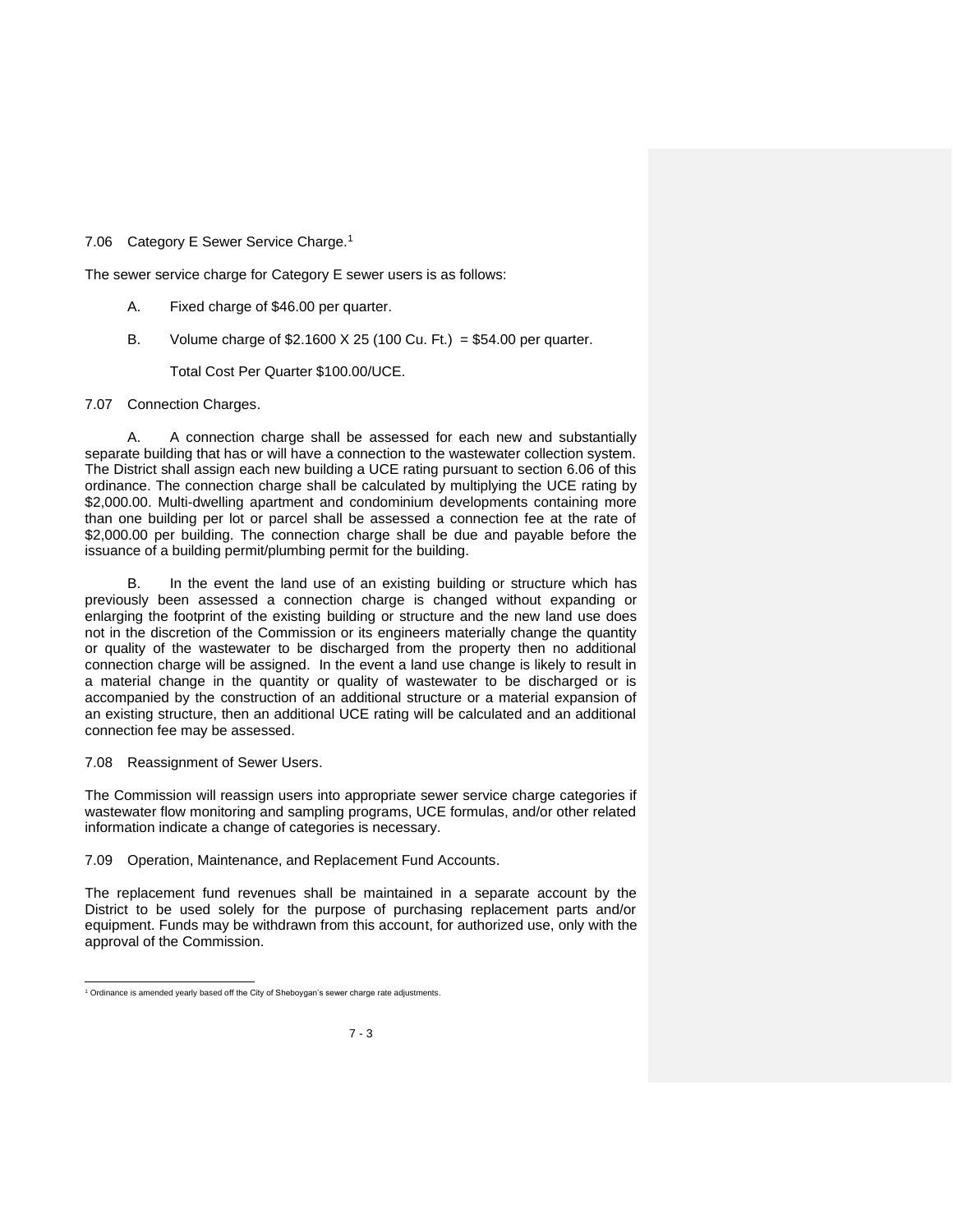# 7.10 Disposal of Septic Tank Waste.

No person shall discharge any septic tank sludge, holding tank sewerage, or hauled wastewater into any public or private sewer located within the District. Disposal of septic tank sludge, holding tank sewerage, or hauled wastewater shall only be allowed at the Sheboygan Regional Wastewater Treatment Plant in strict compliance with all City of Sheboygan ordinances, rules, and charges.

#### 7.11 Toxic Pollutants Prohibited.

No person shall discharge any toxic pollutants into any public or private sewer located within the District. All industrial waste discharged to the wastewater collection system shall be in strict compliance with section 5 of this ordinance and the City of Sheboygan industrial pretreatment program as set forth in articles VI and VII of the City of Sheboygan municipal code.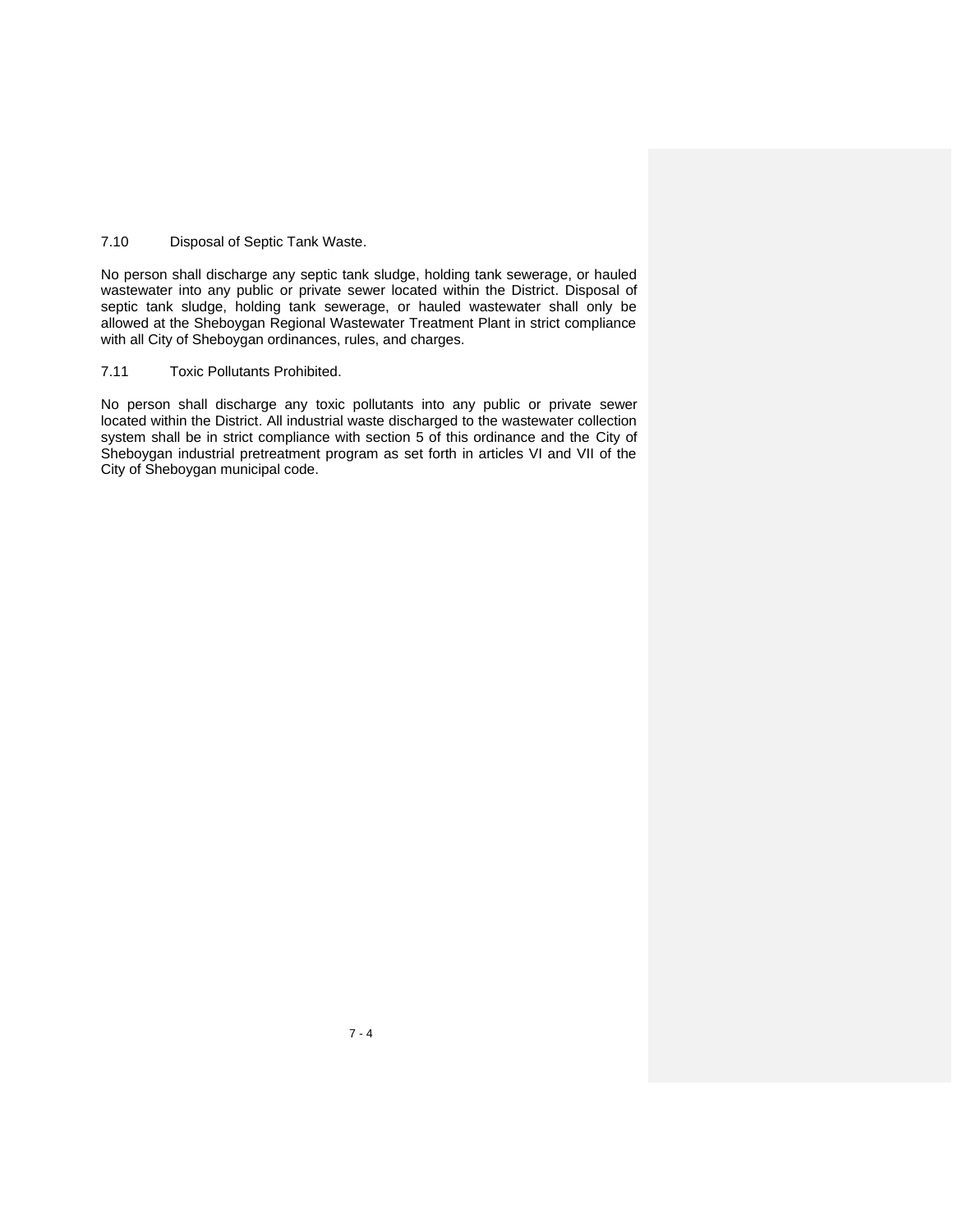### **Section 8 Billing Practice**

8.01 Calculation of Sewer Service Charges.

Sewer service charges assessed to District sewer users shall be computed by the District according to the rates and formulas presented in Sections 6 and 7 of this ordinance.

8.02 Sewer Service Charge Billing Period.

Sewer service charges shall be billed by the District to the landowner on a quarterly basis.

8.03 Payment of Sewer Service Charges.

All persons billed by the District for sewer service charges shall pay such charges within twenty (20) days after the billing date at the Sanitary District Office.

8.04 Penalty.

A. A late payment charge of three percent (3%), but not less than thirty cents (\$.30) will be added to bills not paid within twenty (20) days of issuance. This one-time three percent (3%) late payment charge will be applied only to any unpaid balance for the current billing period's usage. The utility customer may be given a written notice that the bill is overdue no sooner than twenty (20) days after the bill is issued and, unless payment or satisfactory arrangement for payment is made within eight (8) days, service may be disconnected.

B. In the event a utility customer fails to pay sewer service charges after they become delinquent, the District shall have the right to remove or close sewer connections and enter upon the property for accomplishing such purpose. The expense of such removal or closing, as well as the expense of restoring service, shall likewise be a debt to the District and a lien upon the property which may be recovered by civil action in the name of the District against the property owner, the person, or both. Sewer service shall not be restored until all charges, including the expense of removal, closing and restoration shall have been paid.

C. Change of ownership or occupancy of premises found delinquent shall not be cause for reducing or eliminating these penalties.

8.05 Lien on Property.

All charges established by this Ordinance shall be a lien upon the property served pursuant to Wisconsin Statue §§ 66.0821 (4) (d) and 66.0809, as amended, and shall be collected in the manner therein provided.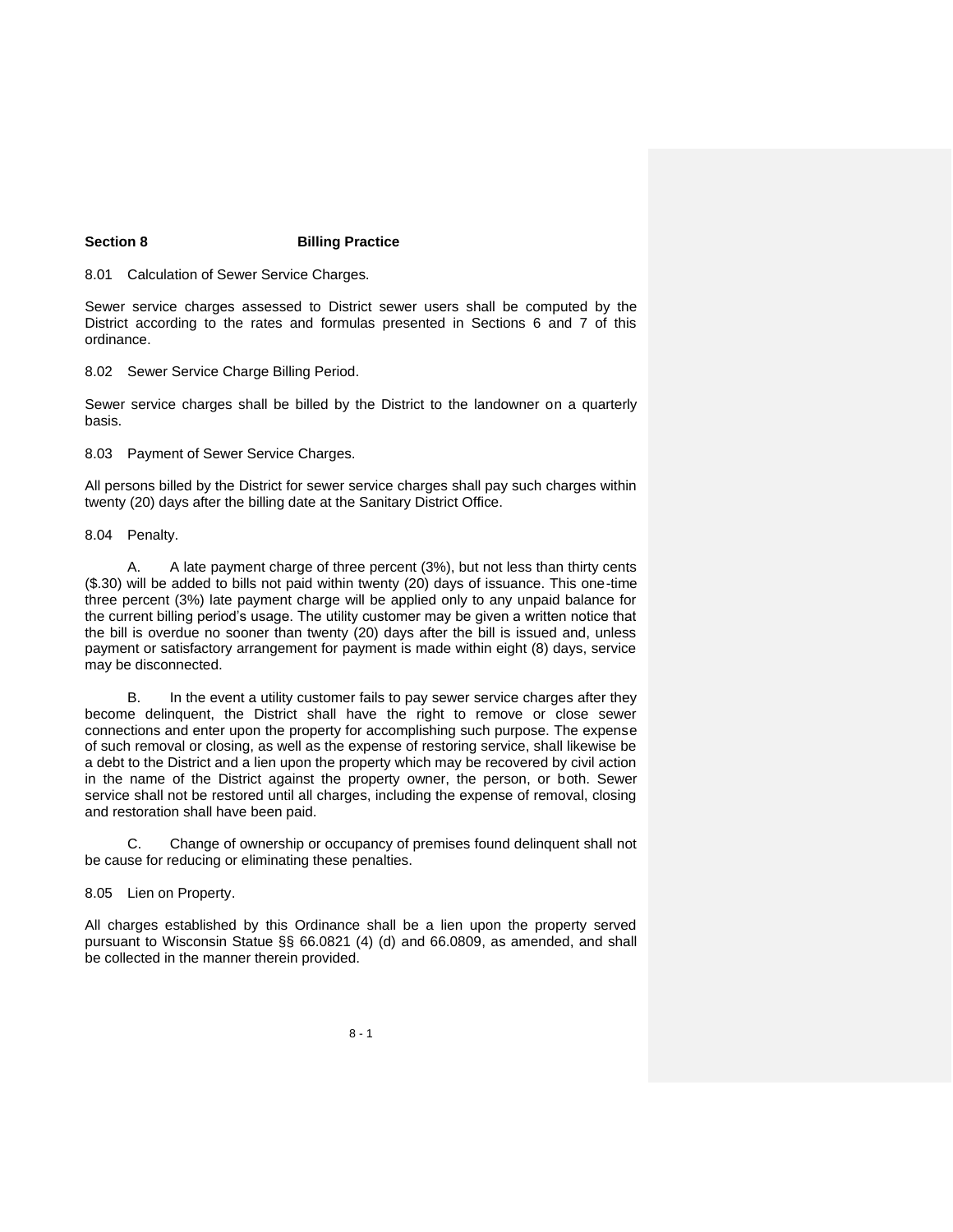# 8.06 Obligation for Payment

The property owner shall be liable for the sewer service charge bill and the unpaid bill shall remain a lien against the property serviced until paid in accordance with this Ordinance. Upon failure to make payment within the time specified, all such delinquent charges with interest will be placed on the next succeeding tax roll.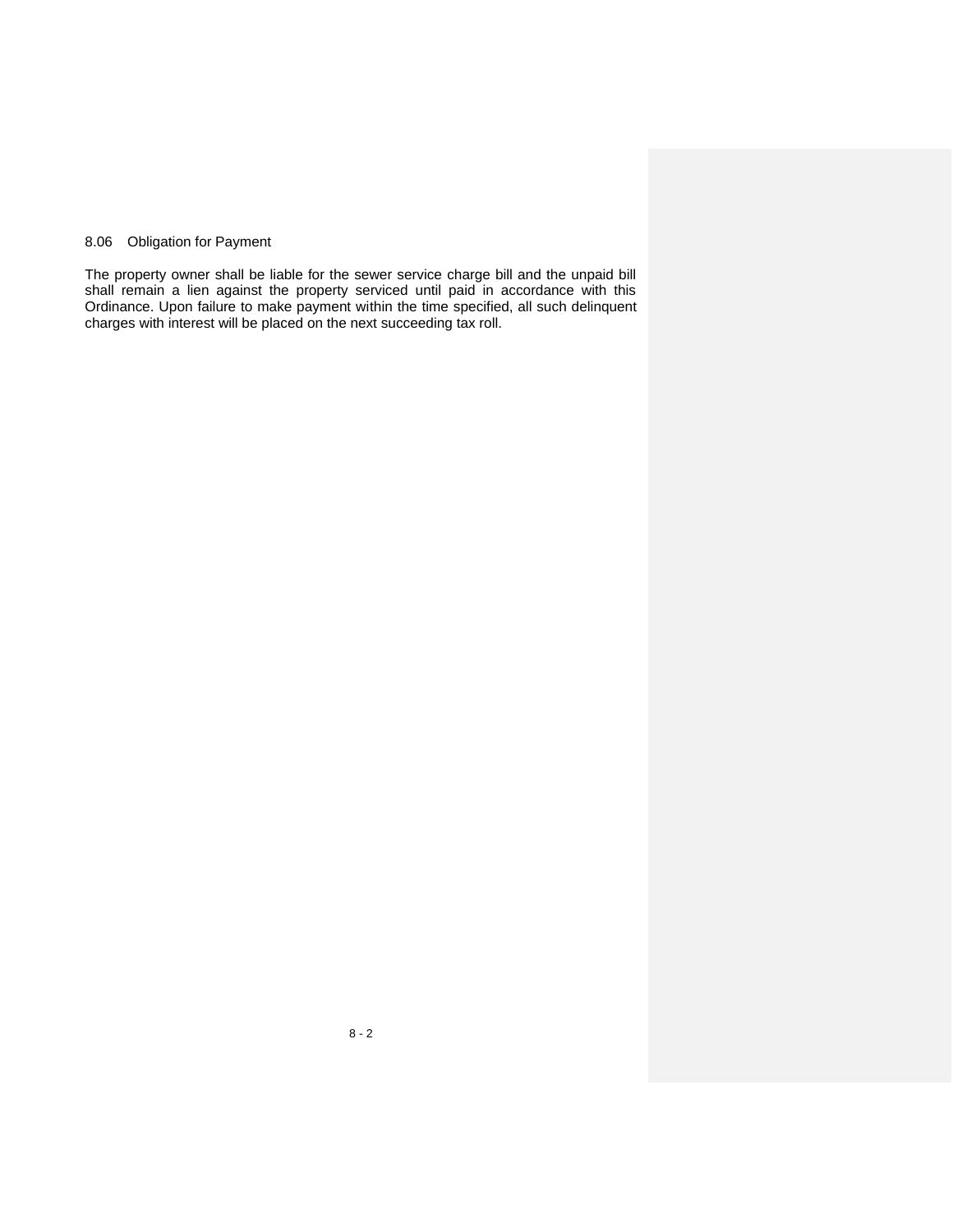#### **Section 9 Right of Entry, Safety, and Identification**

9.01 Right of Entry.

The District Approving Authorities or other duly authorized employees of the City and District, bearing proper credentials and identification, shall be permitted to enter all properties for the purpose of inspection, observation, measurement, sampling, or testing, all in accordance with the provisions of this ordinance.

9.02 Safety.

While performing the necessary work on private premises referred to in Section 9.01, the duly authorized District employees shall observe all safety rules applicable to the premises established by the person.

9.03 Identification. Right to Enter Easements.

The District Approving Authorities or other duly authorized employees of the District, bearing proper credentials and identification, shall be permitted to enter all private properties through which the District hold easements for the purpose of, but not limited to, inspection, observation, measurement, sampling, repair, and maintenance of any portion of the wastewater collection facilities lying within said easement, all subject to the terms, if any, of such easement.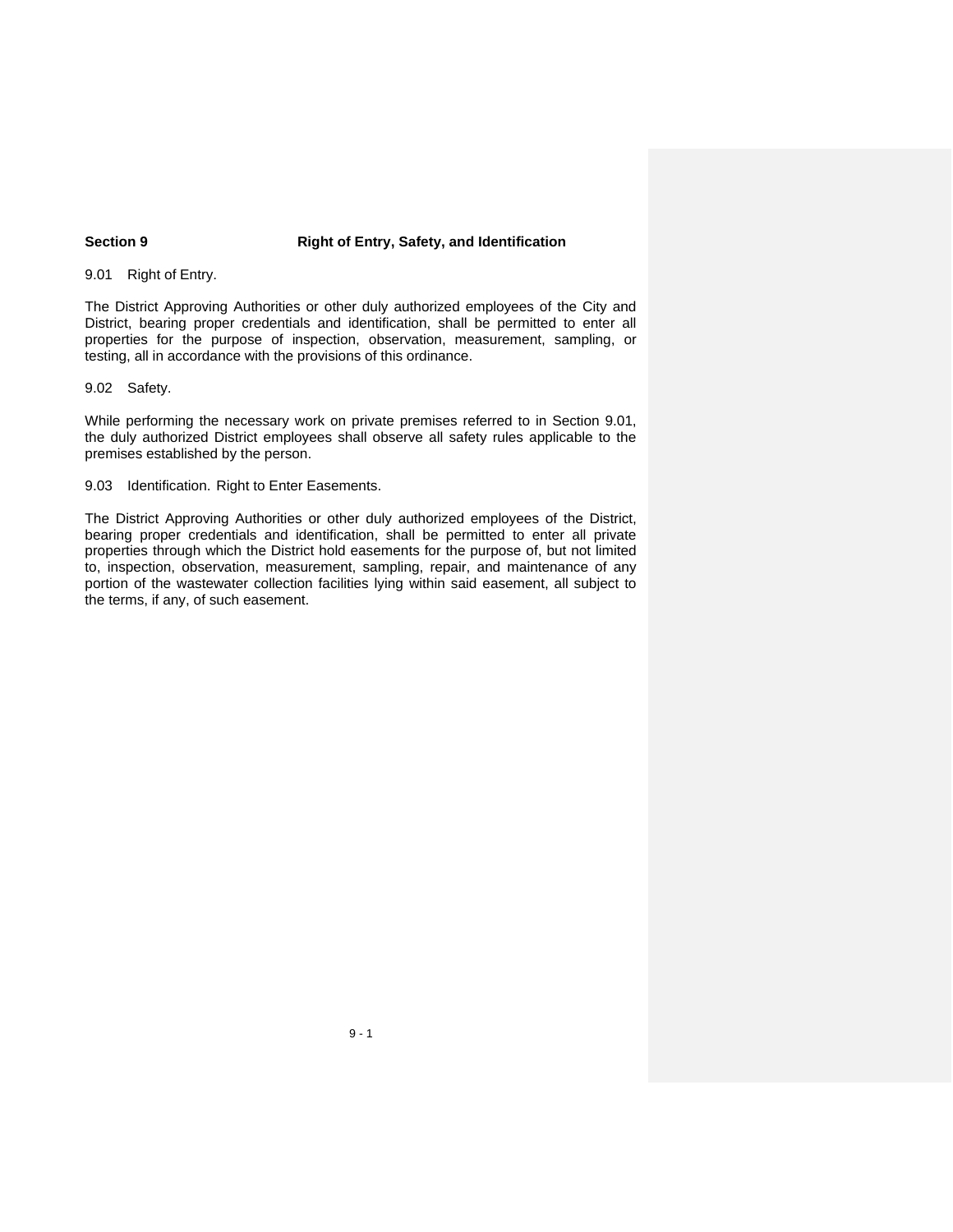#### **Section 10 Sewer Construction and Connections**

10.01 Permission Required.

No unauthorized person shall uncover, make any connections with or opening into, use, alter, or disturb the sanitary sewer or appurtenance thereof without first obtaining a written permit from the Approving Authority. Said permit shall be obtained and connection charges paid, if any, at the time of or before receiving a building permit from the Town of Sheboygan.

10.02 Classes of Permits and Fees.

There shall be two (2) classes of building sewer permits: (a) for residential and commercial service, and (b) for service to establishments producing industrial wastes. In either case, the owner or his agent shall make application on a special form furnished by the District. The permit application shall be supplemented by any plans, specifications, or other information considered pertinent in the judgment of the District Approving Authority. An inspection fee for all permits issued shall be paid to the District at the time the application is filed. Said fees shall be determined by the District Commission.

10.03 Cost of Sewer Connection.

All costs and expenses required for the installation, connection, maintenance and repair of the building sewer shall be borne by the owner. The owner shall indemnify the District from any loss or damage that may directly or indirectly be occasioned by the installation, connection, maintenance and repair of the building sewer.

#### 10.04 Separate Sewers.

A separate and independent building sewer shall be provided for every building; except where one building stands at the rear of another on an interior lot and no private sewer is available or can be constructed to the rear building through an adjoining alley, court, yard, or driveway, the building sewer from the front building may be extended to the rear building and the whole considered as one building sewer.

10.05 Use of Old Building Sewers.

Old building sewers may be used in connection with new buildings only when they are found, on examination and test by the District Approving Authority, to meet all requirements of this Ordinance.

10.06 Materials and Methods of Construction.

The size, slope, alignment, materials of construction of a building sewer, and the methods to be used in excavating, placing of the pipe, jointing, testing, and backfilling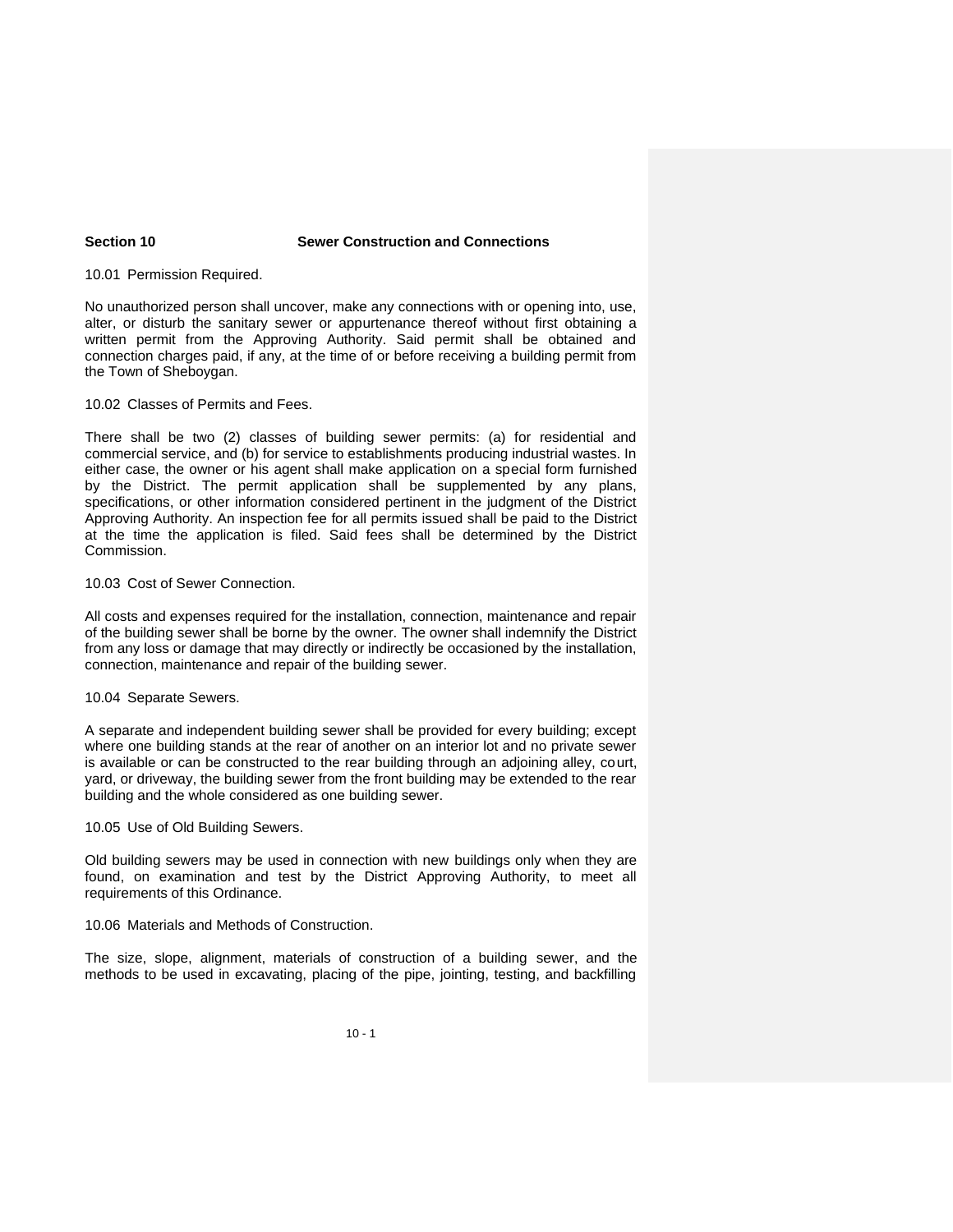the trench shall all conform to the requirements of the building and plumbing code or other applicable rules and regulations of the Town of Sheboygan or of the District. In the absence of code provisions or in amplification thereof, the materials and procedures set forth in appropriate specifications of the A.S.T.M. and W.P.C.F. Manual of Practice No. 9 shall apply.

#### 10.07 Building Sewer Elevation.

Whenever possible, the building sewer shall be brought to the building at an elevation below the basement floor. In all buildings in which any building drain is too low to permit gravity flow to the public sewer, sanitary sewage carried by such building drain shall be lifted by an approved means and discharged to the building sewer.

### 10.08 Storm and Groundwater Drains.

No persons shall make connection of roof downspouts, exterior foundation drains, areaway drains, or other sources of surface runoff or groundwater to a building sewer or building drain which is connected directly or indirectly to a sanitary sewer. All existing downspouts, groundwater drains or other sources of surface runoff or groundwater connected directly or indirectly to a sanitary sewer must be disconnected within sixty (60) days of the date of an official written notice from the District Approving Authority. Violations of this section may result in forfeitures and penalties as provided by section 4.03 of this code.

#### 10.09 Connection to Sanitary Sewer.

The connection of the building sewer into the sanitary sewer shall conform to the requirements of the building and plumbing codes or other applicable rules and regulations of the Town of Sheboygan or of the District, or the procedures set forth in appropriate specifications of the A.S.T.M. and W.P.C.F. Manual of Practice No. 9. All such connections shall be made gas tight and water tight. Any deviation from the prescribed procedures and materials must be approved by the District Approving Authority.

### 10.10 Inspection of Connection.

The applicant for the building sewer permit shall notify the District Approving Authority when the building sewer is ready for inspection and connection to the public sewer. The connection shall be made under the supervision of the District Approving Authority.

#### 10.11 Barricades; Restoration.

All excavations for the building sewer installation shall be adequately guarded with barricades and lights so as to protect the public from hazard. Streets, sidewalks, parkways, and other public property disturbed in the course of the work shall be restored in a manner satisfactory to the District.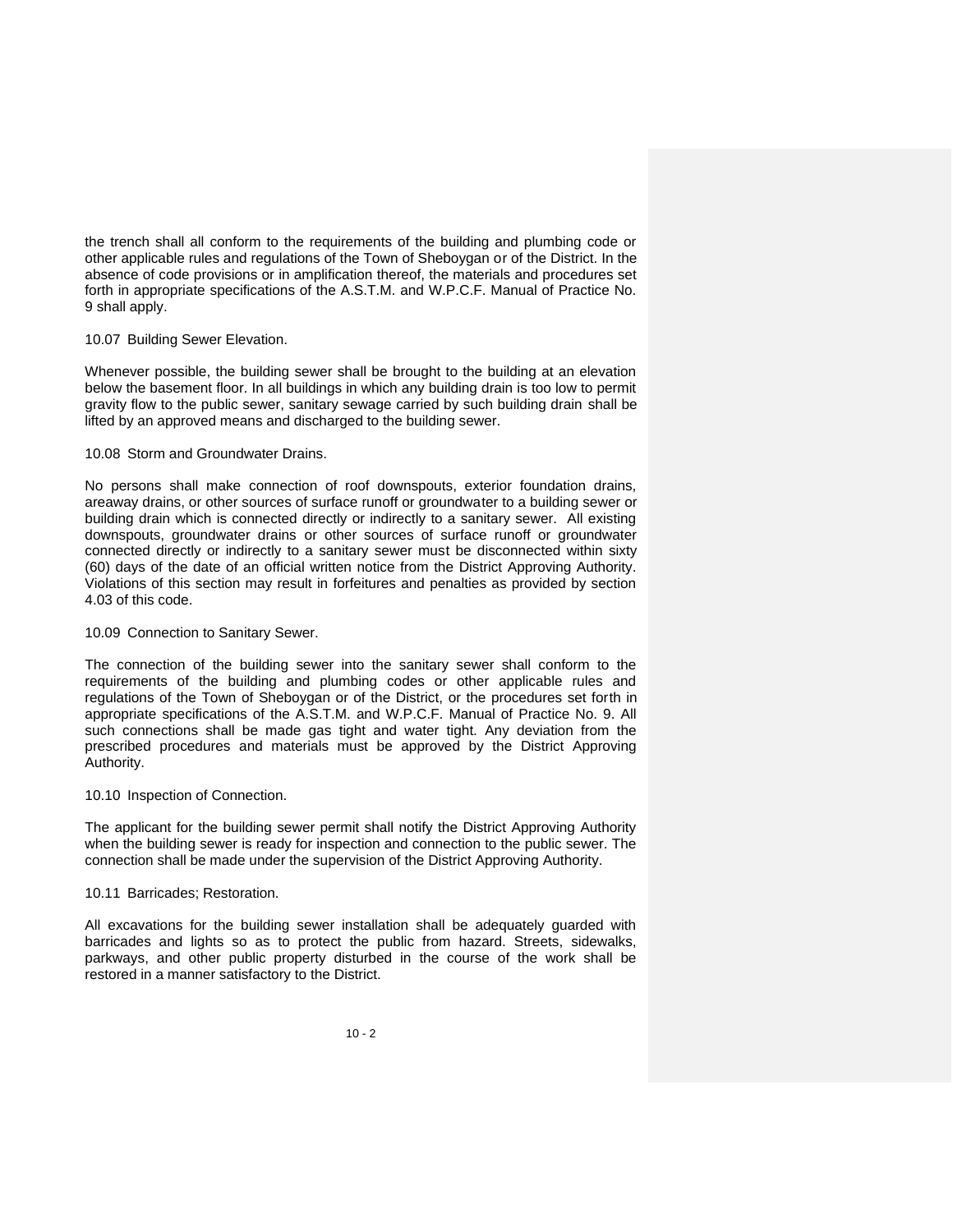10.12 Marker Required.

Upon completion of the installation and connection, the said applicant or his agent shall install or insert into the earth at the property line and flush with the ground surface a valvco tracer wire access box with locating wires attached directly over the building sewer.

10.13 Private Sewage Systems Abandonment.

Upon connection to the District's system, all private sewage systems shall be abandoned in full compliance with this ordinance and all other applicable local, county and state regulations.

A. Permits. All persons, firms or corporations abandoning private sewage systems shall pay a fee according to Appendix A and shall obtain a private sewage system abandonment permit from the District.

B. Procedure. When any private sewage system is abandoned, it shall have its contents removed and shall be immediately filled with sand, gravel, or similar material. As an alternative to the above filling, the entire system may be removed. A system shall be deemed abandoned if the building which it serviced is razed and no new structure is intended to be constructed to replace such building structure within a period of 60 days, unless expressly extended there from by the Commission.

10.14 Abandonment of Building Sewer (Sewer Service Lateral).<sup>1</sup>

A. Disconnection. No person, firm or corporation shall raze a structure or any part of a structure which has been connected to the District's sewer system without first obtaining a permit from the District; and

1. Engaging a licensed master plumber to properly abandon and disconnect the building sewer (sewer service lateral) at the sewer main.

2. Disconnection shall include capping the building sewer with materials approved by Chapter SPS 384 of the Wis. Admin. Code at the entrance to the District's system at the sewer main to prevent materials and liquids from entering the system, except if the building sewer will be reconnected to a building within twelve months of the disconnection.

B. Reconnection. Before reconnection, a regular plumbing permit shall be required and if the existing building sewer is to be used, the building sewer (sewer service lateral) from the building to the sewer main shall be thoroughly cleaned and inspected for leaks or necessary repairs or replacement.

1 Amended by Ordinance 2-2018 on August 20, 2018.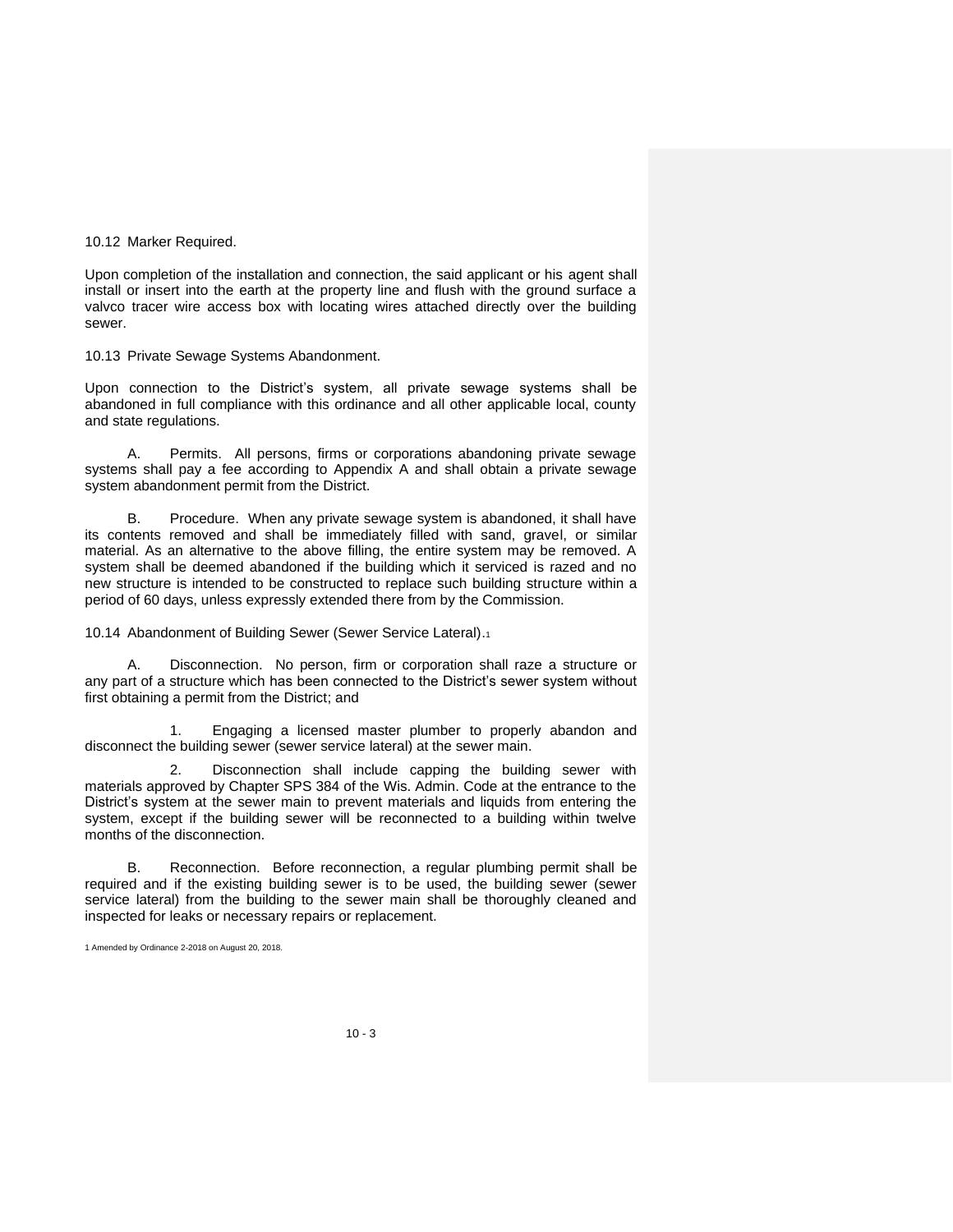#### Appendix A (to Section 10 – Permits)

- 1. Permit fees
	- A. Disconnection permits (10.14) \$15.00
	- B. Private interceptor permit  $$30.00$
	- C. Plumbing permit
		- (1) Minimum permit \$15.00

Assumes one inspection only- \$15.00 would be charged for each additional inspection

- (2) Regular permit
	- I. Existing house \$ 2.50 per fixture plus \$10.00 (water heater or water softener (unless replacing) is not included as a fixture.
	- II. New house minimum permit fee \$45.00 or \$2.50 per fixture plus \$10.00 whichever is higher (water heater and softener included as fixture) (3 inspections are contemplated. Additional inspections shall be charged at \$15.00 each)

# D. Ordinance book \$10.00

E. Septic tank abandonment permit (10.13) \$10.00

2. Failure to obtain a permit before commencing work shall cause the above fees to double.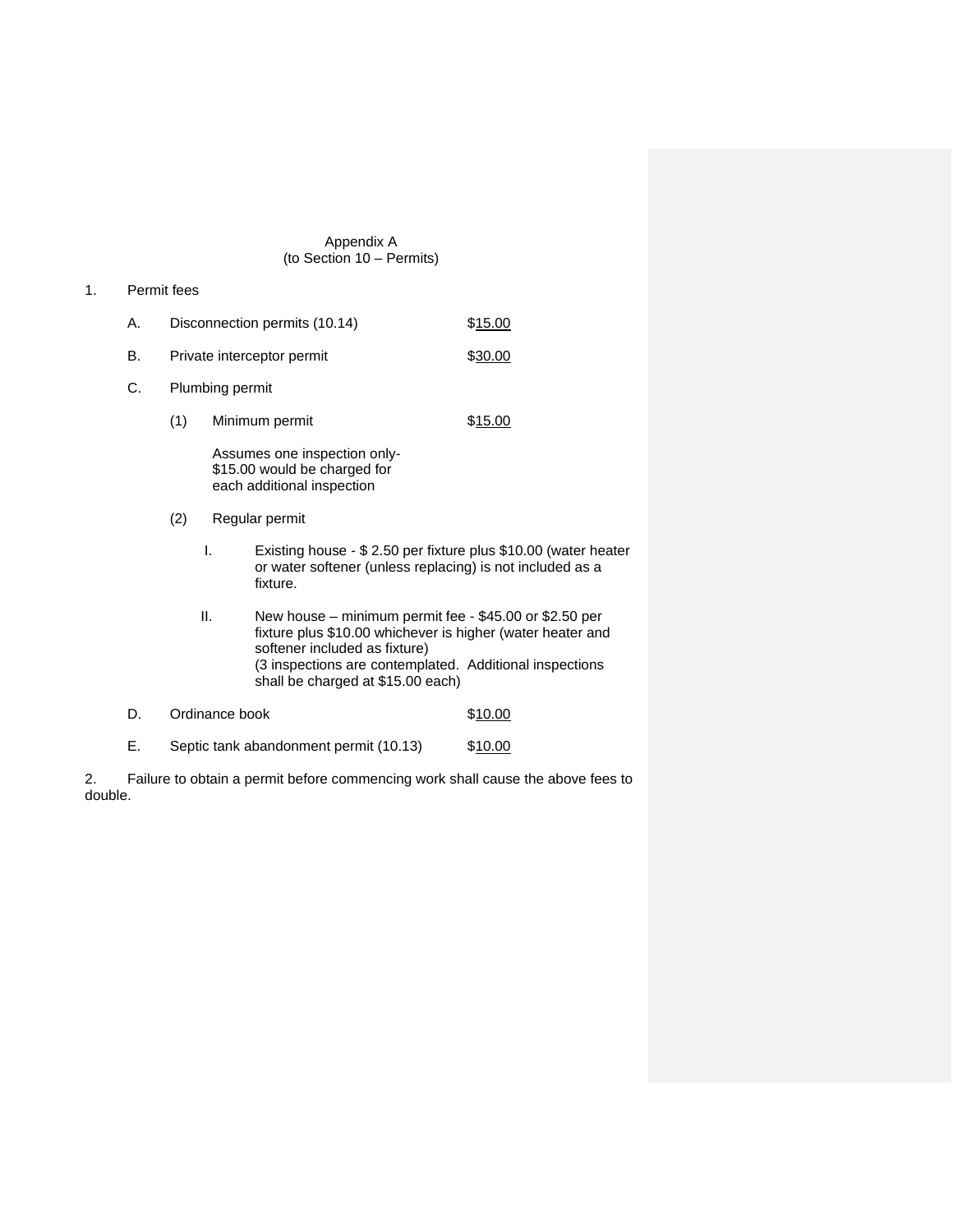# **Section 11 Miscellaneous**

# 11.01 Utility Responsibility.

It is expressly stipulated that no claim shall be made against said District by reason of the breaking, clogging, stoppage, or freezing of any service pipes; nor from any damage arising from repairing mains, making connections or extensions or any other work that may be deemed necessary. The right is hereby reserved to cut off the service at any time for the purpose of repairs or any other necessary purpose, any permit granted or regulation to the contrary notwithstanding. Whenever it shall become necessary to shut off the sewer service within any area of the said District, the District shall, if practicable, give notice to each and every consumer within said District, of the time when such service will be so shut off.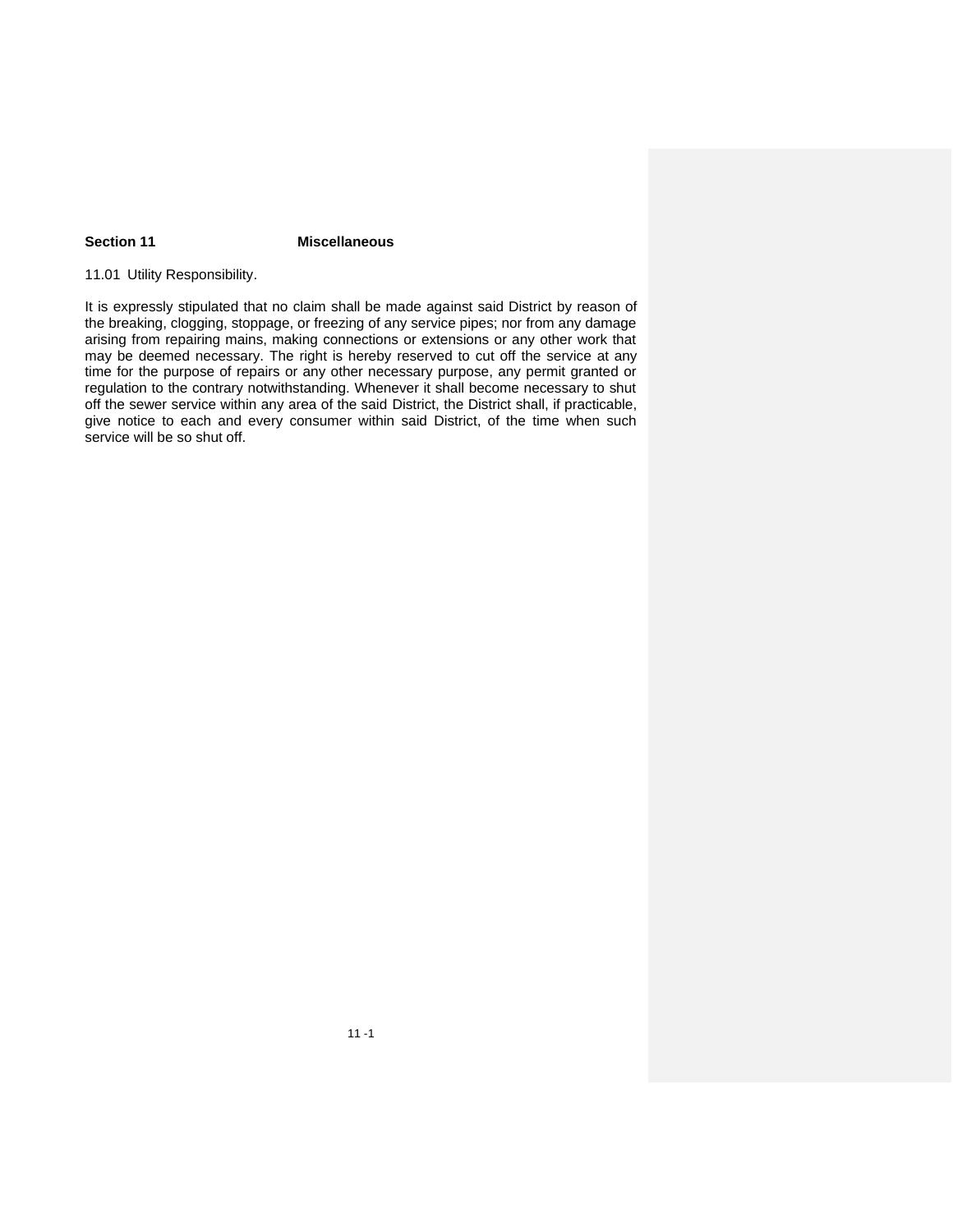#### **Section 12 Violations, Abatement Procedures and Penalties**

#### 12.01 Violations.

Any person violating any provision of this Ordinance or any other rule or order lawfully promulgated by the District is declared to be a public nuisance.

#### 12.02 Enforcement.

The District Approving Authority shall enforce the provisions of this Ordinance and make periodic inspections and inspections upon complaint to insure that such provisions are not violated. No action shall be taken under this section to abate a public nuisance unless the District Approving Authority shall have inspected or caused to be inspected the premises where the nuisance is alleged to exist and is satisfied that a nuisance does in fact exist.

#### 12.03 Summary Abatement.

If the District Approving Authority determines that a public nuisance exists within the District and that there is great and immediate danger to the public health, safety, peace, morals, or decency or the wastewater collection and treatment facilities, the District Approving Authority may cause the same to be abated and charge the cost thereof to the owner, occupant, or person causing, permitting, or maintaining the nuisance, as the case may be.

12.04 Operating Upsets, Slugs or Accidental Discharges.

All industrial users shall notify the District immediately upon having an upset in operations which places the discharger in a temporary state of noncompliance with this chapter, a slug or accidental discharge of substances or wastewater in violation of this ordinance. Immediate notification will enable countermeasures to be taken by the District to minimize damage to the POTW and the receiving waters. The notification shall include location of discharge, type of waste, concentration and volume, and corrective actions.

B. Within five (5) days following an operating upset, slug, or accidental discharge, the user shall submit to the District Approving Authority a detailed written report describing the cause of the discharge, the period of noncompliance, and the measures to be taken by the user to prevent similar future occurrences. Such notification shall not relieve the user of any expense, loss, damage to the POTW, fish kill, nor other damage to person or property; nor shall such notification relieve the user of any fines, civil penalties, or other liability which may be imposed by this ordinance or other applicable law.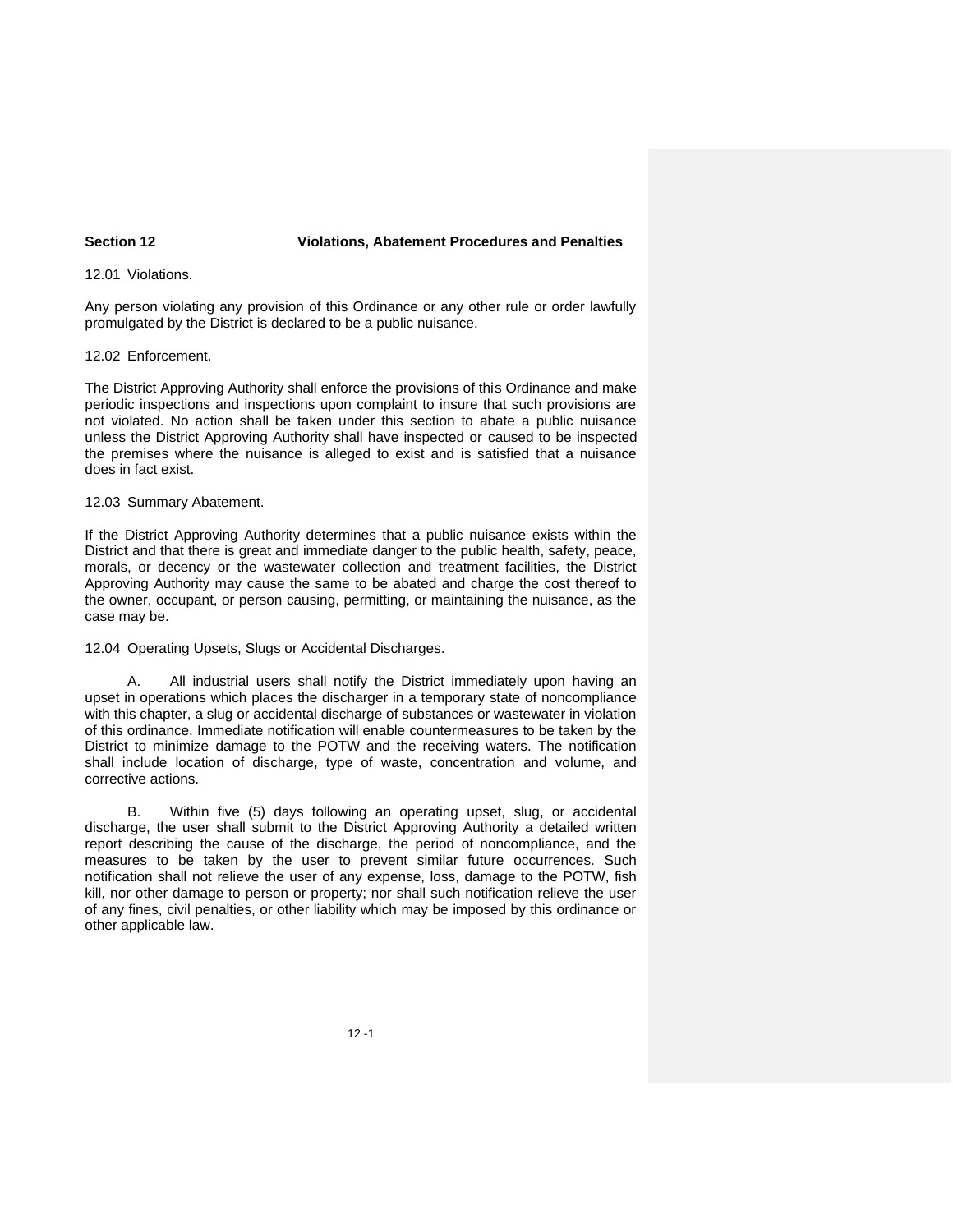#### 12.05 Abatement After Notice.

If the District Approving Authority determines that a public nuisance exists but that the nature of such nuisance is not such as to threaten great and immediate danger to the public health, safety, peace, morals, or decency, or the wastewater collection and treatment facilities, the District Approving Authority shall serve notice on the person causing or maintaining the nuisance to remove the same within ten days. If such nuisance is not removed within such ten days, the proper officer shall cause the nuisances to be removed as provided in Section 12.03.

#### 12.06 Other Methods Not Excluded.

Nothing in this Ordinance shall be construed as prohibiting the abatement of public nuisances by the District or its officials in accordance with the laws of the State of Wisconsin.

#### 12.07 Cost of Abatement.

In addition to any other penalty imposed by this section for the erection contrivance, creation, continuance, or maintenance of a public nuisance, the cost of abating a public nuisance by the District shall be collected as a debt from the owner, occupant, or person causing, permitting, or maintaining the nuisance and said cost may be assessed against the real estate as a special charge as provided in Section 8.05.

#### 12.08 Emergency Suspension of Service.

A. The District may suspend the wastewater treatment service and/or a wastewater discharge permit when such suspension is necessary, in the opinion of the District, in order to stop an actual or threatened discharge which presents or may present an imminent or substantial endangerment to the health or welfare of persons, to the environment, causes interference to the POTW or causes the District to violate any condition of the City of Sheboygan's WPDES Permit.

B. Any user notified of a suspension of the wastewater treatment service and/or the wastewater discharge permit shall immediately stop or eliminate the contribution. In the event of a failure of the user to comply voluntarily with the suspension order, the District shall take such steps as deemed necessary including immediate severance of the sewer connection, to prevent or minimize damage to the POTW system or endangerment to any individuals. The District and District Approving Authority shall reinstate the wastewater discharge permit and/or the wastewater treatment service upon proof of the elimination of the noncomplying discharge.

#### 12.09 Appeals Procedure.

Any user, permit applicant, municipality or permit holder affected by any decision, action or determination, including cease and desist orders, made by the District Approving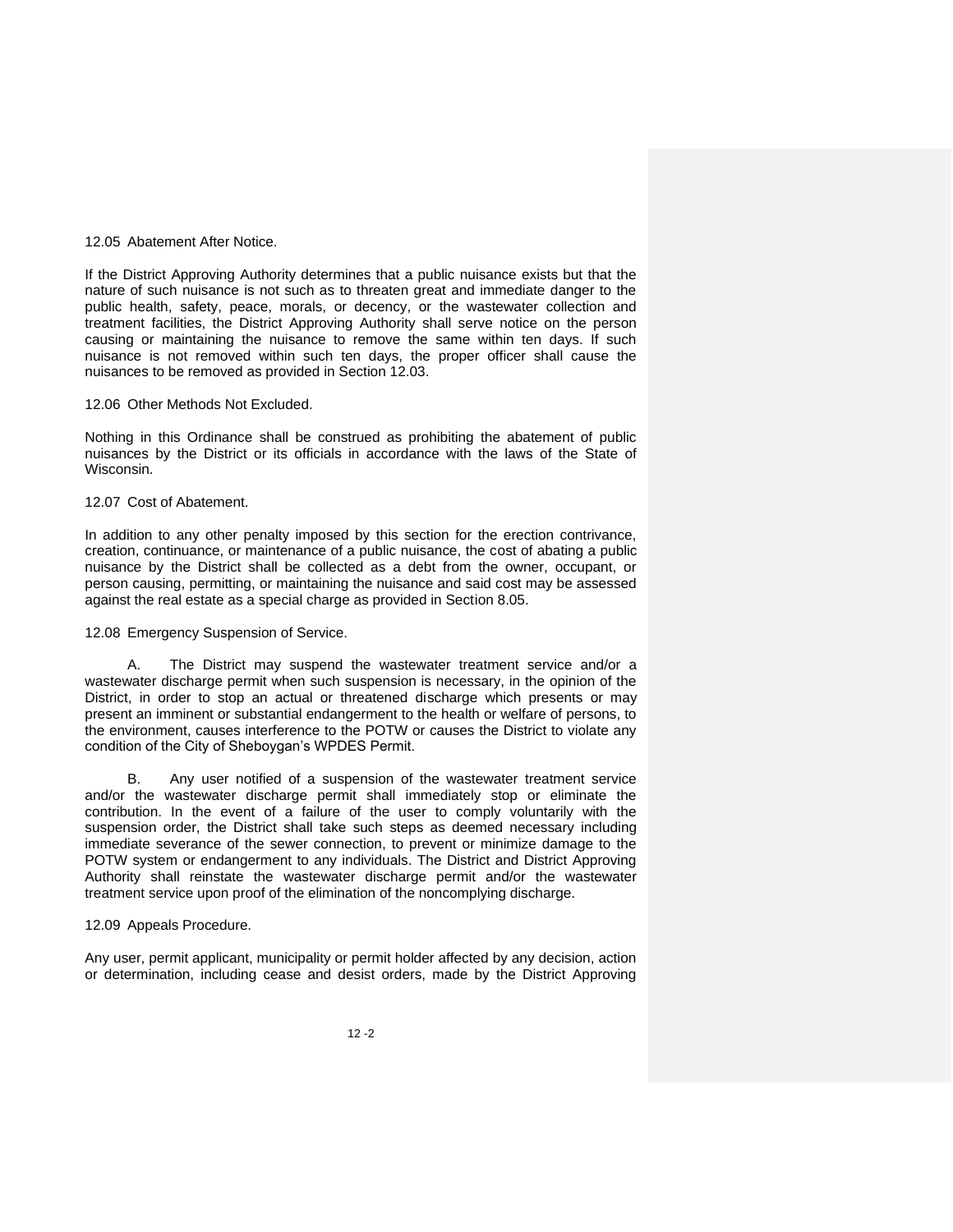Authority or Plumbing Inspector interpreting or implementing the provisions of this chapter or in any permit issued herein, may file with the District a written request for reconsideration within ten (10) days of the date of such decision, action or determination, setting forth, in detail, the facts supporting the user's request for reconsideration. The District Approving Authority shall render a decision on the request for reconsideration to the user, permit applicant or permit holder, in writing, within five (5) days of receipt of request. If the ruling on the request for reconsideration made by the District Approving Authority is unsatisfactory, the person requesting reconsideration may, within five (5) days after notification of the action, file a written appeal with the Office Manager of the District. The written appeal shall be heard by the Commission within fifteen (15) days from the date of filing. The Commission shall make a final ruling on the appeal within ten (10) days from the date of filing.

#### 12.10 Penalties.

Any user who is found to have violated an order of the District or who failed to comply with any provision of this ordinance, order, rule, regulation, resolution or permit issued hereunder, shall subject the violator to a forfeiture of not less than Five hundred (\$500.00) Dollars for each offense, together with the costs of prosecution and in default of payment thereof, to imprisonment in the County Jail until such costs and forfeiture are paid, but not to exceed ninety (90) days. Each day on which a violation shall occur or continue shall be deemed a separate and distinct offense.

#### 12.11 Other Penalties.

In addition to any civil penalties or penalties prescribed by this chapter, any industrial user who violates any provision(s) of this chapter or applicable State and/or Federal regulations or who violates any terms or conditions of a wastewater discharge permit shall subject such permit to suspension or revocation as set forth in Section 12.12.

#### 12.12 Suspension and Revocation of Permit.

A. Any permit issued hereunder may be suspended or revoked by the District for a violation of any provision of this chapter. The permittee shall be given notice of the reasons for the suspension or revocation and an opportunity to be present at an administrative hearing for the purpose of determining whether such suspension shall be imposed or whether the permit shall be revoked. Upon the written complaint of the Plumbing Inspector, District Approving Authority or any Commissioner filed with the Office Manager of the District alleging that a person holding a permit under this chapter has violated this chapter, the District shall issue a Summons signed by the Commission President with a copy of the Complaint and directed to be served on the permittee. The Summons shall command the permittee complained of to appear at such hearing on a day and place named in the Summons, not less than five (5) days and not more than ten (10) days from the date of issuance, and show cause why his or her permit should not be revoked or suspended. Service shall be in the manner provided under Chapter 801 of the Wisconsin Statutes for service in civil actions in Circuit Court.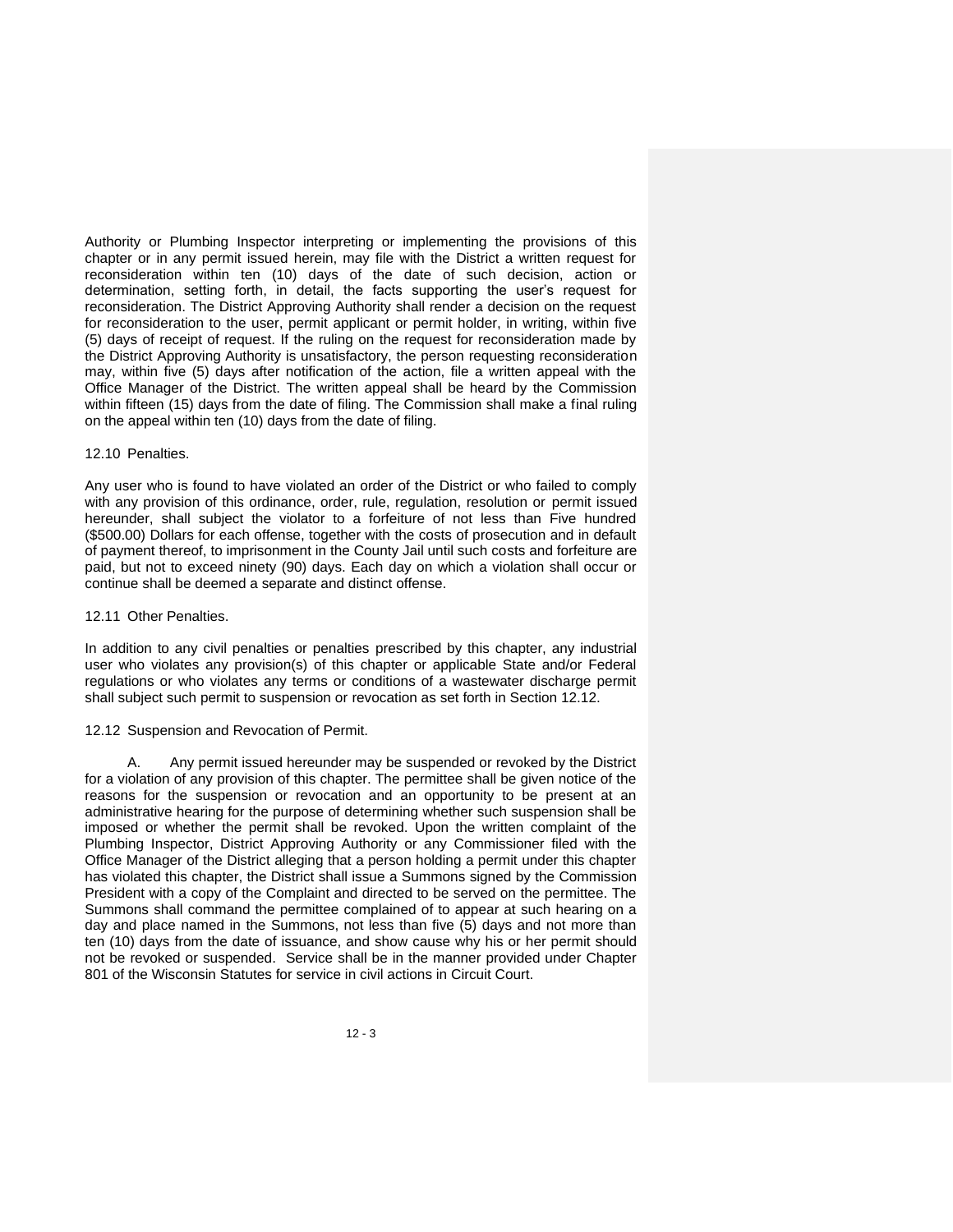B. If the permittee does not appear as required by the Summons, the allegations of the Complaint shall be taken as true, and if the hearing examiner find the allegations sufficient, the permit shall be revoked. The District Approving Authority shall give notice of the revocation to the permittee whose permit is revoked. If the permittee appears as required by the Summons and denies the Complaint, both the Complaint and the permittee may produce witnesses, cross examine witnesses and be represented by counsel. The permittee shall be provided a written transcript or digital recording of the hearing at his or her expense. If, upon the hearing, the hearing examiner finds the Complaint to be true, the permit shall either be suspended or revoked. The District Approving Authority shall give notice of the suspension or revocation to the permittee whose permit is suspended or revoked. If the hearing examiner finds the Complaint untrue, the proceeding shall be dismissed without cost to the permittee. Upon suspension or revocation, the permittee shall surrender the permit to the District Approving Authority.

12.13 Appointment of Hearing Examiners; Hearing Procedure.

A. Three (3) hearing examiners shall preside over the administrative hearing required by Section 12.12 above. Each examiner shall be qualified as a civil engineer with a background in industrial sewerage pretreatment programs. The District and permittee shall each select one such civil engineer within forty-eight (48) hours of the service of the Summons and Complaint and shall also inform the other party of their choice within such time frame. Within seventy-two (72) hours of their selection, the two (2) engineers shall mutually agree upon and appoint a third civil engineer who shall also preside at the hearing. Each examiner shall have equal status in deliberating and arriving at a decision.

B. The failure of either the District or the permittee to timely select, identify and retain a civil engineer within such initial forty-eight (48) hours shall result in the adjudication being made by the engineer timely selected.

Notwithstanding Subsection A above, in the event both engineers fail to mutually agree upon the selection of a third engineer, the District shall select an independent civil engineering firm and obtain a list of three (3) persons as candidates for the third hearing examiner; after such list of names is received, the two (2) engineers shall alternately eliminate names from such list until one (1) name remains, with the permittee's engineer making the initial elimination; one of the remaining civil engineers shall then become the third hearing examiner.

D. The three (3) hearing examiners shall conduct the hearing and take evidence and shall:

1. Issue, in the name of the District, notices of hearings requesting the attendance and testimony of witnesses and the production of evidence relevant to any matter involved in such hearings;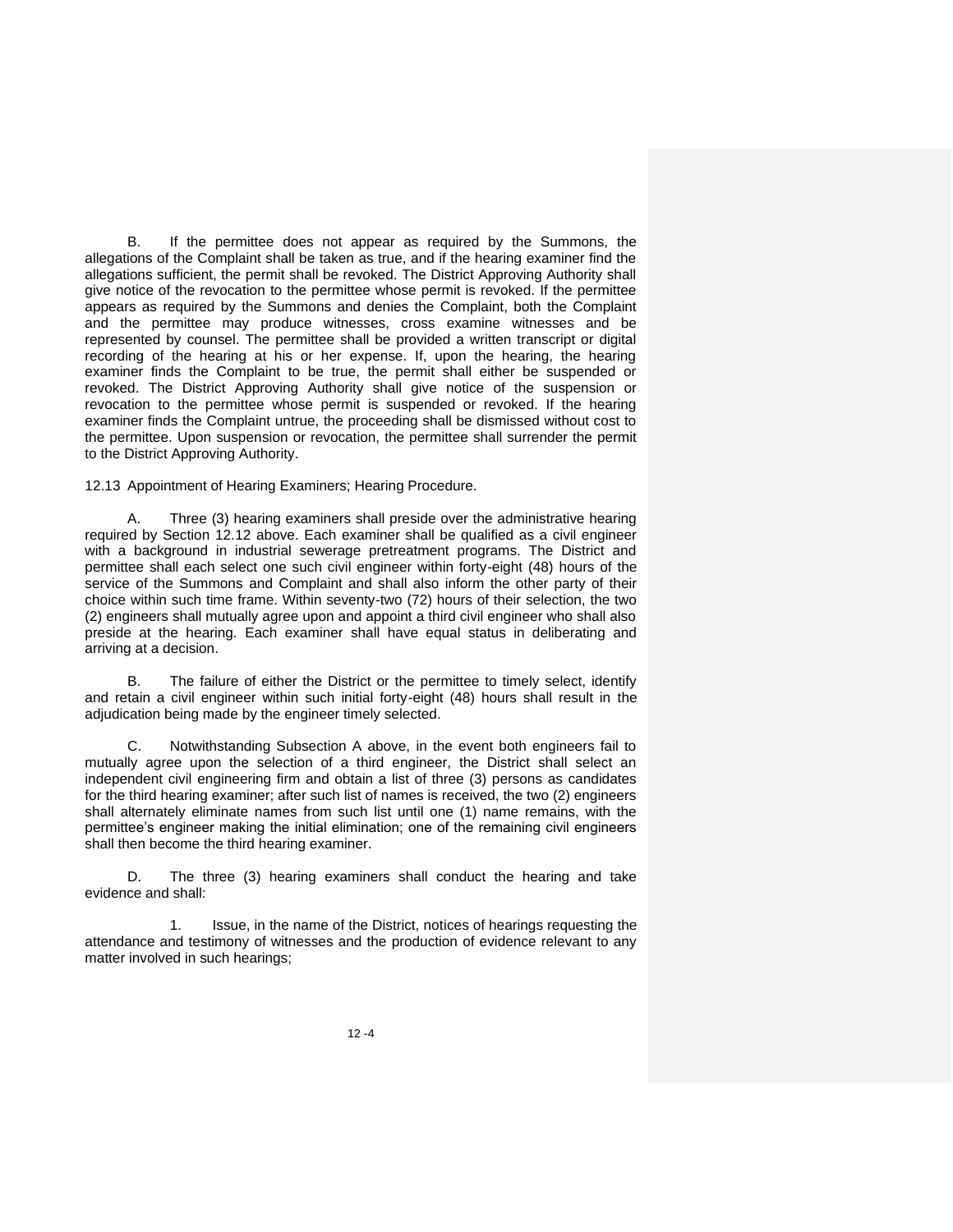2. Swear witnesses and take evidence;

3. Transmit a report of the evidence and hearing, including written transcripts or digital recordings, and other evidence, together with recommendations to the District for action thereon.

4. At any hearing held pursuant to this ordinance, testimony taken must be under oath and recorded steno graphically or by digital recording. The written transcript, or digital recording, will be made available to any member of the public or any party to the hearing upon payment of the charges for the reproduction thereof.

12.14 Non-exclusivity of Penalties.

Adoption of any remedial action under this chapter shall not preclude the District from providing for the enforcement of any other law, regulation, order, or ordinance relating to the same or other matters.

12.15 Liability to District and/or City for Losses.

Any person violating any provisions of this Ordinance shall become liable to the District for any expense, loss, or damage occasioned by reason of such violation which the District may suffer as a result thereof. If any violation impacts the City wastewater collection and treatment facilities as well as the District wastewater collection facilities, the District may penalize the violator independently and concurrently with the City. The District Approving Authority must be notified immediately by any person becoming aware of any violations that occur.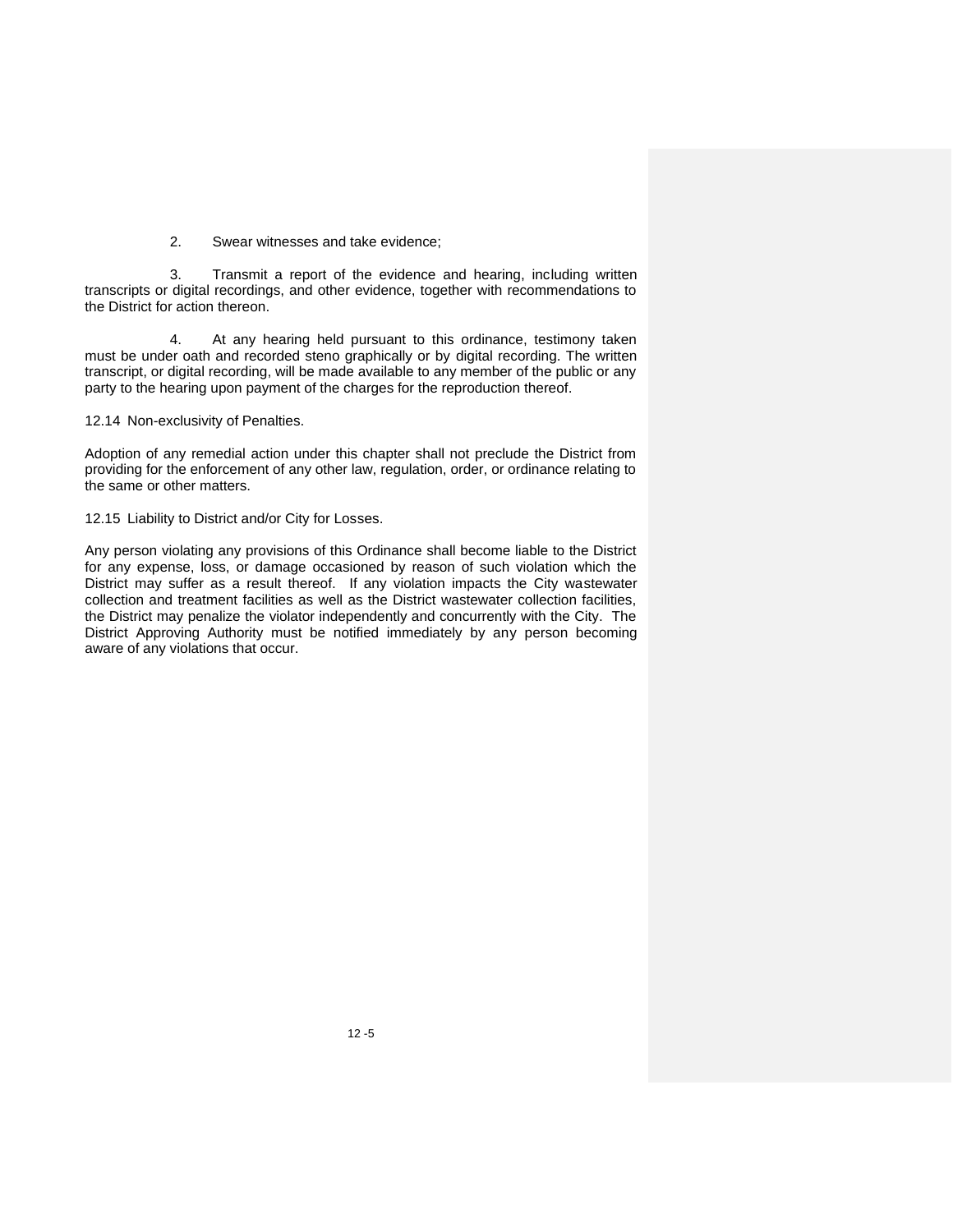# **Section 13 Validity**

13.01 Superseding Previous Ordinances. This Ordinance governing sewer use, industrial wastewater discharges, sewer service charges, and sewer connections and construction shall supersede all previous ordinances of the District.

13.02 Invalidation Clause. Invalidity of any section, clause, sentence, or provision in the Ordinance shall not affect the validity of any other section, clause, sentence, or provision of this Ordinance which can be given effect without such invalid part or parts.

13.03 Amendment. The District, through its Commission, reserves the right to amend this ordinance in part or in whole whenever it may deem necessary.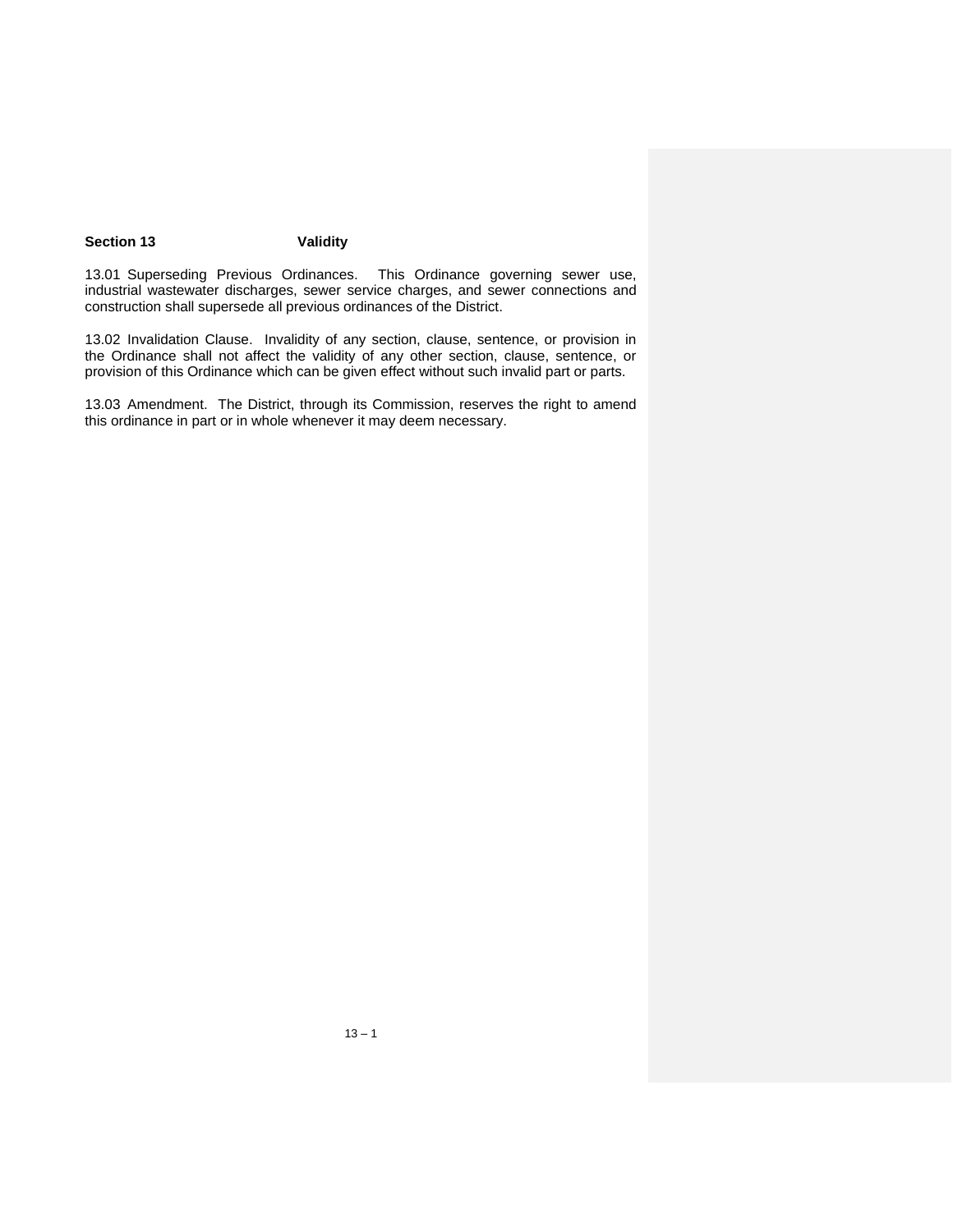## **Section 14 Records, Audit and Notification**

#### 14.01 Biennial Audit.

The District shall review, at least every two years, the wastewater contribution of its sewer users, the operation and maintenance expenses of the wastewater collection and treatment facilities, and the sewer service charge system. The District shall revise the sewer service charge system, if necessary, to accomplish the following:

A. Maintain a proportionate distribution of operation and maintenance expenses among sewer users based on the estimated or measured wastewater volume and pollutant loadings discharged by the users;

B. Generate sufficient revenues to pay the operation and maintenance expenses of the wastewater collection and treatment facilities; and

C. Apply excess revenues collected from a class of users to the operation and maintenance expenses attributable to that class of users for the next year and adjust the sewer service charge rates accordingly.

#### 14.02 Annual Notification.

The District shall notify its sewer users annually about the sewer service charge rates. The notification shall show what portion of the total rate is attributable to the District's operation and maintenance expenses, sewer service charges from Sheboygan, and the District's debt service costs. The notification shall occur in conjunction with the District's annual budget public hearing.

#### 14.03 Records Retention.

A. All industrial users subject to this ordinance shall retain and preserve for no less than three (3) years, any records, books, documents, memoranda, reports, correspondence, and any and all summaries thereof, relating to monitoring, sampling, and chemical analyses made by or in behalf of an industrial user in connection with its discharge. All records which pertain to matters which are the subject to any enforcement or litigation activities brought by the District pursuant hereto shall be retained and preserved by the industrial user until all enforcement activities have concluded and all periods of limitation with respect to any and all appeals have expired.

B. The District is also required to maintain all records relating to sampling, monitoring, and chemical analysis under the same conditions as specified in this section.

 $14 - 1$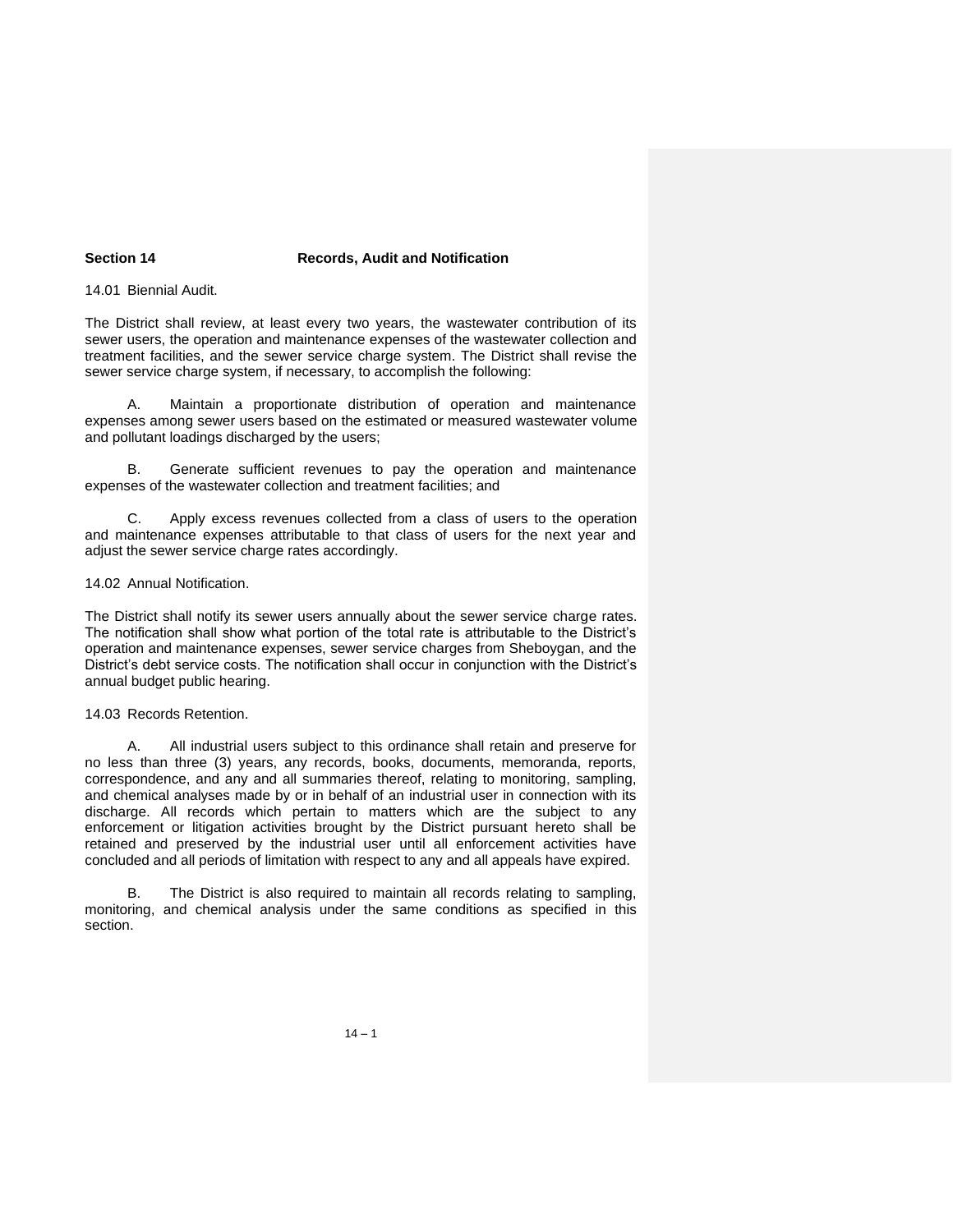Falsifying Information.

No person shall knowingly make any false statement (s), representation or certification in any application, record, report, plan or other document filed or required to be maintained pursuant to this ordinance, or wastewater discharge permit, or falsify, tamper with, or knowingly render inaccurate any monitoring device or method required under this ordinance.